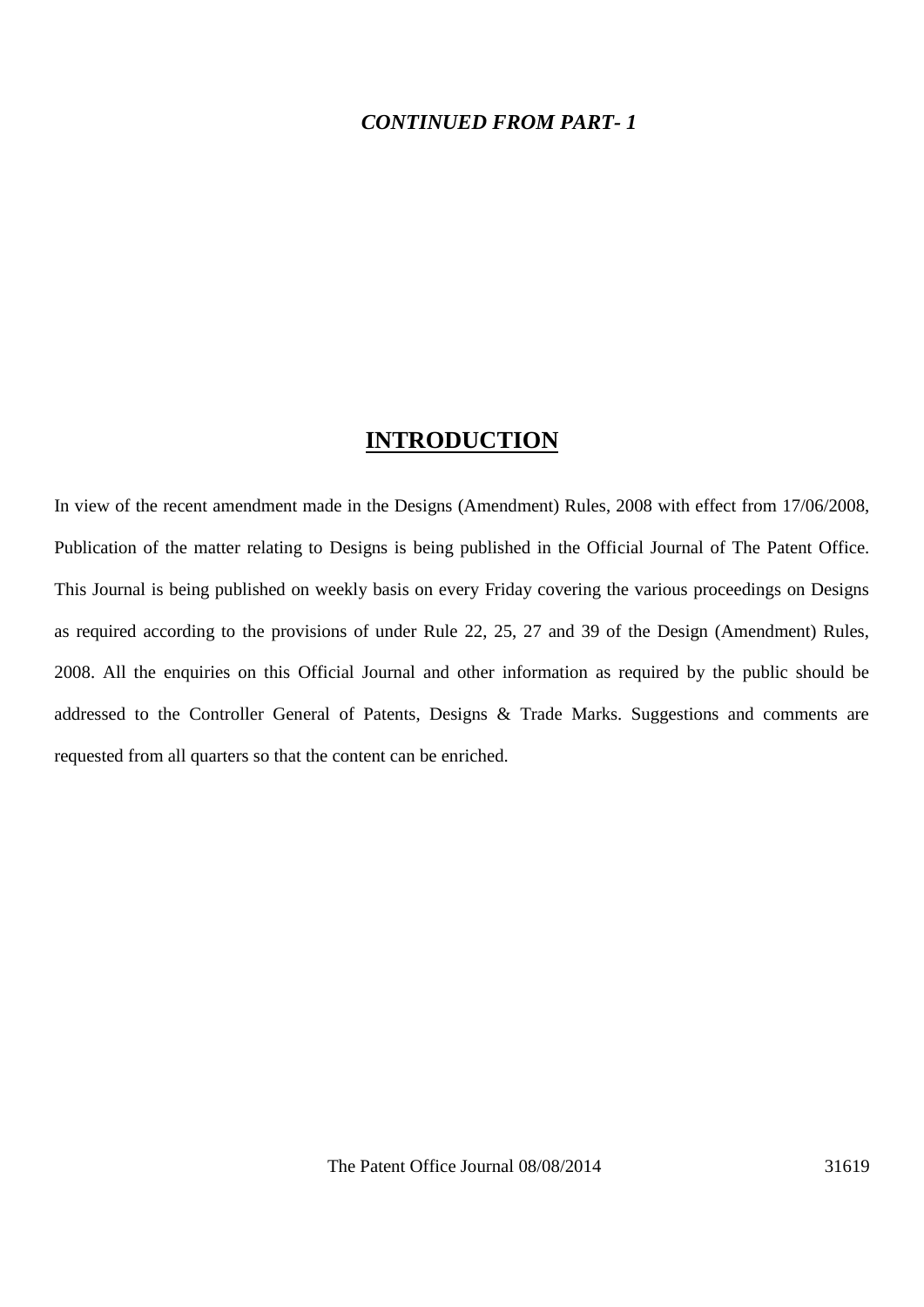# **COPYRIGHT PUBLICATION**

| <b>SL NO</b> | <b>REGISTERED DESIGN NUMBERS</b> | <b>RENEWED ON</b> |
|--------------|----------------------------------|-------------------|
| 1.           | 193612                           | 20.06.2014        |
| 2.           | 193698                           | 24.07.2014        |
| 3.           | 194254                           | 24.07.2014        |
| 4.           | 195009                           | 18.07.2014        |
| 5.           | 197401                           | 18.07.2014        |
| 6.           | 197403                           | 18.07.2014        |
| 7.           | 197404                           | 18.07.2014        |
| 8.           | 197406                           | 18.07.2014        |
| 9.           | 197402                           | 18.07.2014        |
| 10.          | 197411                           | 18.07.2014        |
| 11.          | 197412                           | 18.07.2014        |
| 12.          | 227760                           | 23.07.2014        |
| 13.          | 193096                           | 27.06.2014        |
| 14.          | 193097                           | 27.06.2014        |
| 15.          | 193098                           | 27.06.2014        |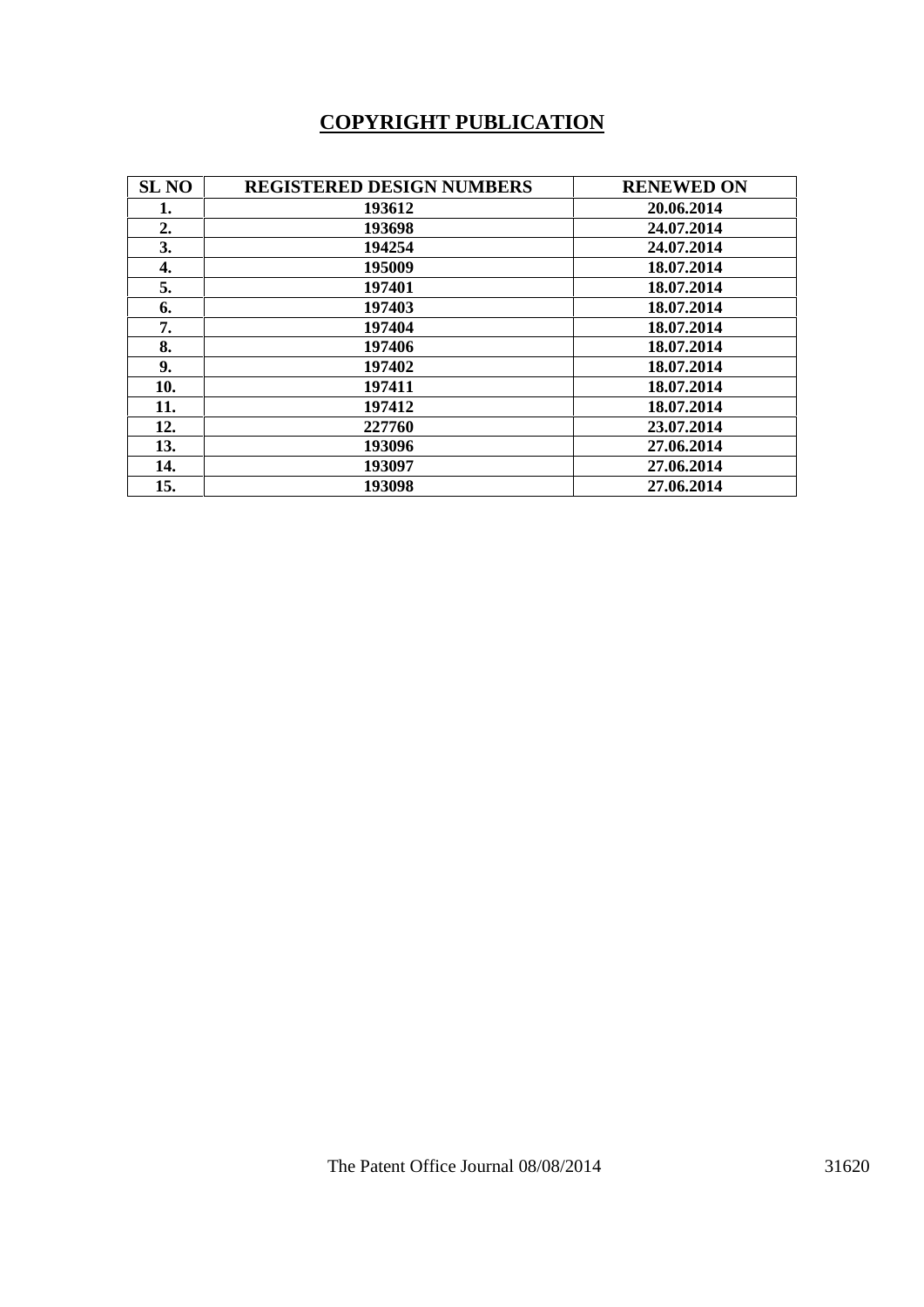## **THE DESIGNS ACT 2000 SECTION 30 DESIGN ASSIGNMENT**

**The Design stands in the name of NOKIA CORPORATION registered under the Designs Act, 2000 has been assigned in the Register of Designs in the name as follows:-**

| Design Nos.                                                                                             | <b>Class</b>                                             | <b>Name</b>                                                                                                                                                                                                                                   |  |  |
|---------------------------------------------------------------------------------------------------------|----------------------------------------------------------|-----------------------------------------------------------------------------------------------------------------------------------------------------------------------------------------------------------------------------------------------|--|--|
| 223736, 223738, 223733,<br>223735, 223734, 223737,<br>240594, 240595, 240596,<br>230410, 230420, 232457 | 14-03<br>232457(14-99)<br>223738(19-06)<br>223737(14-02) | <b>VERTU CORPORATION LIMITED, A</b><br><b>COMPANY ORGANISED AND</b><br><b>EXISTING UNDER THE LAWS OF</b><br><b>UNITED KINGDOM OF THE ADDRESS</b><br><b>BEACON HILL ROAD, CHURCH</b><br>CROOKHAM, HAMPSHIRE GU52 8DY,<br><b>UNITED KINGDOM</b> |  |  |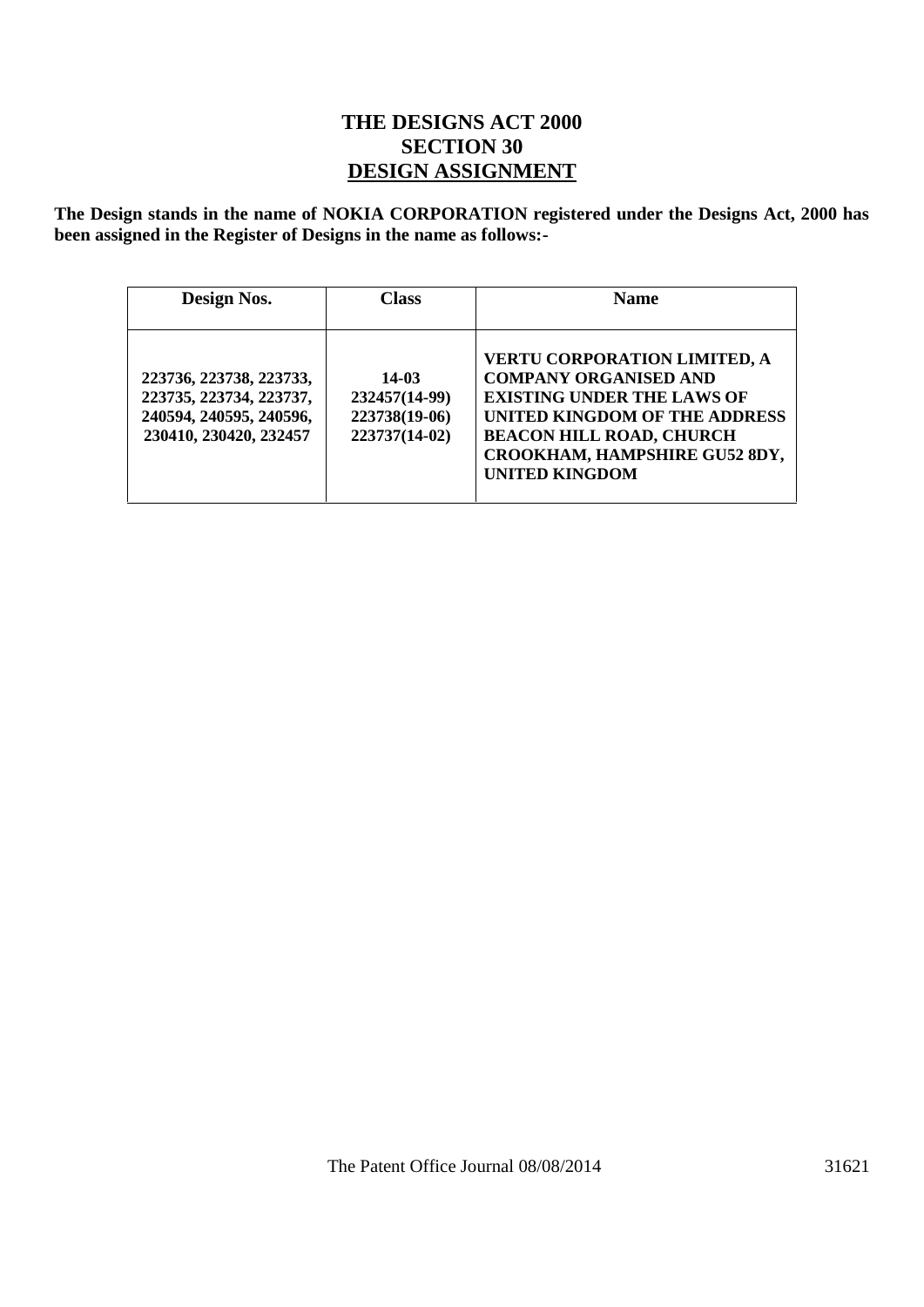#### **REGISTRATION OF DESIGNS**

**The following designs have been registered. They are now open for public inspection. In the following each entry the Date of Registration is shown. The Priority Number, Priority Date and Priority Country are also shown**

| <b>DESIGN NUMBER</b>                                                                                                                                                                                     |                           | 258757                          |     |
|----------------------------------------------------------------------------------------------------------------------------------------------------------------------------------------------------------|---------------------------|---------------------------------|-----|
| <b>CLASS</b>                                                                                                                                                                                             |                           | $26-05$                         |     |
| 1) INMARK EXPORTS PVT LTD, AN INDIAN COMPANY HAVING ITS OFFICE<br>AT                                                                                                                                     |                           |                                 |     |
| 306-307, USHA CHAMBERS, COMMERCIAL COMPLEX, NEW RAJDHANI<br>ENCLAVE, VIKAS MARG, NEW DELHI-110092                                                                                                        |                           |                                 |     |
| <b>DATE OF REGISTRATION</b>                                                                                                                                                                              |                           | 16/12/2013                      |     |
| <b>TITLE</b>                                                                                                                                                                                             |                           | <b>LAMP SHADE</b>               |     |
| <b>PRIORITY NA</b>                                                                                                                                                                                       |                           |                                 |     |
| <b>DESIGN NUMBER</b>                                                                                                                                                                                     |                           | 251180                          |     |
| <b>CLASS</b>                                                                                                                                                                                             |                           | 08-06                           |     |
| 1) HITESHBHAI KHODABHAI LUNAGARIYA (ADULT, & INDIAN NATIONAL)<br><b>HAVING</b><br><b>PLACE</b><br>"SARTHI" 15, RAJLAXMI SOCIETY, KOTHARIYA MAIN ROAD, OPP-HUDKO<br>POLICE CHOWKI, RAJKOT-GUJARAT (INDIA) | OF                        | <b>BUSINESS</b>                 | AT: |
| <b>DATE OF REGISTRATION</b>                                                                                                                                                                              |                           | 24/01/2013                      |     |
| <b>TITLE</b>                                                                                                                                                                                             |                           | <b>HANDLE</b>                   |     |
| <b>PRIORITY NA</b>                                                                                                                                                                                       |                           |                                 |     |
| <b>DESIGN NUMBER</b>                                                                                                                                                                                     |                           | 257393                          |     |
| <b>CLASS</b>                                                                                                                                                                                             |                           | 12-08                           |     |
| 1) VOLVO LASTVAGNAR AB, OF<br>SE 405 08 GÖTEBORG, SWEDEN                                                                                                                                                 |                           |                                 |     |
| <b>DATE OF REGISTRATION</b>                                                                                                                                                                              |                           | 10/10/2013                      |     |
| <b>TITLE</b>                                                                                                                                                                                             |                           | <b>TRUCK CAB</b>                |     |
| <b>PRIORITY</b><br>PRIORITY NUMBER<br>2013/0146                                                                                                                                                          | <b>DATE</b><br>11/04/2013 | <b>COUNTRY</b><br><b>SWEDEN</b> |     |
|                                                                                                                                                                                                          |                           |                                 |     |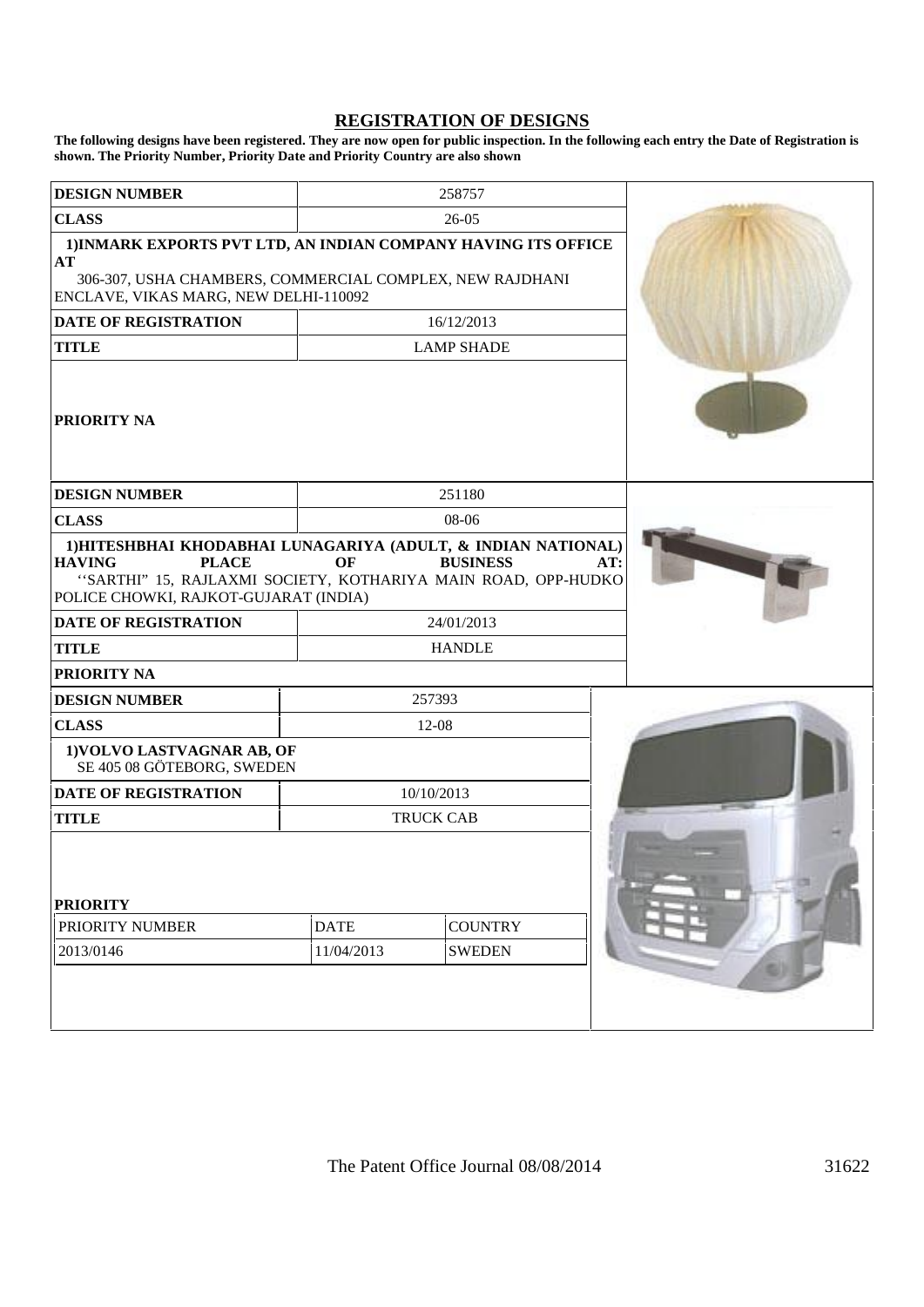| <b>DESIGN NUMBER</b>                                                                                                                                                                                                                                                                           |  | 258373                                                    |  |
|------------------------------------------------------------------------------------------------------------------------------------------------------------------------------------------------------------------------------------------------------------------------------------------------|--|-----------------------------------------------------------|--|
| <b>CLASS</b>                                                                                                                                                                                                                                                                                   |  | 09-01                                                     |  |
| 1) VASA GLOBAL COMPANY., 101-106, NAIN KRUPA, 118/122, KAZI SAYED<br>STREET, MUMBAI-400023, INDIAN, STATE OF MAHARASHTRA, (INDIA),<br>INDIAN PARTNERSHIP FIRM, INDIAN NATIONALS WHOSE PARTNERS ARE:-<br>1. MAYANK DEVCHAND VASA, 2. BHAVIKA MAYANK VASA, INDIAN<br>NATIONALS, OF ABOVE ADDRESS |  |                                                           |  |
| <b>DATE OF REGISTRATION</b>                                                                                                                                                                                                                                                                    |  | 26/11/2013                                                |  |
| <b>TITLE</b>                                                                                                                                                                                                                                                                                   |  | <b>BOTTLE</b>                                             |  |
| <b>PRIORITY NA</b>                                                                                                                                                                                                                                                                             |  |                                                           |  |
| <b>DESIGN NUMBER</b>                                                                                                                                                                                                                                                                           |  | 258060                                                    |  |
| <b>CLASS</b>                                                                                                                                                                                                                                                                                   |  | 09-03                                                     |  |
| 1) SOREMARTEC S.A., A LUXEMBOURGIAN JOINT STOCK COMPANY OF<br>FINDEL BUSINESS CENTER, COMPLEXE B, RUE DE TRÈVES, L-2632 FINDEL<br>(LUXEMBOURG)                                                                                                                                                 |  |                                                           |  |
| <b>DATE OF REGISTRATION</b>                                                                                                                                                                                                                                                                    |  | 11/11/2013                                                |  |
| <b>TITLE</b>                                                                                                                                                                                                                                                                                   |  | <b>BOX</b>                                                |  |
| <b>PRIORITY</b><br>PRIORITY NUMBER<br><b>DATE</b><br><b>COUNTRY</b><br>15/05/2013<br><b>WIPO</b><br>738025801                                                                                                                                                                                  |  |                                                           |  |
| <b>DESIGN NUMBER</b>                                                                                                                                                                                                                                                                           |  | 257324                                                    |  |
| <b>CLASS</b>                                                                                                                                                                                                                                                                                   |  | 15-09                                                     |  |
| 1) SMC KABUSHIKI KAISHA, A JAPANESE CORPORATION OF<br>4-14-1, SOTOKANDA, CHIYODA-KU, TOKYO 101-0021, JAPAN                                                                                                                                                                                     |  |                                                           |  |
| <b>DATE OF REGISTRATION</b>                                                                                                                                                                                                                                                                    |  | 09/10/2013                                                |  |
| <b>TITLE</b>                                                                                                                                                                                                                                                                                   |  | <b>CLAMPING DEVICE FOR SECURING A</b><br><b>WORKPIECE</b> |  |
| <b>PRIORITY</b><br>PRIORITY NUMBER<br>2013-008753                                                                                                                                                                                                                                              |  |                                                           |  |
|                                                                                                                                                                                                                                                                                                |  |                                                           |  |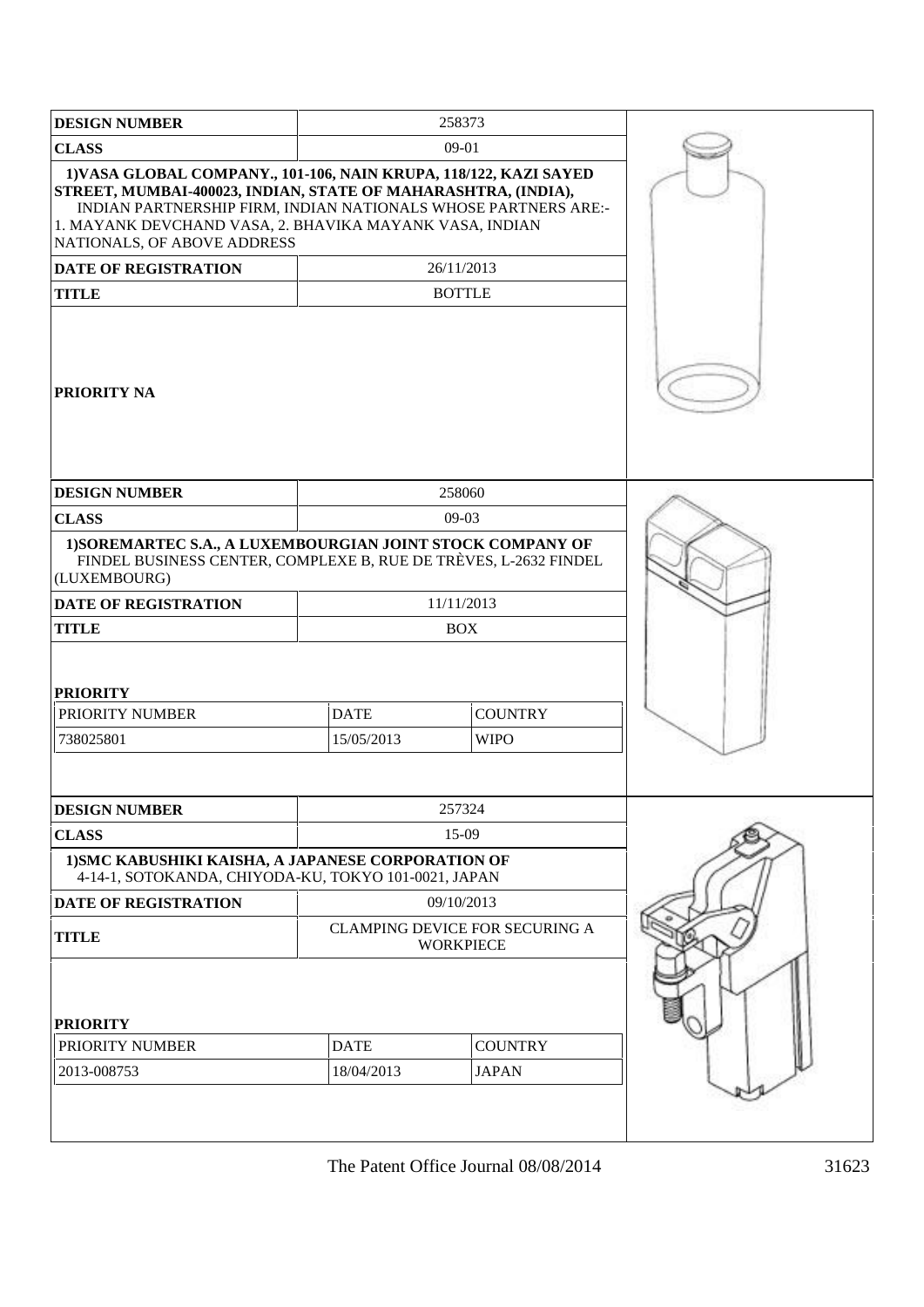| <b>DESIGN NUMBER</b>                                                                                                                                                                                                                            |             | 257685         |  |
|-------------------------------------------------------------------------------------------------------------------------------------------------------------------------------------------------------------------------------------------------|-------------|----------------|--|
| <b>CLASS</b>                                                                                                                                                                                                                                    |             | $12 - 08$      |  |
| 1) ISUZU MOTORS LIMITED, A JAPANESE CORPORATION,<br><b>MANUFACTURER OF</b><br>6-26-1, MINAMI-OI, SHINAGAWA-KU, TOKYO 140-8722, JAPAN                                                                                                            |             |                |  |
| <b>DATE OF REGISTRATION</b>                                                                                                                                                                                                                     |             | 23/10/2013     |  |
| <b>TITLE</b>                                                                                                                                                                                                                                    |             | CAR            |  |
| <b>PRIORITY</b>                                                                                                                                                                                                                                 |             |                |  |
| PRIORITY NUMBER                                                                                                                                                                                                                                 | <b>DATE</b> | <b>COUNTRY</b> |  |
| 2013-009417                                                                                                                                                                                                                                     | 26/04/2013  | <b>JAPAN</b>   |  |
| <b>DESIGN NUMBER</b>                                                                                                                                                                                                                            |             | 258929         |  |
| <b>CLASS</b>                                                                                                                                                                                                                                    |             | 24-04          |  |
| UNDER THE COMPANIES ACT, 1956 (INDIAN NATIONAL) AND HAVING ITS<br>PRINCIPAL PLACE OF BUSINESS<br>AT B/2, MAHALAXMI CHAMBERS, 22, BHULABHAI DESAI ROAD, MUMBAI -<br>400026, MAHARASHTRA, INDIA, (INDIAN NATIONAL)<br><b>DATE OF REGISTRATION</b> |             | 23/12/2013     |  |
| <b>TITLE</b>                                                                                                                                                                                                                                    |             | <b>INHALER</b> |  |
| PRIORITY NA                                                                                                                                                                                                                                     |             |                |  |
| <b>DESIGN NUMBER</b>                                                                                                                                                                                                                            | 258758      |                |  |
| <b>CLASS</b>                                                                                                                                                                                                                                    | $06-11$     |                |  |
| 1) SH. JAGMOHAN SHARMA,<br>49, VIVEKANAND PURI, DELHI-110007, (INDIA) AN INDIAN<br>NATIONAL OF THE ABOVE ADDRESS                                                                                                                                |             |                |  |
| DATE OF REGISTRATION                                                                                                                                                                                                                            | 16/12/2013  |                |  |
| <b>TITLE</b>                                                                                                                                                                                                                                    |             |                |  |
| PRIORITY NA                                                                                                                                                                                                                                     |             |                |  |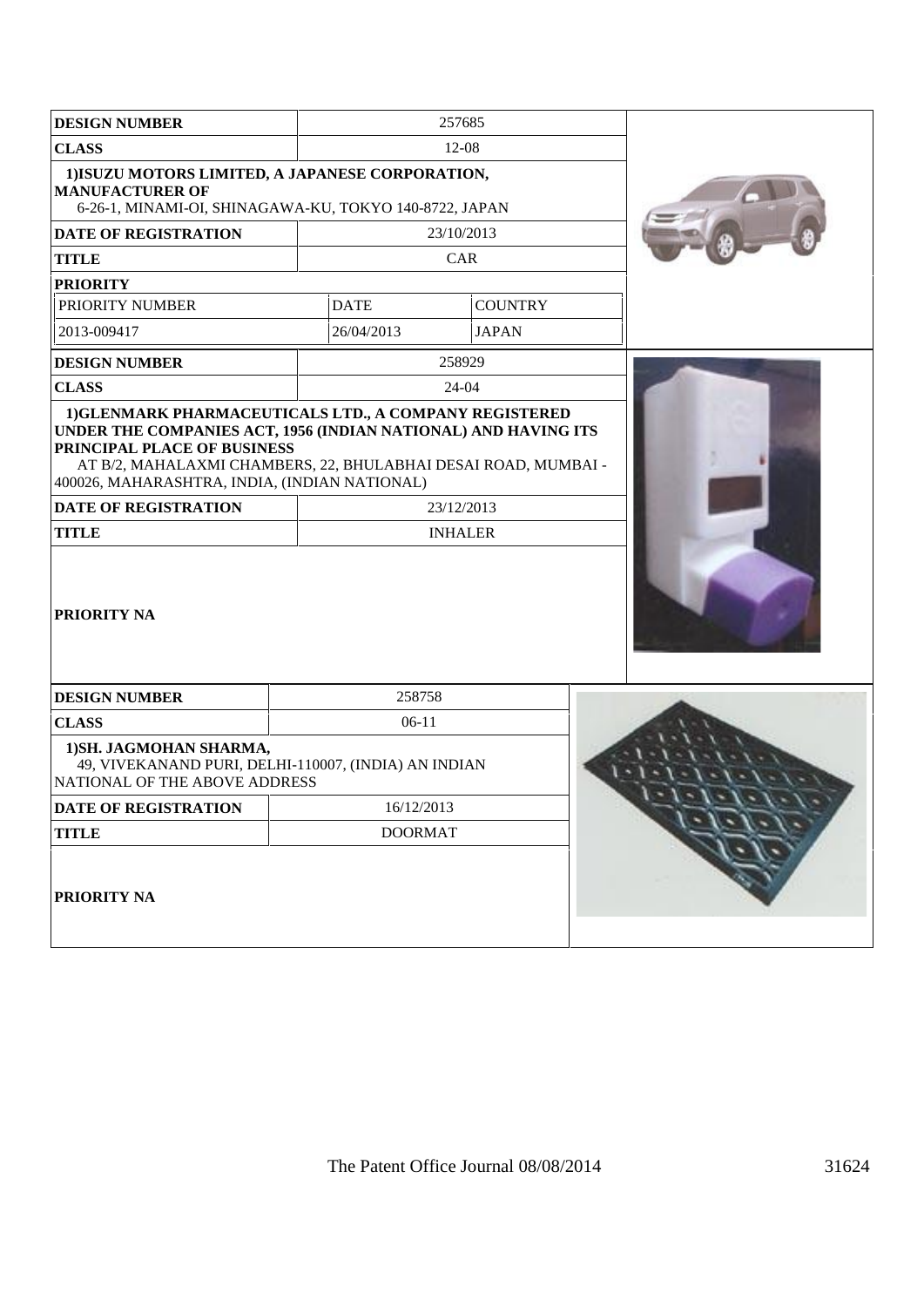| <b>DESIGN NUMBER</b>                                                                                                                                                          |         | 256643                                                                                                                                                                                                                                                          |  |  |  |
|-------------------------------------------------------------------------------------------------------------------------------------------------------------------------------|---------|-----------------------------------------------------------------------------------------------------------------------------------------------------------------------------------------------------------------------------------------------------------------|--|--|--|
| <b>CLASS</b>                                                                                                                                                                  | $24-03$ |                                                                                                                                                                                                                                                                 |  |  |  |
| 1) SAHAJANAND MEDICAL TECHNOLOGIES (P) LTD,<br>AN INDIAN COMPANY, REGD. OFFICE AT<br>SAHAJANAND ESTATE, WAKHARIAWADI, NEAR<br>DABHOLI, VED ROAD, SURAT-395004, GUJARAT, INDIA |         |                                                                                                                                                                                                                                                                 |  |  |  |
| <b>DATE OF</b><br><b>REGISTRATION</b>                                                                                                                                         |         | 20/09/2013                                                                                                                                                                                                                                                      |  |  |  |
| <b>TITLE</b>                                                                                                                                                                  |         | <b>CORONARY STENT</b>                                                                                                                                                                                                                                           |  |  |  |
| <b>PRIORITY NA</b>                                                                                                                                                            |         |                                                                                                                                                                                                                                                                 |  |  |  |
| <b>DESIGN NUMBER</b>                                                                                                                                                          |         | 257390                                                                                                                                                                                                                                                          |  |  |  |
| <b>CLASS</b>                                                                                                                                                                  |         | $12-16$                                                                                                                                                                                                                                                         |  |  |  |
| 1) M/S. NAGI TOOLS; A PROPRIETORSHIP CONCERN<br>REPRESENTED THROUGH ITS SOLE PROPRIETOR MR.<br>3-B/4, VISHNU GARDEN, NEW DELHI-110018, INDIA                                  |         | ARVINDER SINGH, AN INDIAN NATIONAL, OF THE ADDRESS:                                                                                                                                                                                                             |  |  |  |
| <b>DATE OF</b><br><b>REGISTRATION</b>                                                                                                                                         |         | 10/10/2013                                                                                                                                                                                                                                                      |  |  |  |
| <b>TITLE</b>                                                                                                                                                                  |         | SAFETY FRONT GUARD FOR<br><b>VEHICLES</b>                                                                                                                                                                                                                       |  |  |  |
| PRIORITY NA                                                                                                                                                                   |         |                                                                                                                                                                                                                                                                 |  |  |  |
| <b>DESIGN NUMBER</b>                                                                                                                                                          |         | 258371                                                                                                                                                                                                                                                          |  |  |  |
| <b>CLASS</b>                                                                                                                                                                  |         | 09-01                                                                                                                                                                                                                                                           |  |  |  |
| NATIONALS, OF ABOVE ADDRESS                                                                                                                                                   |         | 1) VASA GLOBAL COMPANY., 101-106, NAIN KRUPA, 118/122, KAZI SAYED<br>STREET, MUMBAI-400023, INDIAN, STATE OF MAHARASHTRA, (INDIA),<br>INDIAN PARTNERSHIP FIRM, INDIAN NATIONALS WHOSE PARTNERS ARE:-<br>1. MAYANK DEVCHAND VASA, 2. BHAVIKA MAYANK VASA, INDIAN |  |  |  |
| <b>DATE OF REGISTRATION</b><br>26/11/2013                                                                                                                                     |         |                                                                                                                                                                                                                                                                 |  |  |  |
| <b>TITLE</b><br><b>BOTTLE</b>                                                                                                                                                 |         |                                                                                                                                                                                                                                                                 |  |  |  |
| <b>PRIORITY NA</b>                                                                                                                                                            |         |                                                                                                                                                                                                                                                                 |  |  |  |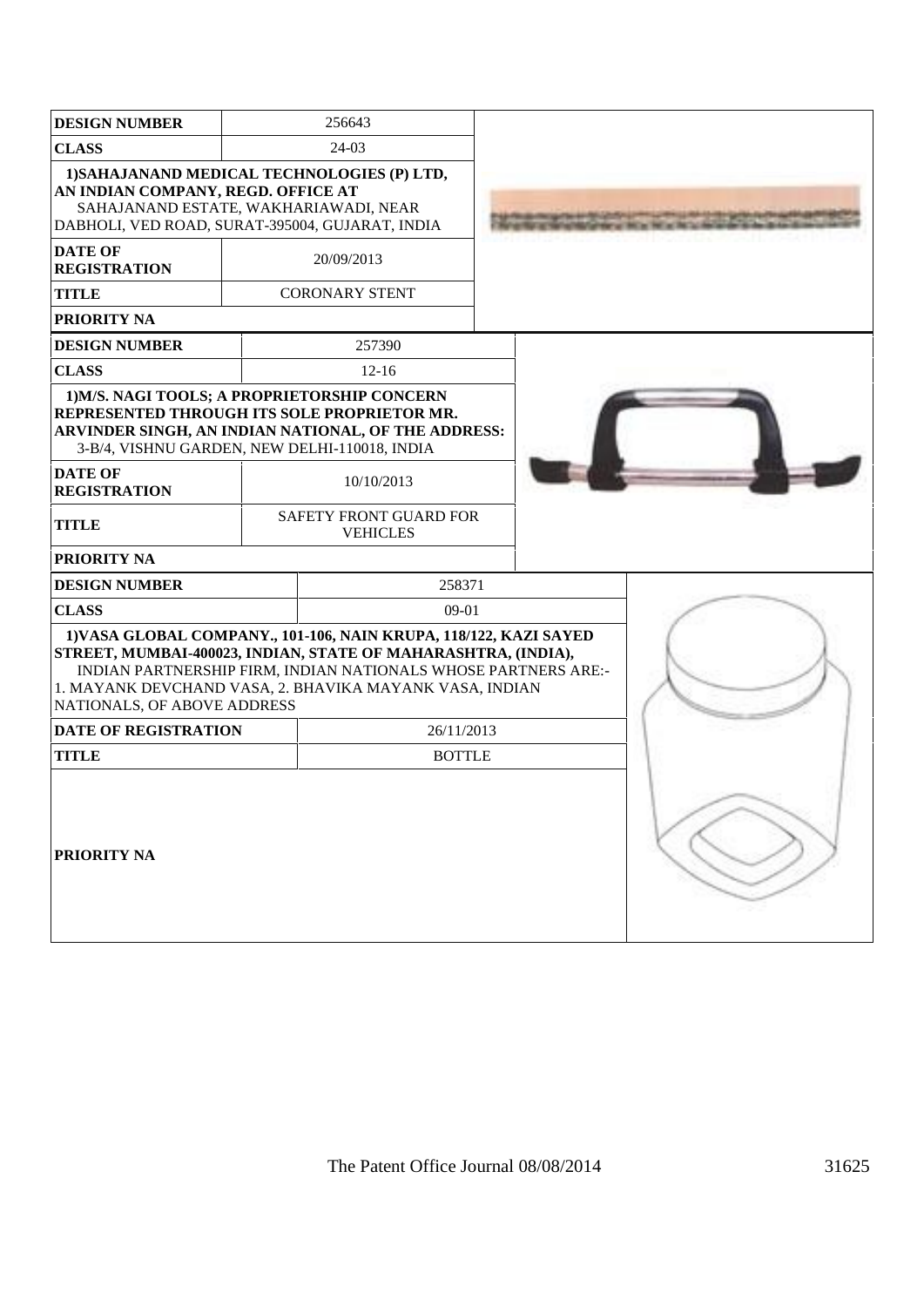| <b>DESIGN NUMBER</b>                                                                                                                                                                                                                                                                |                           | 256525                          |  |
|-------------------------------------------------------------------------------------------------------------------------------------------------------------------------------------------------------------------------------------------------------------------------------------|---------------------------|---------------------------------|--|
| <b>CLASS</b><br>15-07                                                                                                                                                                                                                                                               |                           |                                 |  |
| 1) BSH BOSCH UND SIEMENS HAUSGERÄTE GMBH, OF<br>CARL-WERY - STR.34, 81739, MUNICH, GERMANY, A GERMAN COMPANY                                                                                                                                                                        |                           |                                 |  |
| DATE OF REGISTRATION                                                                                                                                                                                                                                                                |                           | 16/09/2013                      |  |
| <b>TITLE</b>                                                                                                                                                                                                                                                                        |                           | <b>REFRIGERATOR</b>             |  |
| <b>PRIORITY NA</b>                                                                                                                                                                                                                                                                  |                           |                                 |  |
| <b>DESIGN NUMBER</b>                                                                                                                                                                                                                                                                |                           | 257211                          |  |
| <b>CLASS</b>                                                                                                                                                                                                                                                                        |                           | $25-01$                         |  |
| 1) STANDARD BELEX (INDIA) PVT. LTD. (A COMPANY INCORPORATED<br>UNDER THE COMPANIES ACT, 1956) HAVING ITS PRINCIPAL PLACE OF<br><b>BUSINESS AT ADDRESS</b><br>PLOT NO. 463, G.I.D.C. ESTATE, POR-RAMANGAMDI-391243, DIST.:<br>VADODARA, GUJARAT-INDIA<br><b>DATE OF REGISTRATION</b> |                           | 04/10/2013                      |  |
| <b>TITLE</b>                                                                                                                                                                                                                                                                        |                           | <b>CONCRETE FORM WORK FRAME</b> |  |
| PRIORITY NA                                                                                                                                                                                                                                                                         |                           |                                 |  |
|                                                                                                                                                                                                                                                                                     |                           |                                 |  |
| <b>DESIGN NUMBER</b>                                                                                                                                                                                                                                                                |                           | 257395                          |  |
| <b>CLASS</b><br>1) VOLVO LASTVAGNAR AB, OF<br>SE 405 08 GÖTEBORG, SWEDEN                                                                                                                                                                                                            |                           | 12-08                           |  |
| <b>DATE OF REGISTRATION</b>                                                                                                                                                                                                                                                         |                           | 10/10/2013                      |  |
| <b>TITLE</b>                                                                                                                                                                                                                                                                        |                           | TRUCK CAB                       |  |
| <b>PRIORITY</b><br>PRIORITY NUMBER<br>2013/0147                                                                                                                                                                                                                                     | <b>DATE</b><br>11/04/2013 | <b>COUNTRY</b><br><b>SWEDEN</b> |  |
|                                                                                                                                                                                                                                                                                     |                           |                                 |  |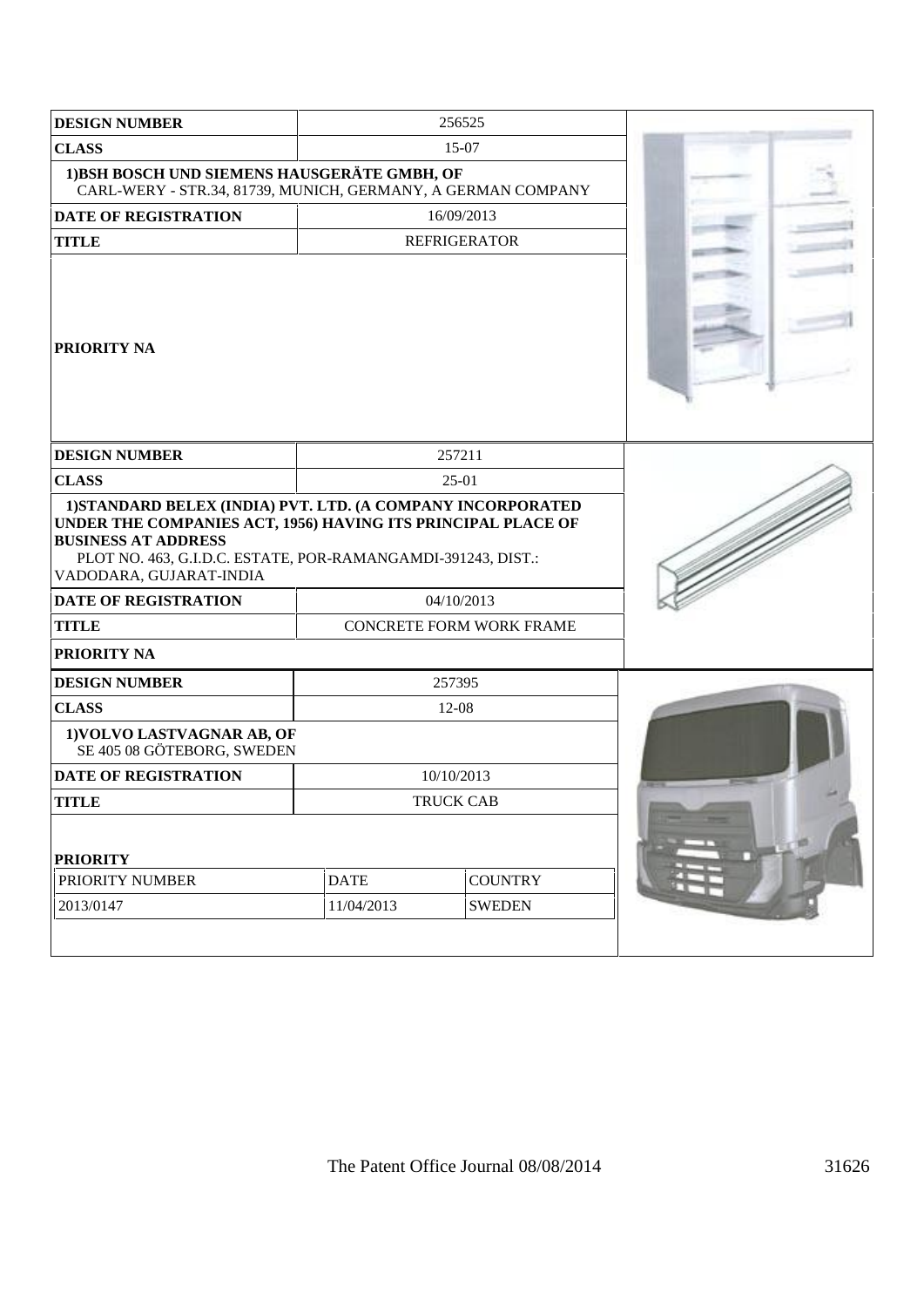| <b>DESIGN NUMBER</b>                                                                                                                                                                                                                                                                                       |                           | 258382                    |                             |                |  |  |
|------------------------------------------------------------------------------------------------------------------------------------------------------------------------------------------------------------------------------------------------------------------------------------------------------------|---------------------------|---------------------------|-----------------------------|----------------|--|--|
| <b>CLASS</b>                                                                                                                                                                                                                                                                                               |                           |                           |                             |                |  |  |
| 1) MANSUKHBHAI G. PATEL AN INDIAN NATIONAL<br>SOLE PROPRIETOR OF SHREE UMIYA PLASTIC AN<br><b>INDIAN PROPRIETORSHIP FIRM HAVING ITS PRINCIPAL</b><br><b>PLACE OF BUSINESS AT</b><br>49-50, KRISHNA INDUSTRIAL ESTATE, OPP. AMRUTA<br>SCHOOL, NEAR RABARI COLONY, AMRAIWADI,<br>AHMEDABAD-26, GUJARAT-INDIA |                           |                           |                             |                |  |  |
| <b>DATE OF</b><br><b>REGISTRATION</b>                                                                                                                                                                                                                                                                      |                           | 26/11/2013                |                             |                |  |  |
| <b>TITLE</b>                                                                                                                                                                                                                                                                                               |                           | <b>IRRIGATION SYSTEMS</b> | WATER DISTRIBUTION UNIT FOR |                |  |  |
| <b>PRIORITY NA</b>                                                                                                                                                                                                                                                                                         |                           |                           |                             |                |  |  |
| <b>DESIGN NUMBER</b>                                                                                                                                                                                                                                                                                       |                           | 258062                    |                             |                |  |  |
| <b>CLASS</b>                                                                                                                                                                                                                                                                                               |                           | 14-02                     |                             |                |  |  |
| 1) SONY COMPUTER ENTERTAINMENT INC., A JAPANESE<br><b>COMPANY OF</b><br>1-7-1, KONAN, MINATO-KU, TOKYO, JAPAN                                                                                                                                                                                              |                           |                           |                             |                |  |  |
| <b>DATE OF</b><br><b>REGISTRATION</b>                                                                                                                                                                                                                                                                      |                           | 11/11/2013                |                             |                |  |  |
| <b>TITLE</b>                                                                                                                                                                                                                                                                                               |                           |                           | ARITHMETIC AND CONTROL UNIT |                |  |  |
| <b>PRIORITY</b>                                                                                                                                                                                                                                                                                            |                           |                           |                             |                |  |  |
| PRIORITY NUMBER                                                                                                                                                                                                                                                                                            |                           | <b>DATE</b>               | <b>COUNTRY</b>              |                |  |  |
| 2013-010775                                                                                                                                                                                                                                                                                                |                           | 16/05/2013                | <b>JAPAN</b>                |                |  |  |
| <b>DESIGN NUMBER</b>                                                                                                                                                                                                                                                                                       |                           |                           | 258185                      |                |  |  |
| <b>CLASS</b>                                                                                                                                                                                                                                                                                               |                           |                           | 26-05                       |                |  |  |
| 1) PANASONIC CORPORATION, A JAPANESE COMPANY ORGANIZED AND<br><b>EXISTING UNDER THE LAWS OF JAPAN,</b><br>OF 1006, OAZA KADOMA, KADOMA-SHI, OSAKA 571-8501, JAPAN                                                                                                                                          |                           |                           |                             |                |  |  |
| <b>DATE OF REGISTRATION</b>                                                                                                                                                                                                                                                                                |                           |                           | 18/11/2013                  |                |  |  |
| <b>TITLE</b>                                                                                                                                                                                                                                                                                               |                           |                           | <b>HANGING LIGHT</b>        |                |  |  |
| <b>PRIORITY</b><br>PRIORITY NUMBER<br>2013-011100                                                                                                                                                                                                                                                          | <b>DATE</b><br>21/05/2013 |                           | <b>JAPAN</b>                | <b>COUNTRY</b> |  |  |
|                                                                                                                                                                                                                                                                                                            |                           |                           |                             |                |  |  |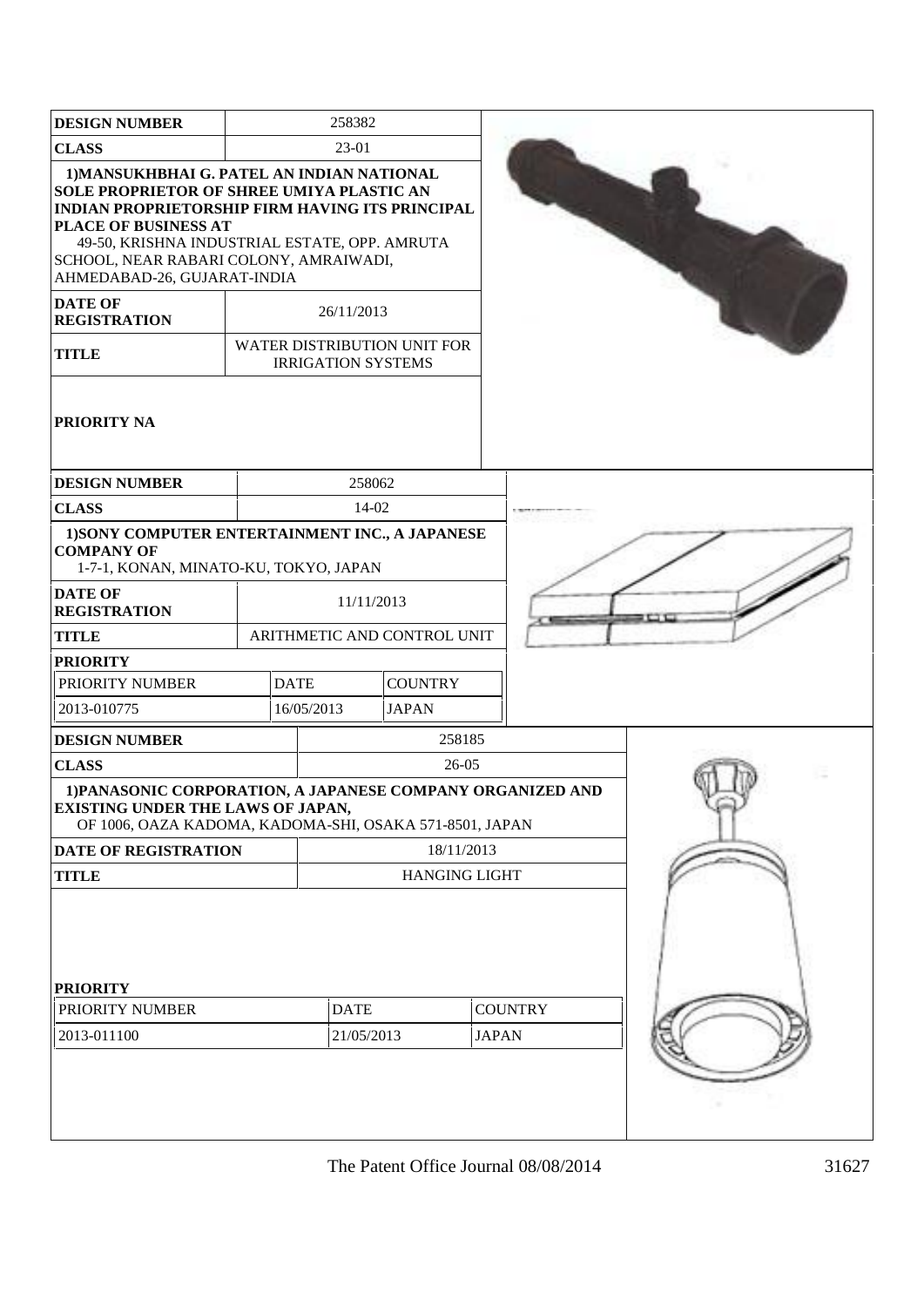| <b>DESIGN NUMBER</b>                                                                                                                                                                                                                                                                                        |             | 256283                                                   |  |  |
|-------------------------------------------------------------------------------------------------------------------------------------------------------------------------------------------------------------------------------------------------------------------------------------------------------------|-------------|----------------------------------------------------------|--|--|
| <b>CLASS</b>                                                                                                                                                                                                                                                                                                |             | 23-02                                                    |  |  |
| 1) NEOPERL GMBH,<br>KLOSTERRUNSSTR. 11, 79379 MÜLLHEIM, GERMANY, A GERMAN<br><b>COMPANY</b>                                                                                                                                                                                                                 |             |                                                          |  |  |
| <b>DATE OF REGISTRATION</b>                                                                                                                                                                                                                                                                                 |             | 06/09/2013                                               |  |  |
| <b>TITLE</b>                                                                                                                                                                                                                                                                                                |             | <b>FAUCET AERATOR</b>                                    |  |  |
| <b>PRIORITY</b>                                                                                                                                                                                                                                                                                             |             |                                                          |  |  |
| PRIORITY NUMBER                                                                                                                                                                                                                                                                                             | <b>DATE</b> | <b>COUNTRY</b>                                           |  |  |
| 725018001                                                                                                                                                                                                                                                                                                   | 08/03/2013  | <b>WIPO</b>                                              |  |  |
|                                                                                                                                                                                                                                                                                                             |             |                                                          |  |  |
| <b>DESIGN NUMBER</b>                                                                                                                                                                                                                                                                                        |             | 257394                                                   |  |  |
| <b>CLASS</b>                                                                                                                                                                                                                                                                                                |             | $21 - 01$                                                |  |  |
| 1) VOLVO LASTVAGNAR AB, OF<br>SE 405 08 GÖTEBORG, SWEDEN                                                                                                                                                                                                                                                    |             |                                                          |  |  |
| <b>DATE OF REGISTRATION</b>                                                                                                                                                                                                                                                                                 |             | 10/10/2013                                               |  |  |
| <b>TITLE</b>                                                                                                                                                                                                                                                                                                |             | TOY TRUCK CAB                                            |  |  |
| <b>PRIORITY</b><br>PRIORITY NUMBER                                                                                                                                                                                                                                                                          | <b>DATE</b> | <b>COUNTRY</b>                                           |  |  |
| 2013-0146                                                                                                                                                                                                                                                                                                   | 11/04/2013  | <b>SWEDEN</b>                                            |  |  |
|                                                                                                                                                                                                                                                                                                             |             |                                                          |  |  |
|                                                                                                                                                                                                                                                                                                             |             |                                                          |  |  |
| <b>DESIGN NUMBER</b>                                                                                                                                                                                                                                                                                        |             | 258381                                                   |  |  |
| <b>CLASS</b>                                                                                                                                                                                                                                                                                                |             | 23-01                                                    |  |  |
| 1) MANSUKHBHAI G. PATEL AN INDIAN NATIONAL SOLE<br>PROPRIETOR OF SHREE UMIYA PLASTIC AN INDIAN<br>PROPRIETORSHIP FIRM HAVING ITS PRINCIPAL PLACE OF<br><b>BUSINESS AT</b><br>49-50, KRISHNA INDUSTRIAL ESTATE, OPP. AMRUTA SCHOOL,<br>NEAR RABARI COLONY, AMRAIWADI, AHMEDABAD-26, GUJARAT-<br><b>INDIA</b> |             |                                                          |  |  |
| <b>DATE OF REGISTRATION</b>                                                                                                                                                                                                                                                                                 |             | 26/11/2013                                               |  |  |
| <b>TITLE</b>                                                                                                                                                                                                                                                                                                |             | WATER DISTRIBUTION UNIT FOR<br><b>IRRIGATION SYSTEMS</b> |  |  |
| PRIORITY NA                                                                                                                                                                                                                                                                                                 |             |                                                          |  |  |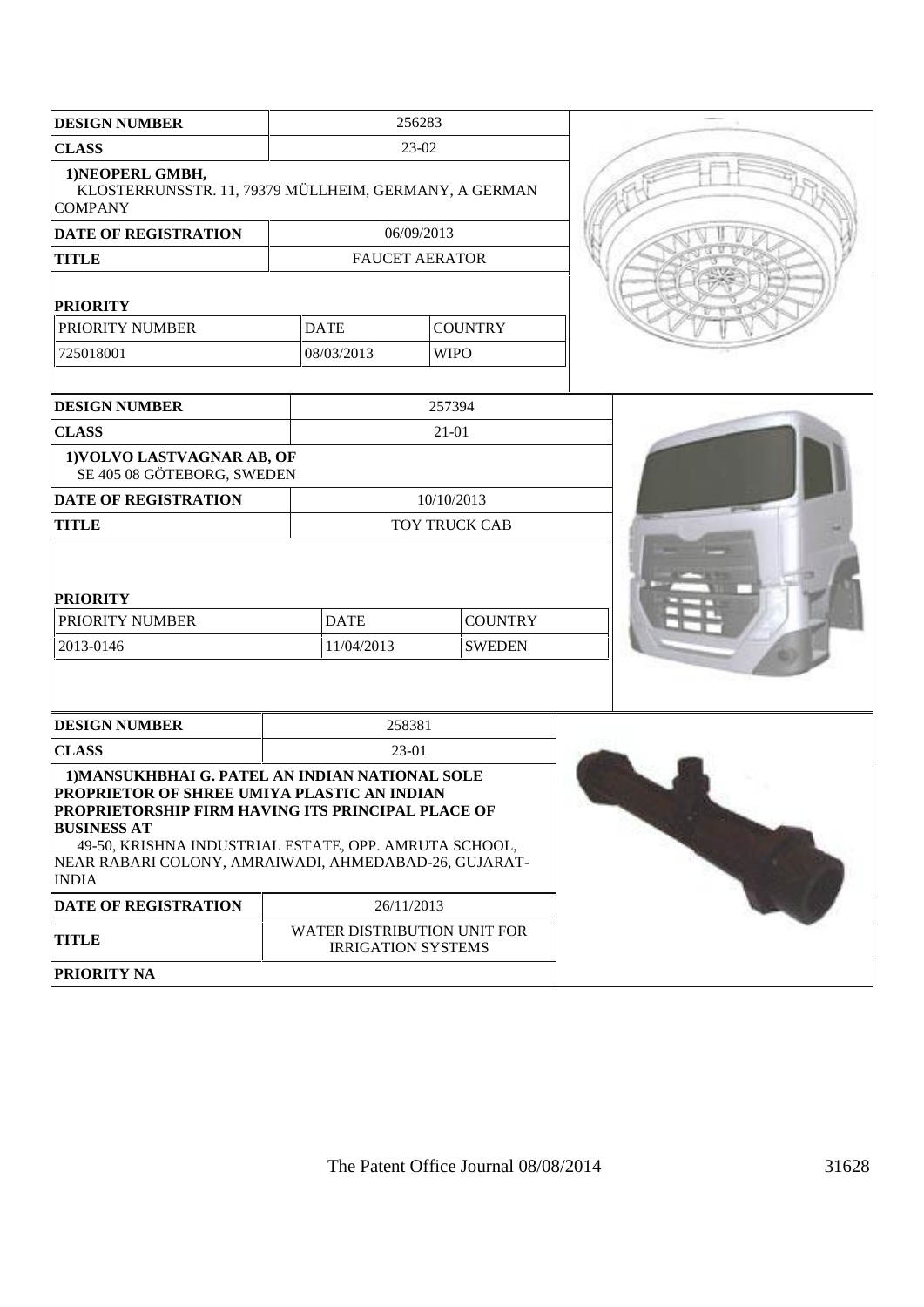| <b>DESIGN NUMBER</b>                                                                                                                                                                                                                                                         |             | 258061                   |  |
|------------------------------------------------------------------------------------------------------------------------------------------------------------------------------------------------------------------------------------------------------------------------------|-------------|--------------------------|--|
| <b>CLASS</b>                                                                                                                                                                                                                                                                 |             | 09-01                    |  |
| 1) SOREMARTEC S.A., A LUXEMBOURGIAN JOINT STOCK COMPANY OF<br>FINDEL BUSINESS CENTER, COMPLEXE B, RUE DE TRÈVES, L-2632<br><b>FINDEL (LUXEMBOURG)</b>                                                                                                                        |             |                          |  |
| <b>DATE OF REGISTRATION</b>                                                                                                                                                                                                                                                  |             | 11/11/2013               |  |
| <b>TITLE</b>                                                                                                                                                                                                                                                                 |             | JAR                      |  |
| <b>PRIORITY</b>                                                                                                                                                                                                                                                              |             |                          |  |
| PRIORITY NUMBER                                                                                                                                                                                                                                                              | <b>DATE</b> | <b>COUNTRY</b>           |  |
| 738025801                                                                                                                                                                                                                                                                    | 15/05/2013  | <b>WIPO</b>              |  |
|                                                                                                                                                                                                                                                                              |             |                          |  |
| <b>DESIGN NUMBER</b>                                                                                                                                                                                                                                                         |             | 257218                   |  |
| <b>CLASS</b>                                                                                                                                                                                                                                                                 |             | $25-01$                  |  |
| 1) STANDARD BELEX (INDIA) PVT. LTD. (A COMPANY<br>INCORPORATED UNDER THE COMPANIES ACT, 1956) HAVING ITS<br>PRINCIPAL PLACE OF BUSINESS AT ADDRESS<br>PLOT NO. 463, G.I.D.C. ESTATE, POR-RAMANGAMDI-391243, DIST.:<br>VADODARA, GUJARAT-INDIA<br><b>DATE OF REGISTRATION</b> |             | 04/10/2013               |  |
| <b>TITLE</b>                                                                                                                                                                                                                                                                 |             | CONCRETE FORM WORK FRAME |  |
| <b>PRIORITY NA</b>                                                                                                                                                                                                                                                           |             |                          |  |
|                                                                                                                                                                                                                                                                              |             | 256156                   |  |
| <b>DESIGN NUMBER</b>                                                                                                                                                                                                                                                         |             | 15-99                    |  |
| <b>CLASS</b>                                                                                                                                                                                                                                                                 |             |                          |  |
| 1) M/S RECMECH ENVIRO PVT. LTD., (A COMPANY INCORPORATED UNDER<br><b>INDIAN COMPANIES ACT, 1956),</b><br>SHOP NO. 4, DDA SHOPPING COMPLEX, HARGOBIND ENCLAVE, VIKAS<br>MARG EXTENSION, DELHI-110092., (INDIA)                                                                |             |                          |  |
| <b>DATE OF REGISTRATION</b>                                                                                                                                                                                                                                                  |             | 02/09/2013               |  |
| <b>TITLE</b>                                                                                                                                                                                                                                                                 |             | WALL MOUNTED CRUSHER     |  |
| <b>PRIORITY NA</b>                                                                                                                                                                                                                                                           |             |                          |  |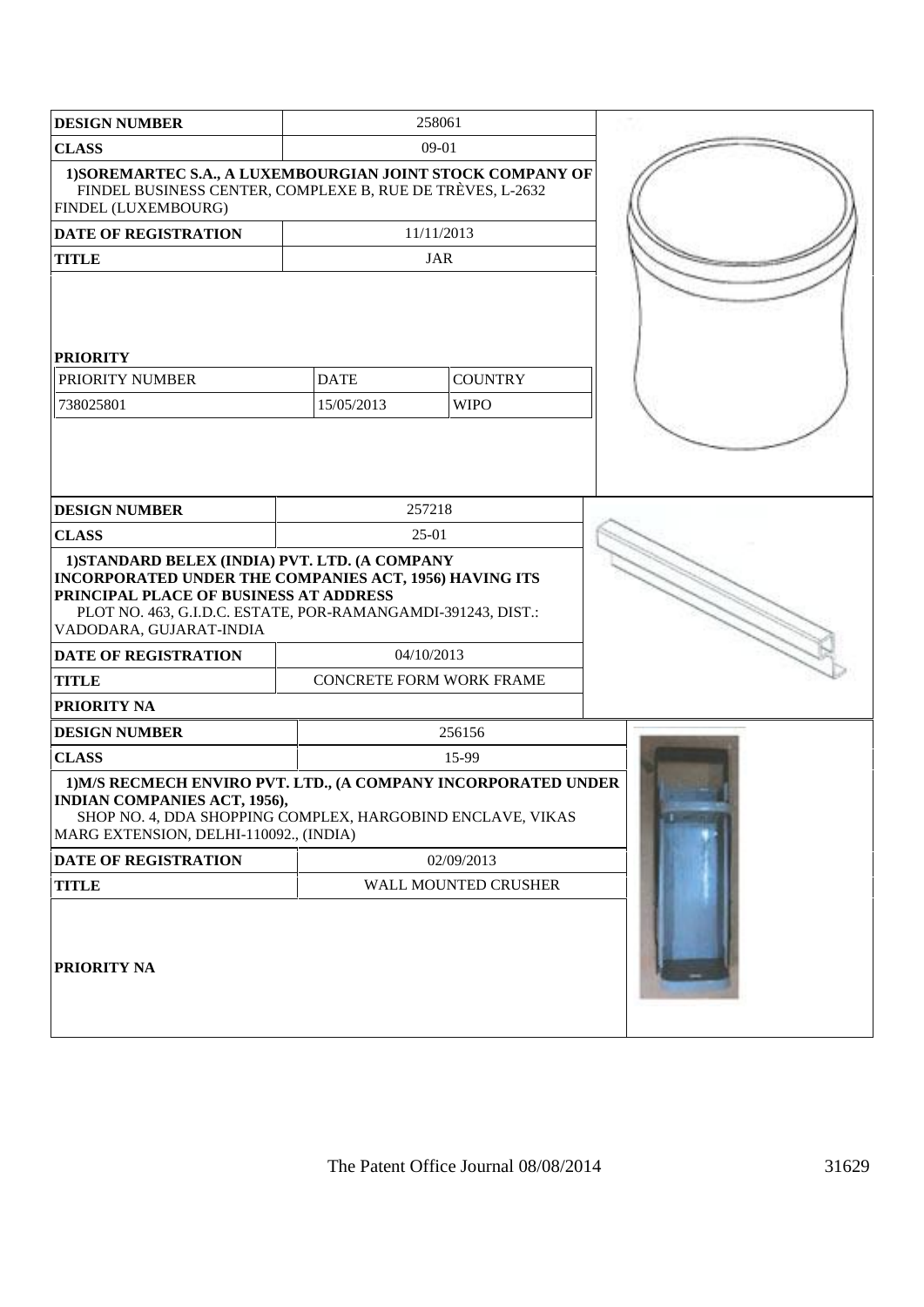| <b>DESIGN NUMBER</b><br>256327                                                                                                                                                                                                                                                                                                |             |                  |                            |
|-------------------------------------------------------------------------------------------------------------------------------------------------------------------------------------------------------------------------------------------------------------------------------------------------------------------------------|-------------|------------------|----------------------------|
| <b>CLASS</b>                                                                                                                                                                                                                                                                                                                  |             | 27-04            |                            |
| 1) ITC LIMITED, AN INDIAN COMPANY WITHIN THE MEANING OF<br>THE COMPANIES ACT, 1956 OF<br>VIRGINIA HOUSE, 37, J. L. NEHRU ROAD, KOLKATA - 700071, WEST<br><b>BENGAL, INDIA</b>                                                                                                                                                 |             |                  |                            |
| <b>DATE OF REGISTRATION</b>                                                                                                                                                                                                                                                                                                   |             | 09/09/2013       |                            |
| <b>TITLE</b>                                                                                                                                                                                                                                                                                                                  |             | <b>MATCH BOX</b> |                            |
| <b>PRIORITY NA</b>                                                                                                                                                                                                                                                                                                            |             |                  | Daugustake Histoir Arlands |
| <b>DESIGN NUMBER</b>                                                                                                                                                                                                                                                                                                          |             | 257396           |                            |
| <b>CLASS</b>                                                                                                                                                                                                                                                                                                                  |             | $21-01$          |                            |
| 1) VOLVO LASTVAGNAR AB, OF<br>SE 405 08 GÖTEBORG, SWEDEN                                                                                                                                                                                                                                                                      |             |                  |                            |
| <b>DATE OF REGISTRATION</b>                                                                                                                                                                                                                                                                                                   |             | 10/10/2013       |                            |
| <b>TITLE</b>                                                                                                                                                                                                                                                                                                                  |             | <b>TOY TRUCK</b> |                            |
| <b>PRIORITY</b>                                                                                                                                                                                                                                                                                                               |             |                  |                            |
| PRIORITY NUMBER                                                                                                                                                                                                                                                                                                               | <b>DATE</b> | <b>COUNTRY</b>   |                            |
| 2013/0147                                                                                                                                                                                                                                                                                                                     | 11/04/2013  | <b>SWEDEN</b>    |                            |
|                                                                                                                                                                                                                                                                                                                               |             |                  |                            |
| <b>DESIGN NUMBER</b>                                                                                                                                                                                                                                                                                                          | 258312      |                  |                            |
| <b>CLASS</b>                                                                                                                                                                                                                                                                                                                  | $07 - 02$   |                  |                            |
| 1) JASH INTERNATIONAL., (AN INDIAN SOLE PROPRIETORSHIP<br>CONCERN), HAVING OFFICE AT SHED NO. DD, KHAN REAL<br>ESTATE COMPOUND, NEAR SAEED FARM, NATIONAL HIGHWAY<br>NO. 8, NEAR VASAI PHATA, VASAI (EAST), DIST-THANE,<br>MAHARASHTRA, INDIA.<br>WHOSE PROPRIETOR IS BHUPENDRA DHAKAD. (INDIAN<br>NATIONAL) OF ABOVE ADDRESS |             |                  |                            |
| <b>DATE OF REGISTRATION</b><br>22/11/2013                                                                                                                                                                                                                                                                                     |             |                  |                            |
| <b>TITLE</b>                                                                                                                                                                                                                                                                                                                  | CASSEROLE   |                  |                            |
| PRIORITY NA                                                                                                                                                                                                                                                                                                                   |             |                  |                            |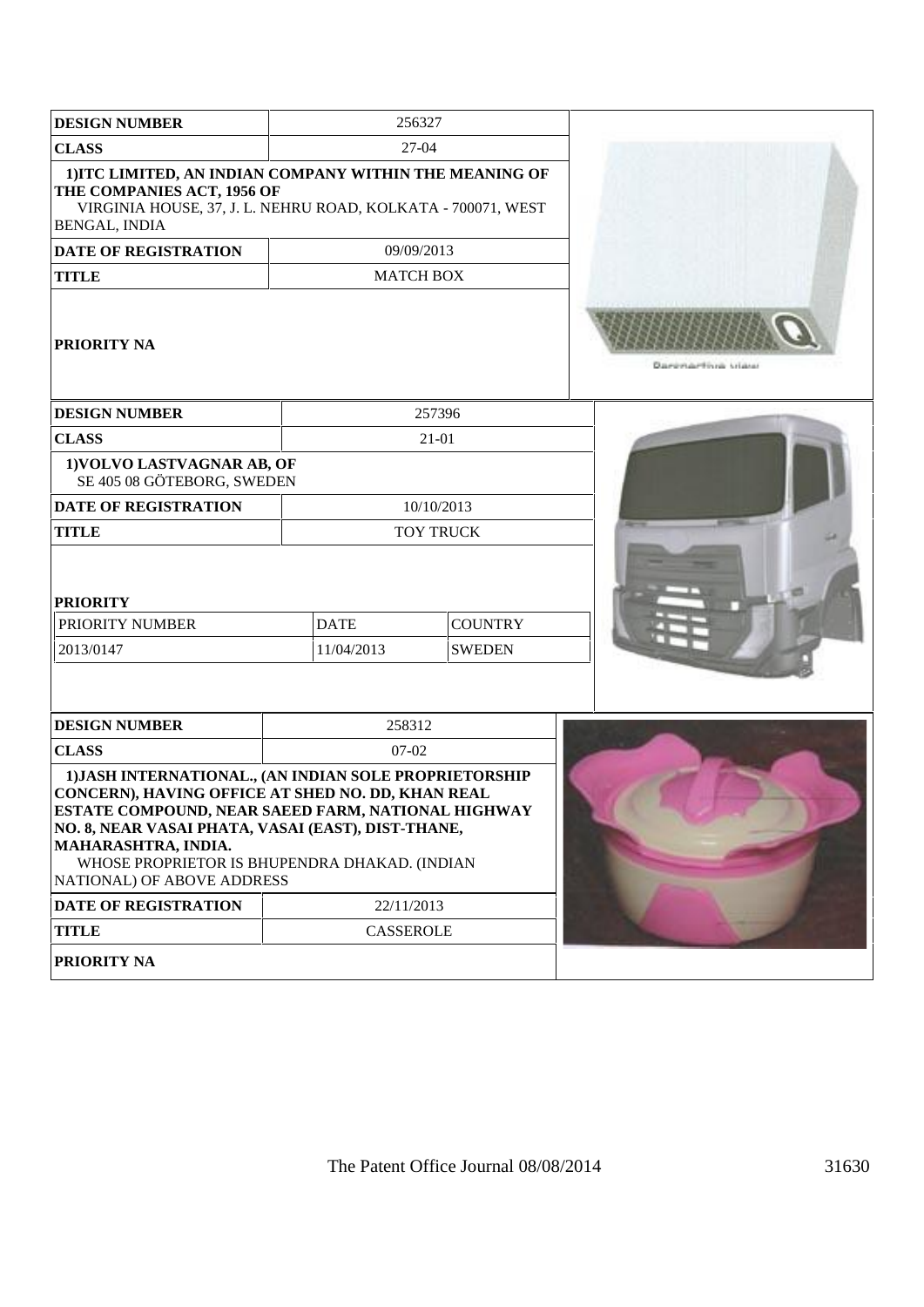| <b>DESIGN NUMBER</b>                                                                                                                                                                                                                                                                |                           | 258186                         |  |
|-------------------------------------------------------------------------------------------------------------------------------------------------------------------------------------------------------------------------------------------------------------------------------------|---------------------------|--------------------------------|--|
| <b>CLASS</b>                                                                                                                                                                                                                                                                        |                           | 26-05                          |  |
| 1) PANASONIC CORPORATION, A JAPANESE COMPANY ORGANIZED AND<br><b>EXISTING UNDER THE LAWS OF JAPAN,</b><br>OF 1006, OAZA KADOMA, KADOMA-SHI, OSAKA 571-8501, JAPAN                                                                                                                   |                           |                                |  |
| <b>DATE OF REGISTRATION</b>                                                                                                                                                                                                                                                         |                           | 18/11/2013                     |  |
| <b>TITLE</b>                                                                                                                                                                                                                                                                        |                           | <b>HANGING LIGHT</b>           |  |
| <b>PRIORITY</b><br>PRIORITY NUMBER<br>2013-011101                                                                                                                                                                                                                                   | <b>DATE</b><br>21/05/2013 | <b>COUNTRY</b><br><b>JAPAN</b> |  |
|                                                                                                                                                                                                                                                                                     |                           |                                |  |
| <b>DESIGN NUMBER</b>                                                                                                                                                                                                                                                                |                           | 258698                         |  |
| <b>CLASS</b><br>1) SUMITOMO RUBBER INDUSTRIES LTD. A COMPANY ORGANIZED                                                                                                                                                                                                              |                           | $12 - 15$                      |  |
| 6-9, WAKINOHAMA-CHO 3-CHOME, CHUO-KU, KOBE-SHI, HYOGO 651-0072,<br><b>JAPAN</b><br><b>DATE OF REGISTRATION</b><br><b>TITLE</b><br><b>PRIORITY</b><br>PRIORITY NUMBER<br>2013-023451                                                                                                 |                           |                                |  |
| <b>DESIGN NUMBER</b>                                                                                                                                                                                                                                                                | 07/10/2013                | <b>JAPAN</b><br>258315         |  |
| <b>CLASS</b>                                                                                                                                                                                                                                                                        |                           | 24-02                          |  |
| 1) KONINKLIJKE PHILIPS N.V., A COMPANY ORGANIZED AND<br><b>EXISTING UNDER THE LAWS OF THE KINGDOM OF THE</b><br>NETHERLANDS, RESIDING AT EINDHOVEN, WHOSE POST-OFFICE<br><b>ADDRESS IS</b><br>HIGH TECH CAMPUS 5, 5656 AE EINDHOVEN, THE NETHERLANDS<br><b>DATE OF REGISTRATION</b> |                           | 22/11/2013                     |  |
| <b>TITLE</b>                                                                                                                                                                                                                                                                        |                           | HUB FOR RESPIRATORY MASK       |  |
| <b>PRIORITY</b>                                                                                                                                                                                                                                                                     |                           |                                |  |
| PRIORITY NUMBER                                                                                                                                                                                                                                                                     | <b>DATE</b>               | <b>COUNTRY</b>                 |  |
| 002255174-0001                                                                                                                                                                                                                                                                      | 13/06/2013                | OHIM                           |  |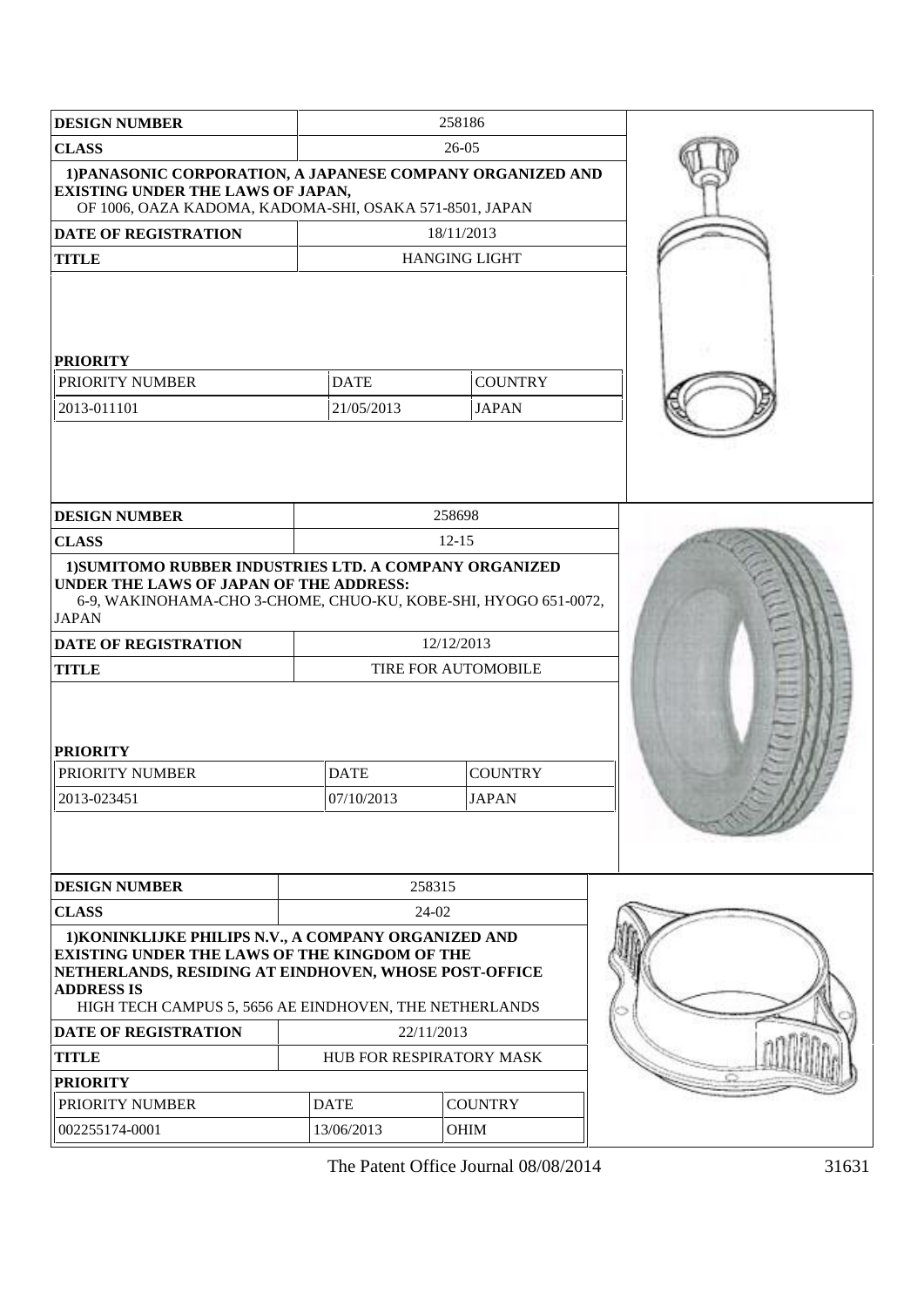| <b>DESIGN NUMBER</b>                                                                                                                                                                                           |                           | 258081                               |  |
|----------------------------------------------------------------------------------------------------------------------------------------------------------------------------------------------------------------|---------------------------|--------------------------------------|--|
| <b>CLASS</b>                                                                                                                                                                                                   |                           | 23-01                                |  |
| 1) KLAUS WAREN FIXTURES PVT. LTD. OF 285, "PARK VIEW" 1ST FLOOR,<br>FLAT NO. 9,<br>B. A. K. ANJAN MARG, OPP. NAPOO GARDEN, MATUNGA (CENTRAL<br>RAILWAY) (E), MUMBAI-400019, MAHARASHTRA, INDIA, INDIAN COMPANY |                           |                                      |  |
| <b>DATE OF REGISTRATION</b>                                                                                                                                                                                    |                           | 12/11/2013                           |  |
| <b>TITLE</b>                                                                                                                                                                                                   |                           | <b>BASIN FAUCET</b>                  |  |
| PRIORITY NA                                                                                                                                                                                                    |                           |                                      |  |
| <b>DESIGN NUMBER</b>                                                                                                                                                                                           |                           | 258187                               |  |
| <b>CLASS</b>                                                                                                                                                                                                   |                           | $26-05$                              |  |
| 1) PANASONIC CORPORATION, A JAPANESE COMPANY ORGANIZED AND<br><b>EXISTING UNDER THE LAWS OF JAPAN,</b><br>OF 1006, OAZA KADOMA, KADOMA-SHI, OSAKA 571-8501, JAPAN                                              |                           |                                      |  |
| <b>DATE OF REGISTRATION</b>                                                                                                                                                                                    |                           | 18/11/2013                           |  |
| <b>TITLE</b>                                                                                                                                                                                                   |                           | <b>HANGING LIGHT</b>                 |  |
| <b>PRIORITY</b><br>PRIORITY NUMBER<br>2013-011102                                                                                                                                                              | <b>DATE</b><br>21/05/2013 | <b>COUNTRY</b><br><b>JAPAN</b>       |  |
| <b>DESIGN NUMBER</b>                                                                                                                                                                                           |                           | 254846                               |  |
| <b>CLASS</b>                                                                                                                                                                                                   |                           | 24-01                                |  |
| 1) INSULINE MEDICAL LTD.<br>70 PINKSKER STREET, P.O. BOX 10299, PETACH-TIKVA, POSTAL CODE-49002,<br>ISRAEL, A COMPANY OF ISRAEL                                                                                |                           |                                      |  |
| DATE OF REGISTRATION                                                                                                                                                                                           |                           | 27/06/2013                           |  |
| <b>TITLE</b>                                                                                                                                                                                                   |                           | CONTROL UNIT IN DRUG DELIVERY SYSTEM |  |
| <b>PRIORITY</b>                                                                                                                                                                                                |                           |                                      |  |
| PRIORITY NUMBER                                                                                                                                                                                                | <b>DATE</b>               | <b>COUNTRY</b>                       |  |
| 29/440,941                                                                                                                                                                                                     | 28/12/2012                | U.S.A.                               |  |
|                                                                                                                                                                                                                |                           |                                      |  |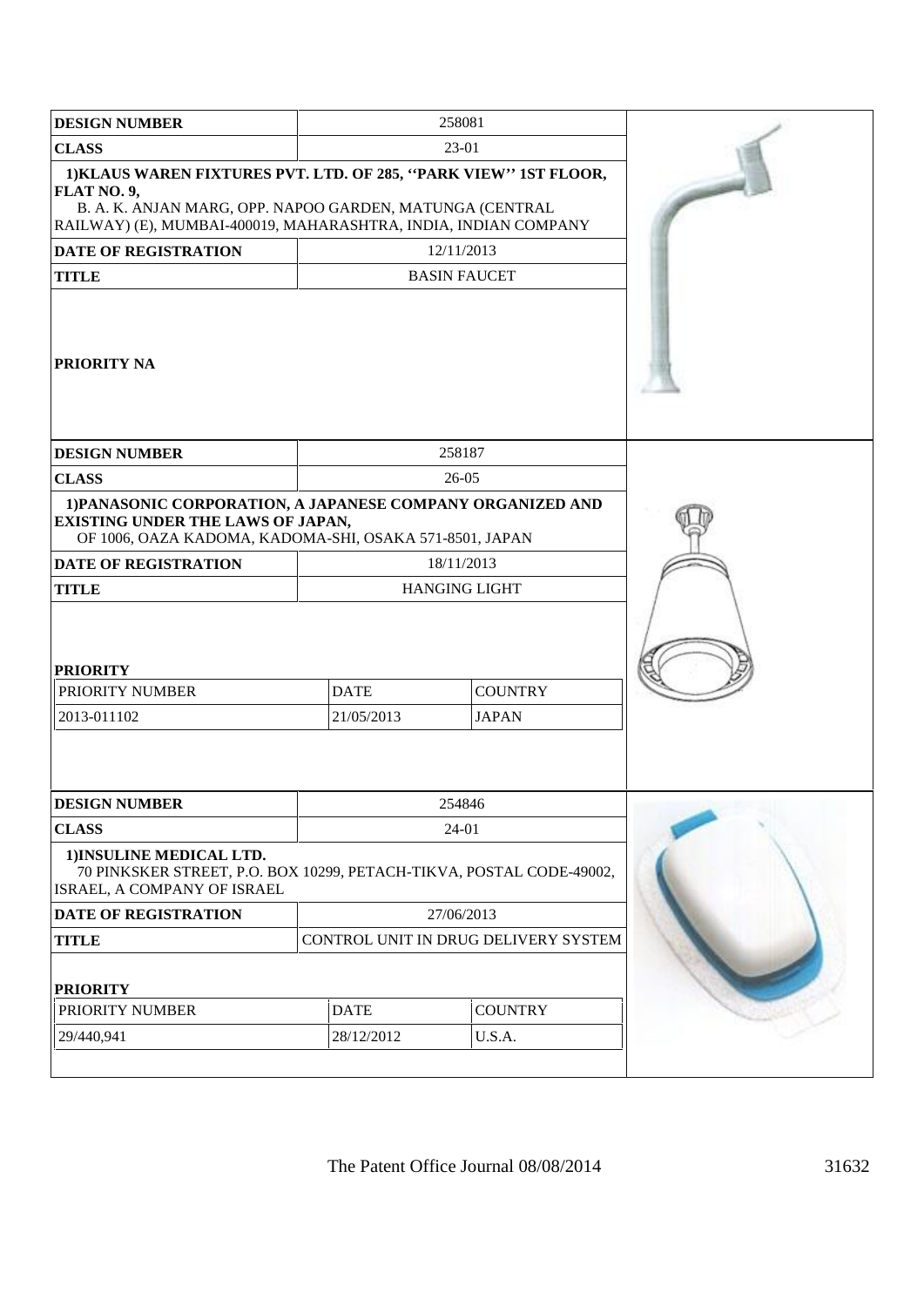| <b>DESIGN NUMBER</b>                                                                                                                                                                                               |             | 252073                    |                       |  |  |
|--------------------------------------------------------------------------------------------------------------------------------------------------------------------------------------------------------------------|-------------|---------------------------|-----------------------|--|--|
| <b>CLASS</b>                                                                                                                                                                                                       |             |                           | $10-04$               |  |  |
| 1) DIRECTOR GENERAL DEFENCE RESEARCH & DEVELOPMENT<br>ORGANISATION MINISTRY OF DEFENCE, GOVERNMENT OF INDIA,<br>ROOM NO. 348, B-WING, DRDO BHAWAN, RAJAJI MARG, NEW DELHI-110105,<br>INDIA, AN INDIAN ORGANISATION |             |                           |                       |  |  |
| <b>DATE OF REGISTRATION</b>                                                                                                                                                                                        |             |                           | 05/03/2013            |  |  |
| <b>TITLE</b>                                                                                                                                                                                                       |             |                           | FREQUENCY COUNTER     |  |  |
| <b>PRIORITY NA</b>                                                                                                                                                                                                 |             |                           |                       |  |  |
| <b>DESIGN NUMBER</b>                                                                                                                                                                                               |             | 258194                    |                       |  |  |
| <b>CLASS</b>                                                                                                                                                                                                       |             |                           | 14-02                 |  |  |
| 1) DWS S.R.L., A LIMITED LIABILITY COMPANY EXISTING UNDER THE<br><b>LAWS OF ITALY,</b><br>36010 ZANE' (VICENZA), VIA LAGO DI LEVICO, 3, ITALY                                                                      |             |                           |                       |  |  |
| <b>DATE OF REGISTRATION</b>                                                                                                                                                                                        |             | 18/11/2013                |                       |  |  |
| <b>TITLE</b>                                                                                                                                                                                                       |             | STEREOLITHOGRAPHY MACHINE |                       |  |  |
| <b>PRIORITY</b>                                                                                                                                                                                                    |             |                           |                       |  |  |
| PRIORITY NUMBER                                                                                                                                                                                                    | <b>DATE</b> |                           | <b>COUNTRY</b>        |  |  |
| 002284133-0001                                                                                                                                                                                                     |             | 31/07/2013                | <b>EUROPEAN UNION</b> |  |  |
|                                                                                                                                                                                                                    |             |                           |                       |  |  |
| <b>DESIGN NUMBER</b>                                                                                                                                                                                               |             | 258905                    |                       |  |  |
| <b>CLASS</b>                                                                                                                                                                                                       |             | 13-02                     |                       |  |  |
| 1) MANIKA MOULDS PVT. LTD., A COMPANY INCORPORATED<br>UNDER THE INDIAN COMPANIES ACT,<br>AAR-PEE CENTRE, 601-605, 6TH FLOOR GUFFIC COMPOUND, MIDC,<br>ANDHERI (E), MUMBAI-400093, MAHARASHTRA, INDIA               |             |                           |                       |  |  |
| <b>DATE OF REGISTRATION</b>                                                                                                                                                                                        |             |                           | 23/12/2013            |  |  |
| <b>TITLE</b>                                                                                                                                                                                                       |             |                           | <b>BATTERY LID</b>    |  |  |
| PRIORITY NA                                                                                                                                                                                                        |             |                           |                       |  |  |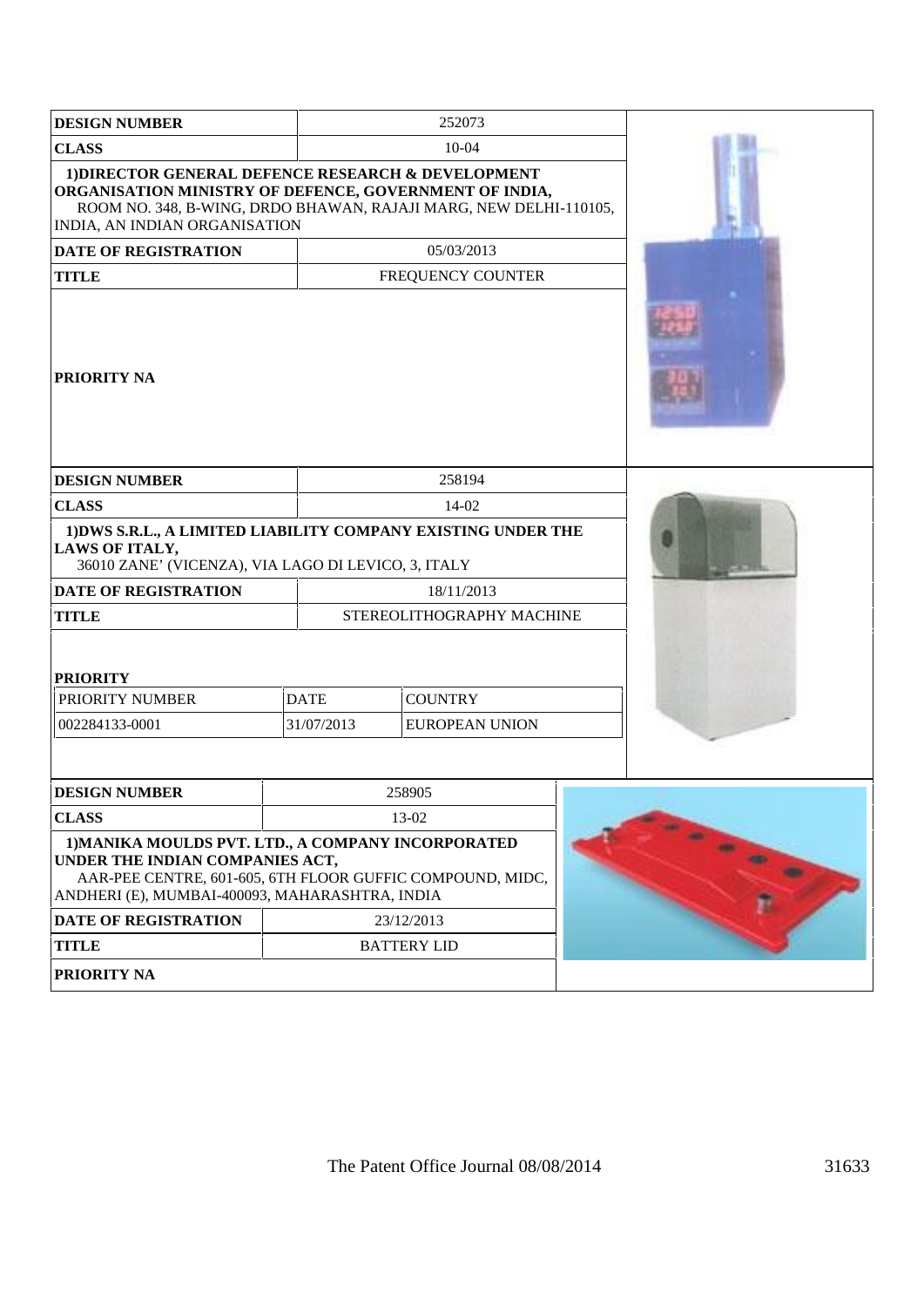| <b>DESIGN NUMBER</b>                                                                                                                                                  |                                                                                                                                                                                                                          | 257364           |              |
|-----------------------------------------------------------------------------------------------------------------------------------------------------------------------|--------------------------------------------------------------------------------------------------------------------------------------------------------------------------------------------------------------------------|------------------|--------------|
| <b>CLASS</b>                                                                                                                                                          |                                                                                                                                                                                                                          | 07-01            |              |
| 1) RAVISSANT PRIVATE LIMITED, AN INDIAN COMPANY, OF<br>50-51, COMMERCIAL COMPLEX, NEW FRIENDS COLONY, NEW DELHI-110065,<br><b>INDIA</b>                               |                                                                                                                                                                                                                          |                  |              |
| <b>DATE OF REGISTRATION</b>                                                                                                                                           |                                                                                                                                                                                                                          | 09/10/2013       |              |
| <b>TITLE</b>                                                                                                                                                          |                                                                                                                                                                                                                          | POT              |              |
| <b>PRIORITY NA</b>                                                                                                                                                    |                                                                                                                                                                                                                          |                  |              |
| <b>DESIGN NUMBER</b>                                                                                                                                                  |                                                                                                                                                                                                                          | 258398           |              |
| <b>CLASS</b>                                                                                                                                                          |                                                                                                                                                                                                                          | 09-01            |              |
| ADDRESS, AN INDIAN NATIONAL<br><b>DATE OF REGISTRATION</b><br><b>TITLE</b>                                                                                            | 1) M/S FRESH FOOD & BEVERAGES, PLOT NO. 251, SECTOR-27/28,<br>INDUSTRIAL AREA, HISAR, HARYANA, AN INDIAN PARTNERSHIP FIRM,<br>WHOSE PARTNERS ARE (1) ANIL KUMAR (2) VIJAY KUMAR, OF ABOVE<br>26/11/2013<br><b>BOTTLE</b> |                  |              |
| <b>PRIORITY NA</b>                                                                                                                                                    |                                                                                                                                                                                                                          |                  |              |
| <b>DESIGN NUMBER</b>                                                                                                                                                  |                                                                                                                                                                                                                          | 257531           |              |
| <b>CLASS</b>                                                                                                                                                          |                                                                                                                                                                                                                          | 13-03            |              |
| 1) KABUSHIKI KAISHA YASKAWA DENKI A JAPANESE COMPANY OF THE<br><b>ADDRESS:</b><br>2-1, KUROSAKI-SHIROISHI, YAHATANISHI-KU, KITAKYUSHU-SHI, FUKUOKA<br>806-0004, JAPAN |                                                                                                                                                                                                                          |                  | Ø<br>O)<br>€ |
| DATE OF REGISTRATION                                                                                                                                                  |                                                                                                                                                                                                                          | 15/10/2013       | ۰            |
| <b>TITLE</b>                                                                                                                                                          |                                                                                                                                                                                                                          | ROBOT CONTROLLER |              |
| <b>PRIORITY</b>                                                                                                                                                       |                                                                                                                                                                                                                          |                  | ۰<br>江田田     |
| PRIORITY NUMBER                                                                                                                                                       | <b>DATE</b>                                                                                                                                                                                                              | <b>COUNTRY</b>   |              |
| 2013-17547                                                                                                                                                            | 31/07/2013                                                                                                                                                                                                               | <b>JAPAN</b>     |              |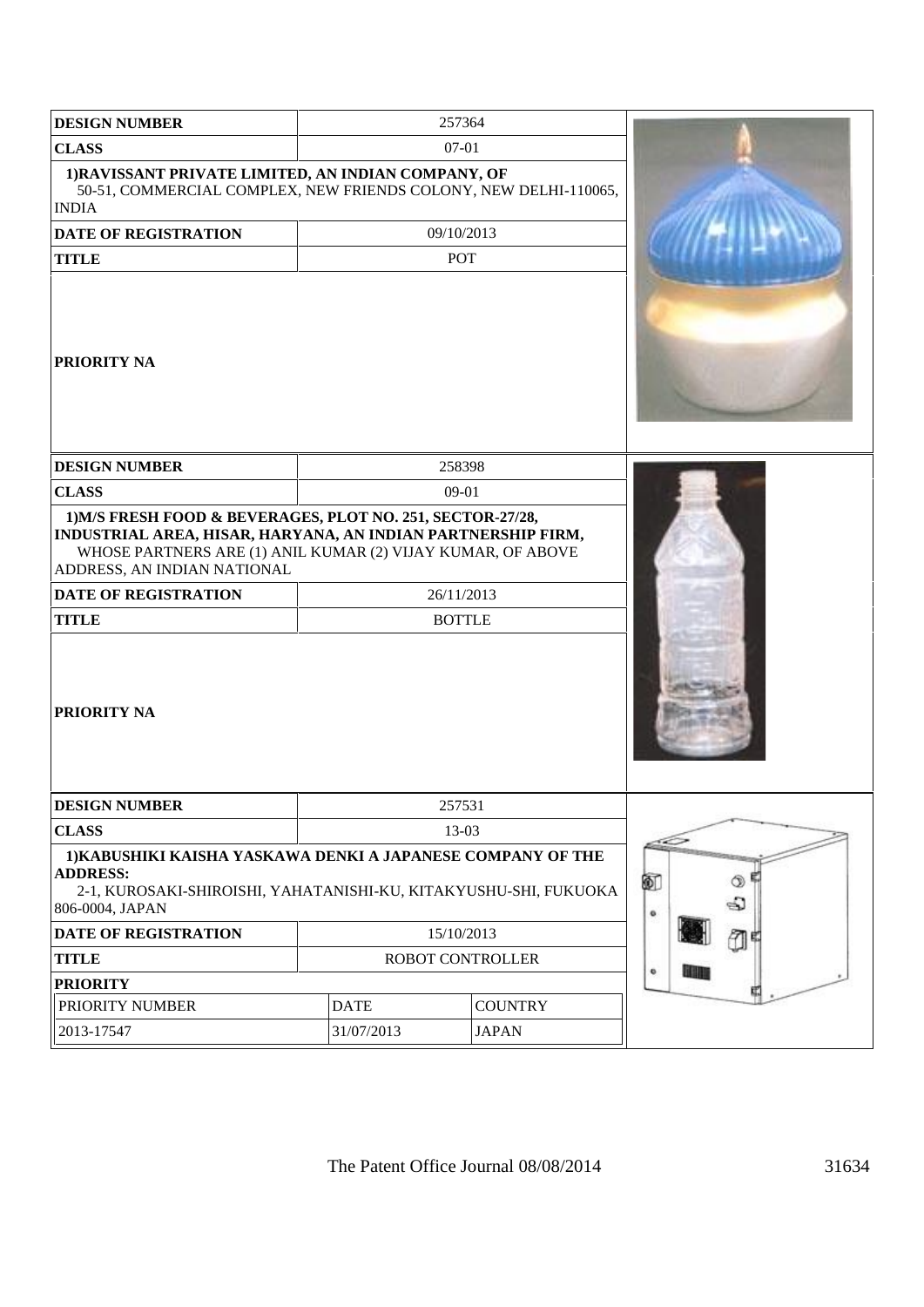| <b>DESIGN NUMBER</b>                                                                                                             | 256591                                                                                                                                                                                                                                  |  |  |
|----------------------------------------------------------------------------------------------------------------------------------|-----------------------------------------------------------------------------------------------------------------------------------------------------------------------------------------------------------------------------------------|--|--|
| <b>CLASS</b>                                                                                                                     | 09-01                                                                                                                                                                                                                                   |  |  |
| 1) MASTER WARE PLAST PRIVATE LIMITED, A COMPANY<br>PLACE OF BUSINESS AT<br>AMRAIWADI, AHMEDABAD-380026, GUJARAT STATE, INDIA     | INCORPORATION UNDER THE COMPANIES ACT, 1956, HAVING PRINCIPAL<br>230, SARAMJIVINAGAR, NEAR SHAKRIBA PARTY PLOT, C. T. M.,                                                                                                               |  |  |
| <b>DATE OF REGISTRATION</b>                                                                                                      | 19/09/2013                                                                                                                                                                                                                              |  |  |
| <b>TITLE</b>                                                                                                                     | <b>BOTTLE</b>                                                                                                                                                                                                                           |  |  |
| <b>PRIORITY NA</b>                                                                                                               |                                                                                                                                                                                                                                         |  |  |
| <b>DESIGN NUMBER</b>                                                                                                             | 249320                                                                                                                                                                                                                                  |  |  |
| <b>CLASS</b>                                                                                                                     | 09-99                                                                                                                                                                                                                                   |  |  |
| <b>OFFICE AT</b><br>360004 (GUJARAT), INDIA, INDIAN COMPANY<br><b>DATE OF REGISTRATION</b><br><b>TITLE</b><br><b>PRIORITY NA</b> | 1) TOPLAND ENGINES PVT. LTD. (A COMPANY INCORPORATED<br>UNDER THE COMPANIES ACT, 1956) HAVING ITS REGISTERED<br>2, UMAKANT PANDIT, UDYOGNAGAR, MAVDI PLOT, RAJKOT-<br>08/11/2012<br>FRAME FOR TRANSPORTATION O<br><b>HEAVY PRODUCTS</b> |  |  |
| <b>DESIGN NUMBER</b>                                                                                                             | 257894                                                                                                                                                                                                                                  |  |  |
| <b>CLASS</b>                                                                                                                     | 23-01<br>1) DAYAL CHAND TRADING AS M/S. SIGMA REFRIGERATION WORKS,<br>3745, SHOP NO. 1 & 7, KUCHA PARMANAND, NETAJI SUBHASH MARG,<br>DARYA GANJ, NEW DELHI-110002, INDIA (A SOLE PROPRIETORSHIP FIRM)                                   |  |  |
| <b>DATE OF REGISTRATION</b>                                                                                                      | 31/10/2013                                                                                                                                                                                                                              |  |  |
| <b>TITLE</b>                                                                                                                     | WATER FLOW CONTROL SWITCH                                                                                                                                                                                                               |  |  |
| PRIORITY NA                                                                                                                      |                                                                                                                                                                                                                                         |  |  |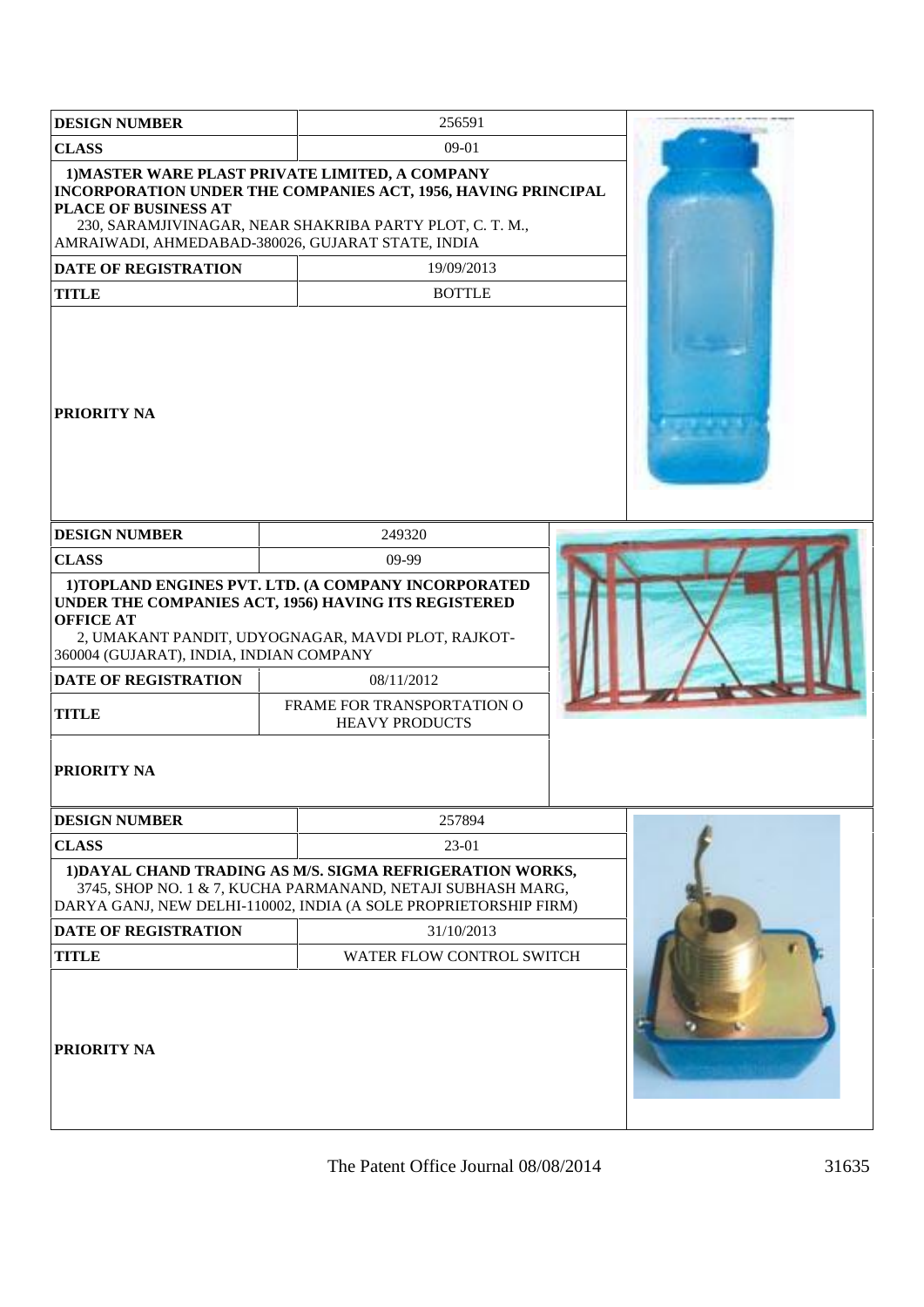| <b>DESIGN NUMBER</b>                                                                                             | 259861                                                                                                                                                                                                                      |  |
|------------------------------------------------------------------------------------------------------------------|-----------------------------------------------------------------------------------------------------------------------------------------------------------------------------------------------------------------------------|--|
| <b>CLASS</b>                                                                                                     | 06-01                                                                                                                                                                                                                       |  |
| <b>COMPANY HAVING ITS REGISTERED OFFICE AT</b>                                                                   | 1) NATIONAL PLASTO PRODUCTS PRIVATE LIMITED, AN INDIAN<br>19, SUKEAS LANE, 1ST FLOOR, KOLKATA 700001, WEST BENGAL, INDIA                                                                                                    |  |
| <b>DATE OF REGISTRATION</b>                                                                                      | 30/01/2014                                                                                                                                                                                                                  |  |
| <b>TITLE</b>                                                                                                     | <b>CHAIR</b>                                                                                                                                                                                                                |  |
| <b>PRIORITY NA</b>                                                                                               |                                                                                                                                                                                                                             |  |
| <b>DESIGN NUMBER</b>                                                                                             | 258205                                                                                                                                                                                                                      |  |
| <b>CLASS</b>                                                                                                     | 13-03                                                                                                                                                                                                                       |  |
| <b>ADDRESS IS</b><br>223/4, GALI NO. 8, PADAM NAGAR, DELHI-110007<br><b>DATE OF REGISTRATION</b><br><b>TITLE</b> | 1) CHAMPALAL (PROPRIETOR), NATIONALITY INDIAN TRADING AS SRI<br>RAM DEV AGENCIES (THIS IS SOLE PROPRIETORSHIP CONCERN) WHOSE<br>18/11/2013<br>SWITCH FOR INDUSTRIAL USE                                                     |  |
| <b>PRIORITY NA</b>                                                                                               |                                                                                                                                                                                                                             |  |
| <b>DESIGN NUMBER</b>                                                                                             | 254905                                                                                                                                                                                                                      |  |
| <b>CLASS</b>                                                                                                     | 06-08                                                                                                                                                                                                                       |  |
| <b>GUJARAT (INDIA)</b>                                                                                           | 1) DAMJIBHAI LAXMANBHAI SORATHIYA (ADULT & INDIAN<br>NATIONAL) PROPRIETOR OF NEW RAMESHWAR ENTERPRISE<br>(INDIAN PROPRIETORSHIP CONCERN) HAVING PLACE OF BUSINESS<br>AT -7, PATEL NAGAR, 80 FEET MAIN ROAD, RAJKOT-360 002- |  |
| <b>DATE OF REGISTRATION</b>                                                                                      | 02/07/2013                                                                                                                                                                                                                  |  |
| <b>TITLE</b>                                                                                                     | <b>CLOTHES HANGER</b>                                                                                                                                                                                                       |  |
| <b>PRIORITY NA</b>                                                                                               |                                                                                                                                                                                                                             |  |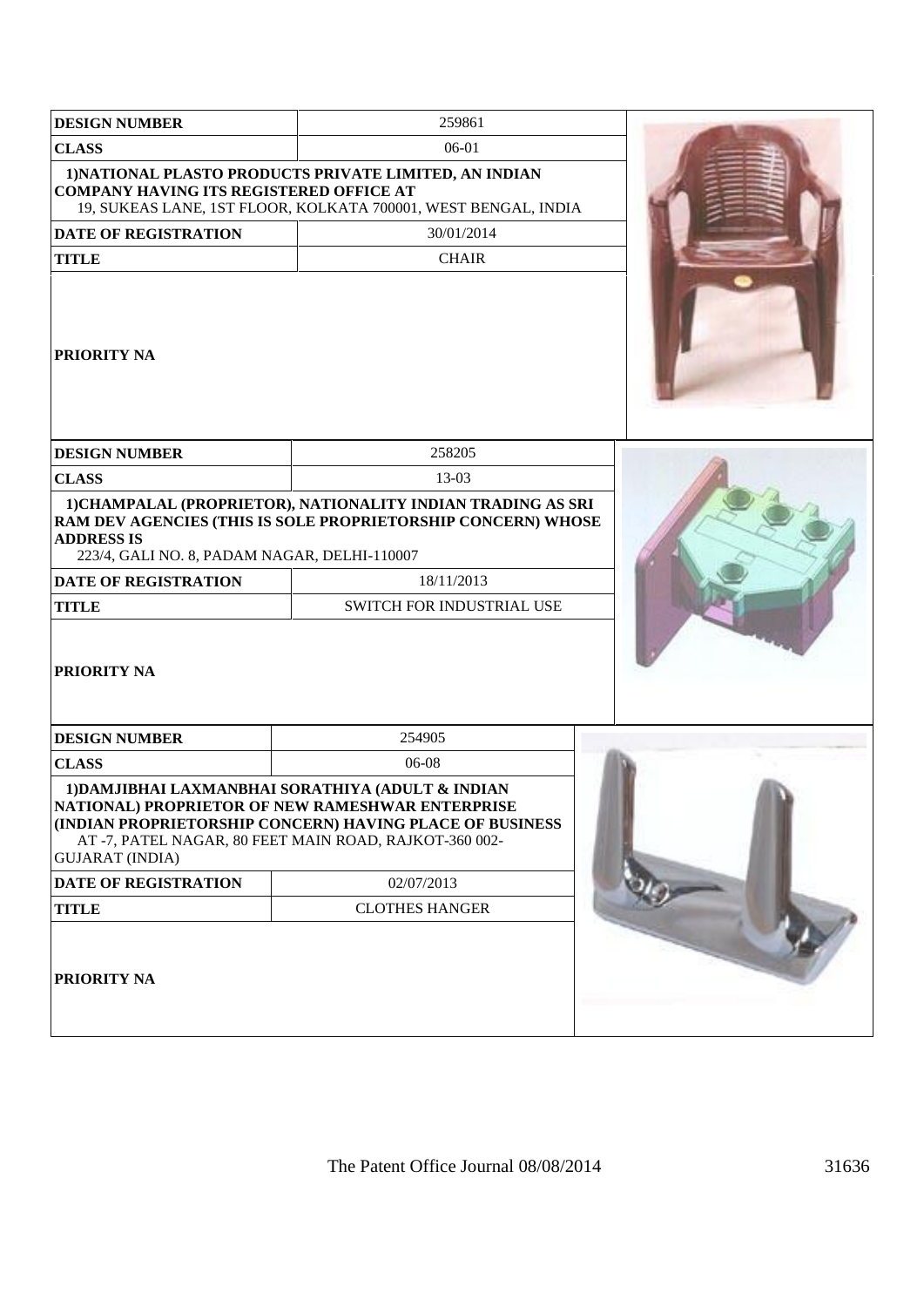| <b>DESIGN NUMBER</b>                                                                                                                                                                                                                                                           |             | 256757                          |  |
|--------------------------------------------------------------------------------------------------------------------------------------------------------------------------------------------------------------------------------------------------------------------------------|-------------|---------------------------------|--|
| <b>CLASS</b>                                                                                                                                                                                                                                                                   |             | 24-01                           |  |
| 1) KONINKLIJKE PHILIPS N.V., A COMPANY ORGANIZED AND EXISTING<br>UNDER THE LAWS OF THE KINGDOM OF THE NETHERLANDS, RESIDING AT<br>EINDHOVEN,<br>WHOSE POST-OFFICE ADDRESS IS HIGH TECH CAMPUS 5, 5656 AE<br>EINDHOVEN, THE NETHERLANDS<br>DATE OF REGISTRATION<br><b>TITLE</b> |             | 25/09/2013<br><b>STERILIZER</b> |  |
|                                                                                                                                                                                                                                                                                |             |                                 |  |
| <b>PRIORITY</b><br>PRIORITY NUMBER                                                                                                                                                                                                                                             | <b>DATE</b> | <b>COUNTRY</b>                  |  |
| 002225292-0001                                                                                                                                                                                                                                                                 | 23/04/2013  | <b>OHIM</b>                     |  |
|                                                                                                                                                                                                                                                                                |             |                                 |  |
| <b>DESIGN NUMBER</b>                                                                                                                                                                                                                                                           |             | 259859                          |  |
| <b>CLASS</b>                                                                                                                                                                                                                                                                   |             | 06-01                           |  |
| 1) NATIONAL PLASTO PRODUCTS PRIVATE LIMITED, AN INDIAN<br><b>COMPANY HAVING ITS REGISTERED OFFICE AT</b><br>19, SUKEAS LANE, 1ST FLOOR, KOLKATA 700001, WEST BENGAL, INDIA                                                                                                     |             |                                 |  |
| <b>DATE OF REGISTRATION</b>                                                                                                                                                                                                                                                    |             | 30/01/2014                      |  |
| <b>TITLE</b>                                                                                                                                                                                                                                                                   |             | <b>CHAIR</b>                    |  |
| PRIORITY NA                                                                                                                                                                                                                                                                    |             |                                 |  |
| <b>DESIGN NUMBER</b>                                                                                                                                                                                                                                                           |             | 257366                          |  |
| <b>CLASS</b>                                                                                                                                                                                                                                                                   |             |                                 |  |
| 1) RAVISSANT PRIVATE LIMITED, AN INDIAN COMPANY, OF<br>50-51, COMMERCIAL COMPLEX, NEW FRIENDS COLONY, NEW DELHI-110065,<br><b>INDIA</b>                                                                                                                                        |             |                                 |  |
| DATE OF REGISTRATION                                                                                                                                                                                                                                                           |             | 09/10/2013                      |  |
| <b>TITLE</b>                                                                                                                                                                                                                                                                   |             | POT                             |  |
| PRIORITY NA                                                                                                                                                                                                                                                                    |             |                                 |  |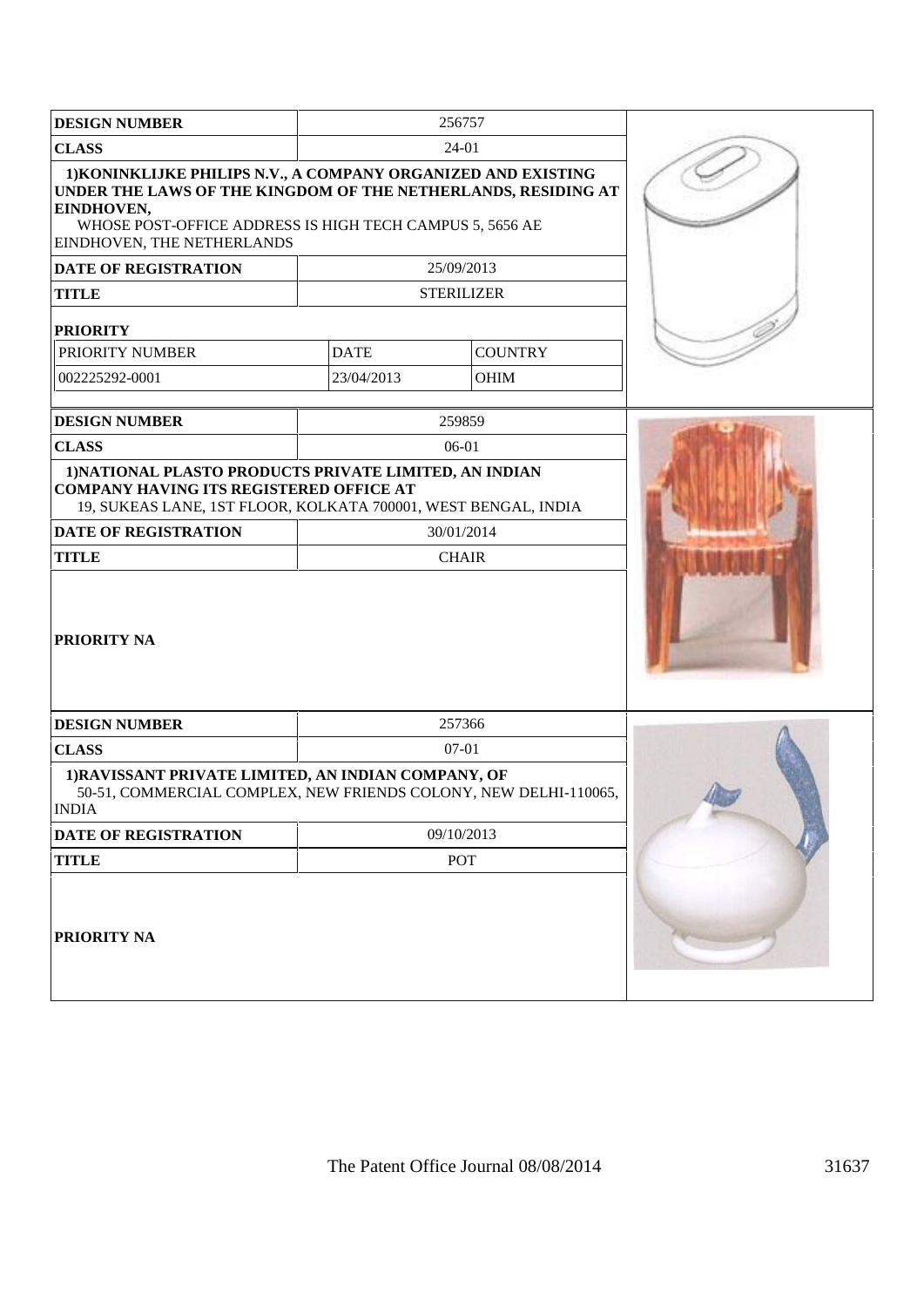| <b>DESIGN NUMBER</b>                                                        | 256594                                                                                                                                                                                                                                                                         |  |
|-----------------------------------------------------------------------------|--------------------------------------------------------------------------------------------------------------------------------------------------------------------------------------------------------------------------------------------------------------------------------|--|
| <b>CLASS</b>                                                                | 23-04                                                                                                                                                                                                                                                                          |  |
| 380015, GUJARAT STATE, INDIA<br><b>DATE OF REGISTRATION</b><br><b>TITLE</b> | 1) SMIT NAVNITLAL PARMAR, INDIAN NATIONALITY, A SOLE<br>PROPRIETOR OF M/S. JUGAL HANSAL BROTHERS, AN INDIAN SOLE<br>PROPRIETARY FIRM, HAVING PRINCIPAL PLACE OF BUSINESS AT<br>L/2, MURLIDHAR COMPLEX, S.M. ROAD, AMBAWADI, AHMEDABAD-<br>19/09/2013<br><b>AIR CONDITIONER</b> |  |
| PRIORITY NA                                                                 |                                                                                                                                                                                                                                                                                |  |
| <b>DESIGN NUMBER</b>                                                        | 257899                                                                                                                                                                                                                                                                         |  |
| <b>CLASS</b>                                                                | 23-01                                                                                                                                                                                                                                                                          |  |
|                                                                             | 1) DAYAL CHAND TRADING AS M/S. SIGMA REFRIGERATION WORKS,<br>3745, SHOP NO. 1 & 7, KUCHA PARMANAND, NETAJI SUBHASH MARG,<br>DARYA GANJ, NEW DELHI-110002, INDIA (A SOLE PROPRIETORSHIP FIRM)                                                                                   |  |
| <b>DATE OF REGISTRATION</b>                                                 | 31/10/2013                                                                                                                                                                                                                                                                     |  |
| <b>TITLE</b>                                                                | <b>SOLENOID VALVE</b>                                                                                                                                                                                                                                                          |  |
| PRIORITY NA                                                                 |                                                                                                                                                                                                                                                                                |  |
| <b>DESIGN NUMBER</b>                                                        | 254248                                                                                                                                                                                                                                                                         |  |
| <b>CLASS</b>                                                                | $12-16$                                                                                                                                                                                                                                                                        |  |
| UNDER THE INDIAN COMPANIES ACT,<br>MAHARASHTRA, INDIA.                      | 1) FLEETGUARD FILTERS PVT. LTD., A COMPANY INCORPORATED<br>'KIRLOSKAR HOUSE', 100, ANAND PARK, AUNDH, PUNE-411007,                                                                                                                                                             |  |
| <b>DATE OF REGISTRATION</b>                                                 | 03/06/2013                                                                                                                                                                                                                                                                     |  |
| <b>TITLE</b>                                                                | DUST EJECTOR VALVE                                                                                                                                                                                                                                                             |  |
| PRIORITY NA                                                                 |                                                                                                                                                                                                                                                                                |  |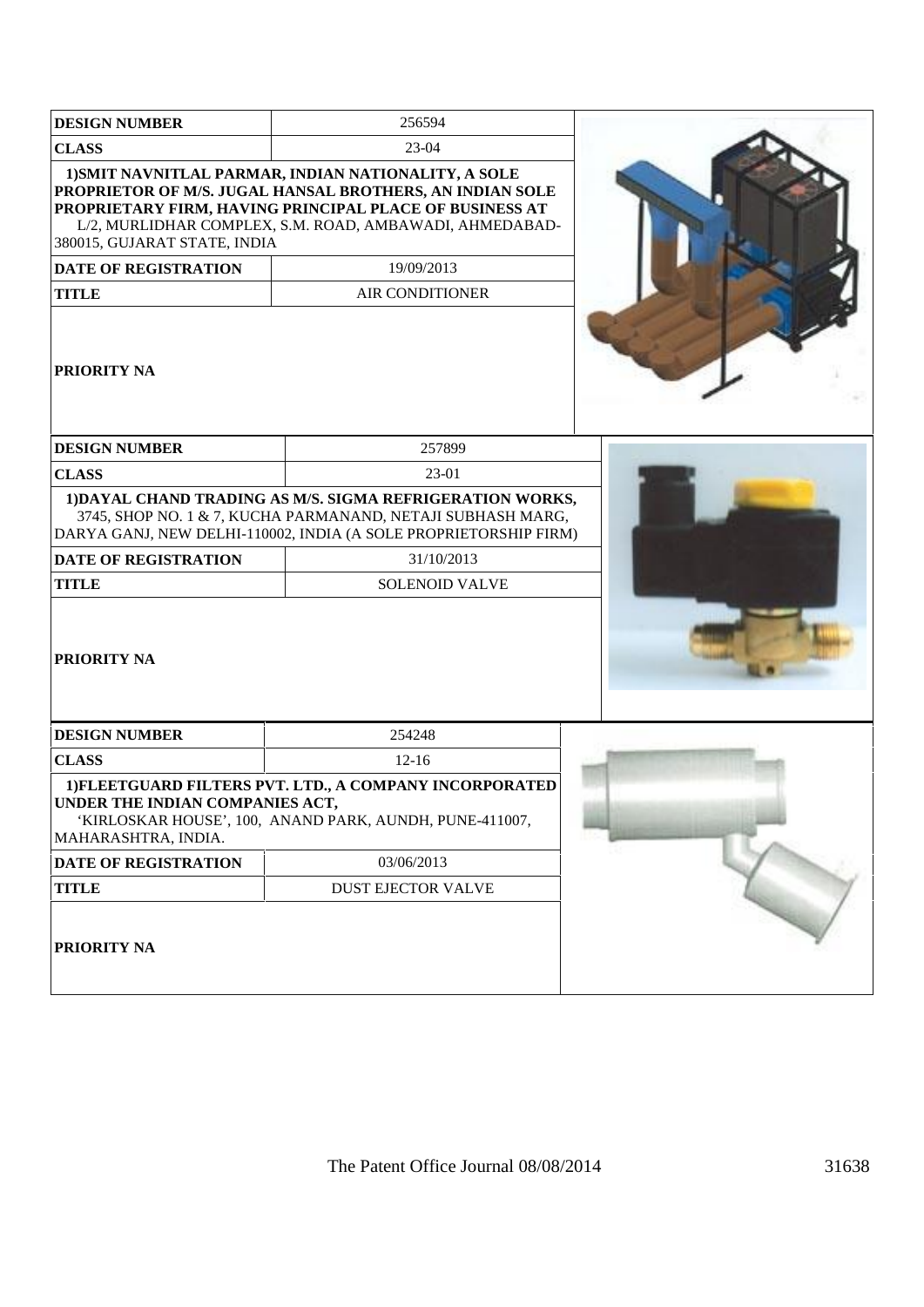| <b>DESIGN NUMBER</b>                                                                   | 255355                                                                                                                                                                                                 |  |
|----------------------------------------------------------------------------------------|--------------------------------------------------------------------------------------------------------------------------------------------------------------------------------------------------------|--|
| <b>CLASS</b>                                                                           | $15-01$                                                                                                                                                                                                |  |
| 1) BIBEK NARAYAN NANDI, INDIAN NATIONAL.,<br>SHASMAL ROAD, KOLKATA-700033, WEST BENGAL | A/III/2F, METRO RAILWAY QUARTERS COMPLEX, P-247, DESHAPRAN                                                                                                                                             |  |
| <b>DATE OF REGISTRATION</b>                                                            | 19/07/2013                                                                                                                                                                                             |  |
| <b>TITLE</b>                                                                           | <b>IMPULSE TURBINE</b>                                                                                                                                                                                 |  |
| <b>PRIORITY NA</b>                                                                     |                                                                                                                                                                                                        |  |
| <b>DESIGN NUMBER</b>                                                                   | 257369                                                                                                                                                                                                 |  |
| <b>CLASS</b>                                                                           | 07-01                                                                                                                                                                                                  |  |
| 1) RAVISSANT PRIVATE LIMITED, AN INDIAN COMPANY, OF<br><b>INDIA</b>                    | 50-51, COMMERCIAL COMPLEX, NEW FRIENDS COLONY, NEW DELHI-110065,                                                                                                                                       |  |
| <b>DATE OF REGISTRATION</b>                                                            | 09/10/2013                                                                                                                                                                                             |  |
| <b>TITLE</b>                                                                           | <b>GLASS</b>                                                                                                                                                                                           |  |
| <b>PRIORITY NA</b>                                                                     |                                                                                                                                                                                                        |  |
| <b>DESIGN NUMBER</b>                                                                   | 257424                                                                                                                                                                                                 |  |
| <b>CLASS</b>                                                                           | $09-01$                                                                                                                                                                                                |  |
| REGISTERED UNDER THE INDIAN COMPANIES ACT, 1956), OF<br>MAHARASHTRA, INDIA             | 1) SUDEEP PLASTICS PVT. LTD., (AN INDIAN PRIVATE LIMITED COMPANY<br>SHOP NO. 3, UNITED CO-OP. HSG. SOC., OPPOSITE RAMESHWAR MANDIR<br>TALAV, RAM NAGAR, BHANDARWALA ROAD, MALAD (WEST), MUMBAI-400064. |  |
| DATE OF REGISTRATION                                                                   | 11/10/2013                                                                                                                                                                                             |  |
| <b>TITLE</b>                                                                           | <b>BOTTLE</b>                                                                                                                                                                                          |  |
| PRIORITY NA                                                                            |                                                                                                                                                                                                        |  |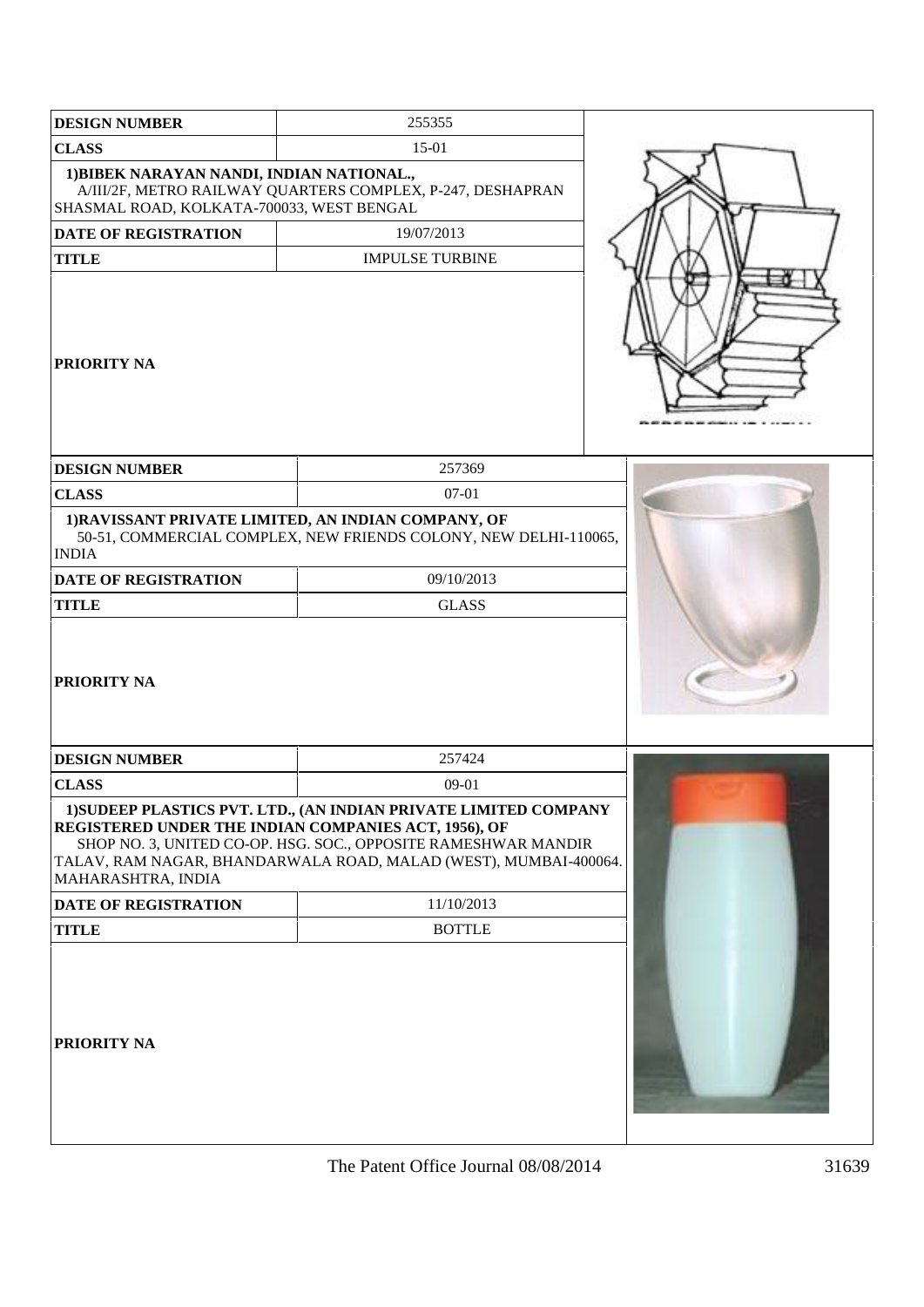| <b>DESIGN NUMBER</b>                                                                                                                                          |             |                          | 258041         |                       |  |  |
|---------------------------------------------------------------------------------------------------------------------------------------------------------------|-------------|--------------------------|----------------|-----------------------|--|--|
| <b>CLASS</b>                                                                                                                                                  |             | 13-03                    |                |                       |  |  |
| 1) ABB FRANCE, A COMPANY ORGANIZED UNDER THE LAWS OF<br><b>FRANCE, OF</b><br>3 AVENUE DU CANADA, IMMEUBLE ATHOS, LES ULIS, 91978<br>COURTABOEUF CEDEX, FRANCE |             |                          |                |                       |  |  |
| <b>DATE OF REGISTRATION</b>                                                                                                                                   |             |                          | 08/11/2013     |                       |  |  |
| <b>TITLE</b>                                                                                                                                                  |             |                          |                | ELECTRIC CONTACTOR    |  |  |
| <b>PRIORITY</b>                                                                                                                                               |             |                          |                |                       |  |  |
| PRIORITY NUMBER                                                                                                                                               |             | <b>DATE</b>              |                | <b>COUNTRY</b>        |  |  |
| 002 287 664                                                                                                                                                   |             | 06/08/2013               |                | OHIM                  |  |  |
|                                                                                                                                                               |             |                          |                |                       |  |  |
| <b>DESIGN NUMBER</b>                                                                                                                                          |             |                          | 257130         |                       |  |  |
| <b>CLASS</b>                                                                                                                                                  |             |                          | 14-02          |                       |  |  |
| 1) NEC CORPORATION, A JAPANESE COMPANY OF<br>7-1, SHIBA 5-CHOME, MINATO-KU, TOKYO, JAPAN                                                                      |             |                          |                |                       |  |  |
| <b>DATE OF REGISTRATION</b>                                                                                                                                   |             | 01/10/2013               |                |                       |  |  |
| <b>TITLE</b>                                                                                                                                                  |             | FRONT PANEL FOR COMPUTER |                |                       |  |  |
| <b>PRIORITY</b>                                                                                                                                               |             |                          |                |                       |  |  |
| PRIORITY NUMBER                                                                                                                                               | <b>DATE</b> |                          | <b>COUNTRY</b> |                       |  |  |
| 2013-007442                                                                                                                                                   |             | 02/04/2013               | <b>JAPAN</b>   |                       |  |  |
| <b>DESIGN NUMBER</b>                                                                                                                                          |             |                          | 258042         |                       |  |  |
| <b>CLASS</b>                                                                                                                                                  |             |                          | $13-03$        |                       |  |  |
| 1) ABB FRANCE, A COMPANY ORGANIZED UNDER THE LAWS OF<br><b>FRANCE, OF</b><br>3 AVENUE DU CANADA, IMMEUBLE ATHOS, LES ULIS, 91978<br>COURTABOEUF CEDEX, FRANCE |             |                          |                |                       |  |  |
| <b>DATE OF REGISTRATION</b>                                                                                                                                   |             | 08/11/2013               |                |                       |  |  |
| <b>TITLE</b>                                                                                                                                                  |             | ELECTRIC CONTACTOR       |                |                       |  |  |
| <b>PRIORITY</b><br>PRIORITY NUMBER                                                                                                                            | <b>DATE</b> |                          | <b>COUNTRY</b> |                       |  |  |
| 002 287 664                                                                                                                                                   | 06/08/2013  |                          |                | <b>EUROPEAN UNION</b> |  |  |
|                                                                                                                                                               |             |                          |                |                       |  |  |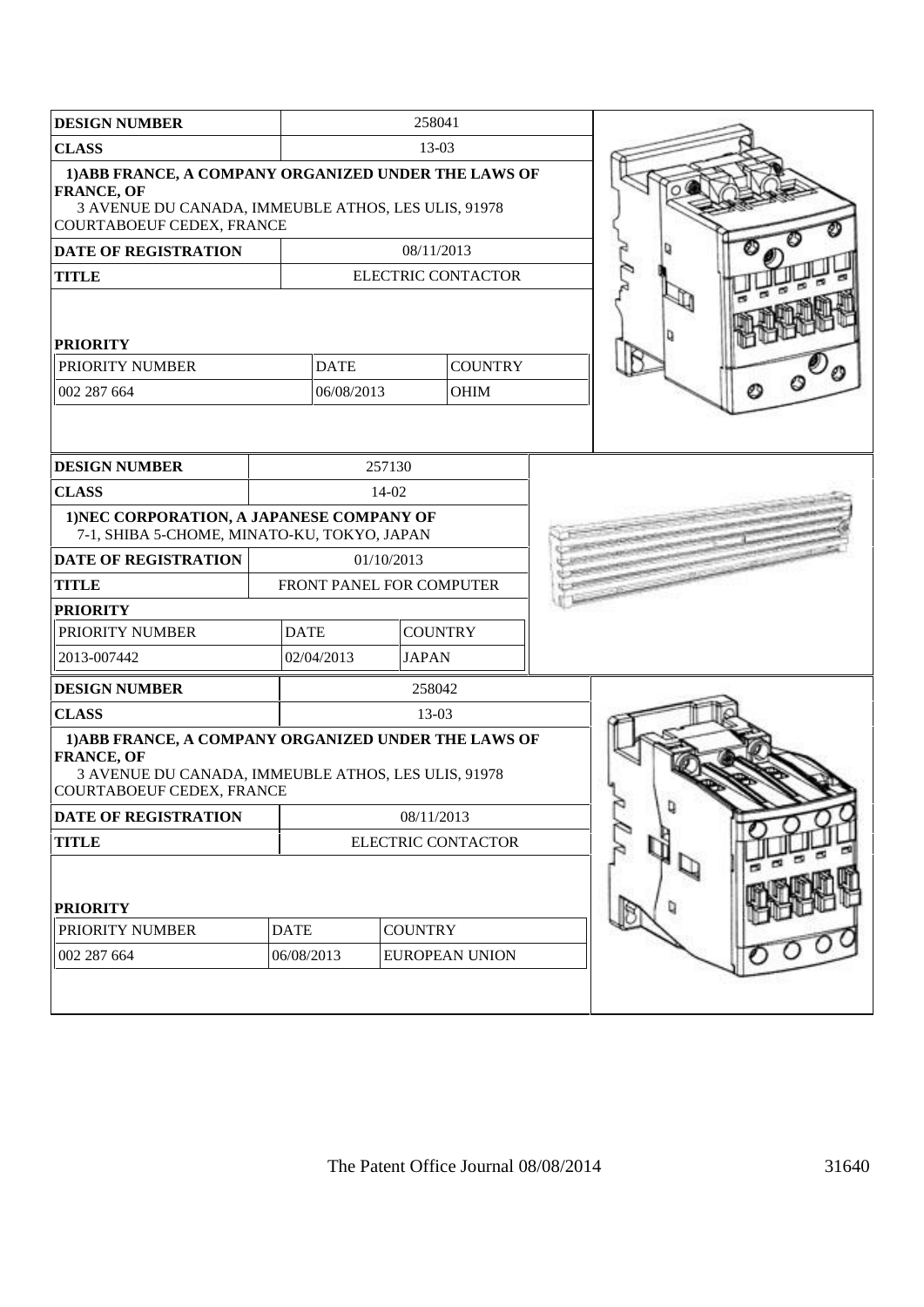| <b>DESIGN NUMBER</b>                                                                                                             | 254906                                                                                                                                                                                                               |  |
|----------------------------------------------------------------------------------------------------------------------------------|----------------------------------------------------------------------------------------------------------------------------------------------------------------------------------------------------------------------|--|
| <b>CLASS</b>                                                                                                                     | 06-08                                                                                                                                                                                                                |  |
| PROPRIETORSHIP CONCERN) HAVING PLACE OF BUSINESS<br>(INDIA)<br><b>DATE OF REGISTRATION</b><br><b>TITLE</b><br><b>PRIORITY NA</b> | 1) DAMJIBHAI LAXMANBHAI SORATHIYA (ADULT & INDIAN<br>NATIONAL) PROPRIETOR OF NEW RAMESHWAR ENTERPRISE (INDIAN<br>AT-7, PATEL NAGAR, 80 FEET MAIN ROAD, RAJKOT-360 002-GUJARAT<br>02/07/2013<br><b>CLOTHES HANGER</b> |  |
|                                                                                                                                  |                                                                                                                                                                                                                      |  |
| <b>DESIGN NUMBER</b>                                                                                                             | 259860                                                                                                                                                                                                               |  |
| <b>CLASS</b>                                                                                                                     | 06-01                                                                                                                                                                                                                |  |
| <b>COMPANY HAVING ITS REGISTERED OFFICE AT</b><br><b>DATE OF REGISTRATION</b><br><b>TITLE</b>                                    | 1) NATIONAL PLASTO PRODUCTS PRIVATE LIMITED, AN INDIAN<br>19, SUKEAS LANE, 1ST FLOOR, KOLKATA 700001, WEST BENGAL, INDIA<br>30/01/2014<br><b>CHAIR</b>                                                               |  |
| <b>PRIORITY NA</b>                                                                                                               |                                                                                                                                                                                                                      |  |
| <b>DESIGN NUMBER</b>                                                                                                             | 259371                                                                                                                                                                                                               |  |
| <b>CLASS</b>                                                                                                                     | 09-03                                                                                                                                                                                                                |  |
| UNDER THE INDIAN COMPANIES ACT, 1956),<br>E-3, SECTOR-1, BAWANA, DELHI-110039                                                    | 1) M/S. SWEETON FOODS PVT. LTD., (A COMPANY DULY INCORPORATED                                                                                                                                                        |  |
| DATE OF REGISTRATION                                                                                                             | 13/01/2014                                                                                                                                                                                                           |  |
| <b>TITLE</b>                                                                                                                     | <b>CONTAINER</b>                                                                                                                                                                                                     |  |
| <b>PRIORITY NA</b>                                                                                                               |                                                                                                                                                                                                                      |  |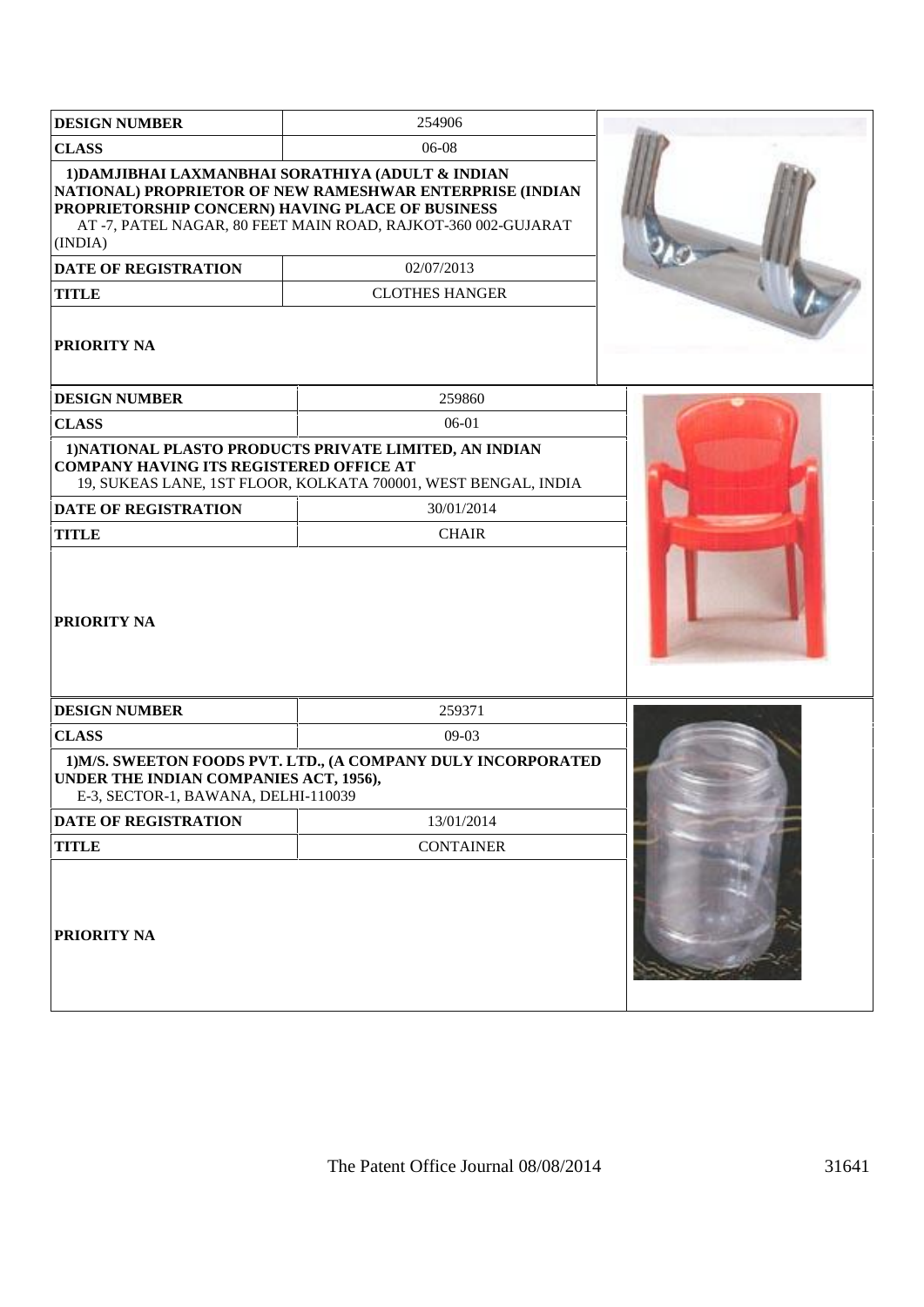| <b>DESIGN NUMBER</b>                                                                                                                                       |             | 255976                          | in No. 1559.16 |
|------------------------------------------------------------------------------------------------------------------------------------------------------------|-------------|---------------------------------|----------------|
| <b>CLASS</b>                                                                                                                                               |             | 23-03                           |                |
| 1) THE ABELL FOUNDATION, INC., A CORPORATION OF MARYLAND,<br>SUITE 2300, 111 S. CALVERT STREET, BALTIMORE, MD 21202-6174                                   |             |                                 |                |
| <b>DATE OF REGISTRATION</b>                                                                                                                                |             | 22/08/2013                      |                |
| <b>TITLE</b>                                                                                                                                               |             | EVAPORATOR HEAT EXCHANGER PLATE |                |
| <b>PRIORITY</b><br>PRIORITY NUMBER                                                                                                                         | <b>DATE</b> | <b>COUNTRY</b>                  |                |
| 29/442,395                                                                                                                                                 | 22/02/2013  | U.S.A.                          |                |
| <b>DESIGN NUMBER</b>                                                                                                                                       |             | 254600                          |                |
| <b>CLASS</b>                                                                                                                                               |             | 04-02                           |                |
| 1) SHREE SIMANDHAR INDUSTRIES IS A PROPRIETORSHIP FIRM OF<br>21, NEW MANU BHUVAN, BHAGAT SINGH ROAD, VILE PARLE (W), MUMBAI-<br>400056, MAHARASHTRA, INDIA |             |                                 |                |
| <b>DATE OF REGISTRATION</b>                                                                                                                                |             | 20/06/2013                      |                |
| <b>TITLE</b><br><b>PRIORITY NA</b>                                                                                                                         |             | HAIR COLOURING BRUSH            |                |
| <b>DESIGN NUMBER</b>                                                                                                                                       |             | 257365                          |                |
| <b>CLASS</b>                                                                                                                                               |             | $07 - 01$                       |                |
| 1) RAVISSANT PRIVATE LIMITED, AN INDIAN COMPANY, OF<br>50-51, COMMERCIAL COMPLEX, NEW FRIENDS COLONY, NEW DELHI-<br>110065, INDIA                          |             |                                 |                |
| DATE OF REGISTRATION                                                                                                                                       |             | 09/10/2013                      |                |
| <b>TITLE</b>                                                                                                                                               |             | <b>DISH</b>                     |                |
| PRIORITY NA                                                                                                                                                |             |                                 |                |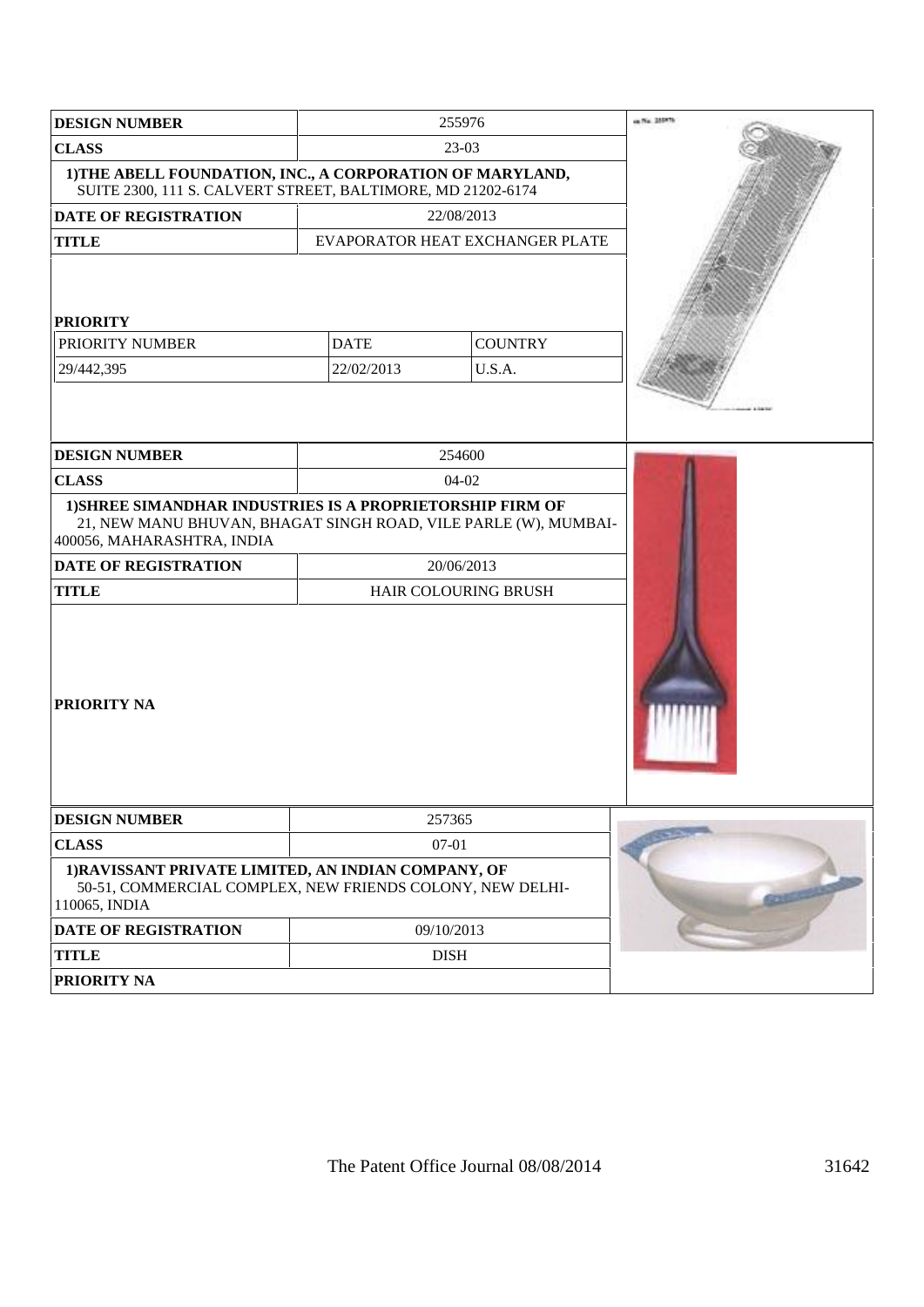| <b>DESIGN NUMBER</b>                                                                                                                                                                                                                                             | 257560      |                                                     |  |
|------------------------------------------------------------------------------------------------------------------------------------------------------------------------------------------------------------------------------------------------------------------|-------------|-----------------------------------------------------|--|
| <b>CLASS</b>                                                                                                                                                                                                                                                     | $10-04$     |                                                     |  |
| 1) JENOPTIK INDUSTRIAL METROLOGY GERMANY GMBH, OF<br>ALTE TUTTLINGER STRAßE 20, 78056 VILLINGEN-<br>SCHWENNINGEN, GERMANY                                                                                                                                        |             |                                                     |  |
| <b>DATE OF REGISTRATION</b>                                                                                                                                                                                                                                      |             | 18/10/2013                                          |  |
| <b>TITLE</b>                                                                                                                                                                                                                                                     |             | DEVICE FOR MEASURING<br><b>ROUGHNESS</b>            |  |
|                                                                                                                                                                                                                                                                  |             |                                                     |  |
| <b>PRIORITY</b>                                                                                                                                                                                                                                                  |             |                                                     |  |
| PRIORITY NUMBER                                                                                                                                                                                                                                                  | <b>DATE</b> | <b>COUNTRY</b>                                      |  |
| 40 2013 001 914.6                                                                                                                                                                                                                                                | 20/04/2013  | <b>GERMANY</b>                                      |  |
| <b>DESIGN NUMBER</b>                                                                                                                                                                                                                                             |             | 256429                                              |  |
| <b>CLASS</b>                                                                                                                                                                                                                                                     |             | $12 - 16$                                           |  |
| 1) HERO MOTOCORP LIMITED, A COMPANY INCORPORATED<br>UNDER THE INDIAN COMPANIES ACT, HAVING ITS OFFICE AT<br>34, COMMUNITY CENTRE, BASANT LOK, VASANT VIHAR, NEW<br>DELHI-110057                                                                                  |             |                                                     |  |
| DATE OF REGISTRATION                                                                                                                                                                                                                                             |             | 13/09/2013                                          |  |
| <b>TITLE</b>                                                                                                                                                                                                                                                     |             | TAIL LIGHT LENS FOR A TWO WHEELED<br><b>VEHICLE</b> |  |
| <b>PRIORITY NA</b>                                                                                                                                                                                                                                               |             |                                                     |  |
| <b>DESIGN NUMBER</b>                                                                                                                                                                                                                                             |             | 256593                                              |  |
| <b>CLASS</b>                                                                                                                                                                                                                                                     |             | $09-01$                                             |  |
| 1) MASTER WARE PLAST PRIVATE LIMITED, A COMPANY<br>INCORPORATION UNDER THE COMPANIES ACT, 1956, HAVING PRINCIPAL<br><b>PLACE OF BUSINESS AT</b><br>230, SARAMJIVINAGAR, NEAR SHAKRIBA PARTY PLOT, C. T. M.,<br>AMRAIWADI, AHMEDABAD-380026, GUJARAT STATE, INDIA |             |                                                     |  |
| <b>DATE OF REGISTRATION</b>                                                                                                                                                                                                                                      |             | 19/09/2013                                          |  |
| <b>TITLE</b>                                                                                                                                                                                                                                                     |             | <b>BOTTLE</b>                                       |  |
| <b>PRIORITY NA</b>                                                                                                                                                                                                                                               |             |                                                     |  |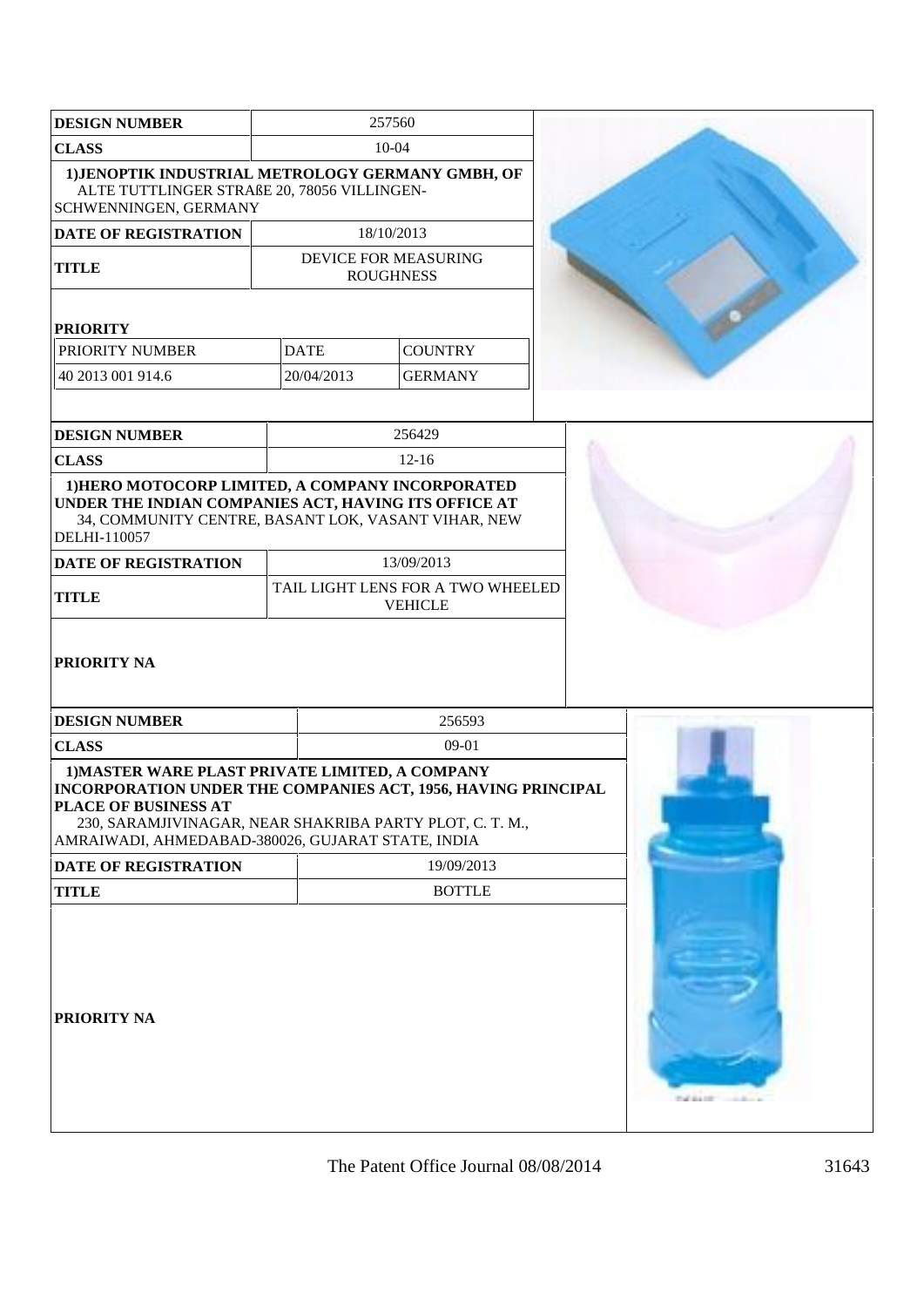| <b>DESIGN NUMBER</b>                                                                                                                                                                                                                                                        |  | 257807                                    |                      |                |  |
|-----------------------------------------------------------------------------------------------------------------------------------------------------------------------------------------------------------------------------------------------------------------------------|--|-------------------------------------------|----------------------|----------------|--|
| <b>CLASS</b>                                                                                                                                                                                                                                                                |  | 13-03                                     |                      |                |  |
| 1) ARUN ENTERPRISES, B-48, SITE-4, INDUSTRIAL<br>AREA, SHAHIBABAD, DIST.-GHAZIABAD-201010, UTTAR<br>PRADESH, INDIA. (AN INDIAN PARTNERSHIP FIRM<br>WHOSE PARTNERS ARE:- SH. C. L. DHIR, SH. ARUN<br>DHIR, SH. TARUN DHIR. AN INDIAN NATIONAL OF THE<br><b>ABOVE ADDRESS</b> |  |                                           |                      |                |  |
| <b>DATE OF</b><br><b>REGISTRATION</b>                                                                                                                                                                                                                                       |  | 28/10/2013                                |                      |                |  |
| <b>TITLE</b>                                                                                                                                                                                                                                                                |  | CONNECTOR FOR ELECTRICAL<br><b>CABLES</b> |                      |                |  |
| PRIORITY NA                                                                                                                                                                                                                                                                 |  |                                           |                      |                |  |
| <b>DESIGN NUMBER</b>                                                                                                                                                                                                                                                        |  |                                           | 255004               |                |  |
| <b>CLASS</b>                                                                                                                                                                                                                                                                |  |                                           | 25-01                |                |  |
| 1) ODENWALD FASERPLATTENWERK GMBH,<br>OF DR.-F.-A.-FREUNDT-STRASSE 3, 63916 AMORBACH, GERMANY, A<br><b>GERMAN COMPANY</b>                                                                                                                                                   |  |                                           |                      |                |  |
| <b>DATE OF REGISTRATION</b>                                                                                                                                                                                                                                                 |  | 04/07/2013                                |                      |                |  |
| <b>TITLE</b>                                                                                                                                                                                                                                                                |  |                                           | <b>CEILING PANEL</b> |                |  |
| <b>PRIORITY</b>                                                                                                                                                                                                                                                             |  |                                           |                      |                |  |
| PRIORITY NUMBER                                                                                                                                                                                                                                                             |  | <b>DATE</b>                               |                      | <b>COUNTRY</b> |  |
| 711987701                                                                                                                                                                                                                                                                   |  | 04/01/2013                                | <b>WIPO</b>          |                |  |
| <b>DESIGN NUMBER</b>                                                                                                                                                                                                                                                        |  |                                           | 258809               |                |  |
| <b>CLASS</b>                                                                                                                                                                                                                                                                |  |                                           | 09-03                |                |  |
| 1) OILTECH LUBRICANTS PVT. LTD. (A COMPANY INCORPORATED<br>UNDER THE COMPANIES ACT, 1956) HAVING ITS PRINCIPAL PLACE<br>OF BUSINESS AT ADDRESS<br>504, RAJ CHAMBERS, MANCHHUBHAI ROAD, MALAD (E), MUMBAI-<br>400097, MAHARASHTRA-INDIA                                      |  |                                           |                      |                |  |
| <b>DATE OF REGISTRATION</b>                                                                                                                                                                                                                                                 |  |                                           | 17/12/2013           |                |  |
| <b>TITLE</b>                                                                                                                                                                                                                                                                |  |                                           | <b>CONTAINER</b>     |                |  |
| PRIORITY NA                                                                                                                                                                                                                                                                 |  |                                           |                      |                |  |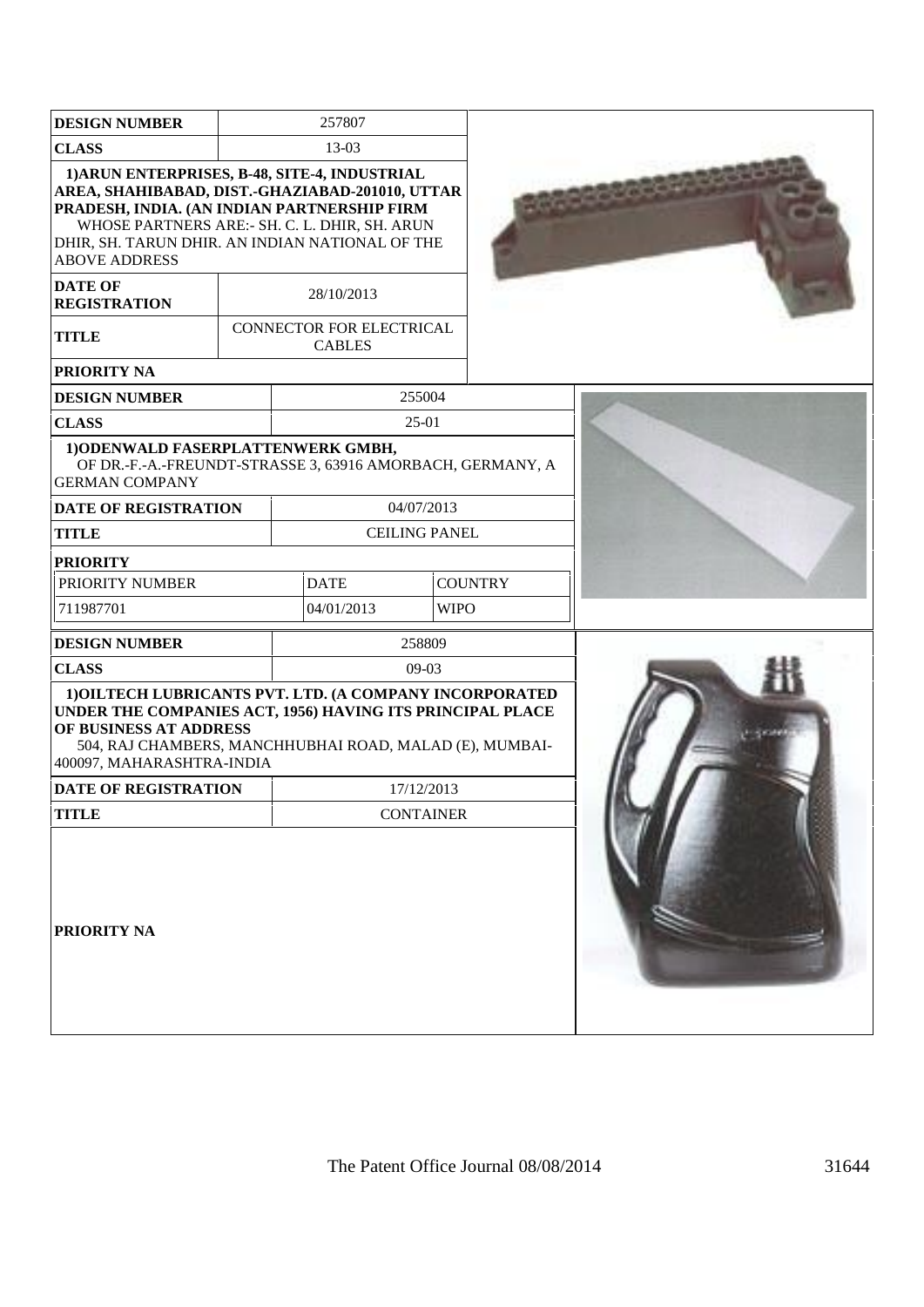| <b>DESIGN NUMBER</b>                                                                                                                                                                         | 257131 |                                 |        |                           |  |
|----------------------------------------------------------------------------------------------------------------------------------------------------------------------------------------------|--------|---------------------------------|--------|---------------------------|--|
| <b>CLASS</b>                                                                                                                                                                                 |        |                                 | 14-02  |                           |  |
| 1) NEC CORPORATION, A JAPANESE COMPANY OF<br>7-1, SHIBA 5-CHOME, MINATO-KU, TOKYO, JAPAN                                                                                                     |        |                                 |        |                           |  |
| <b>DATE OF</b><br><b>REGISTRATION</b>                                                                                                                                                        |        | 01/10/2013                      |        |                           |  |
| <b>TITLE</b>                                                                                                                                                                                 |        | <b>FRONT PANEL FOR COMPUTER</b> |        |                           |  |
| <b>PRIORITY</b>                                                                                                                                                                              |        |                                 |        |                           |  |
| PRIORITY NUMBER                                                                                                                                                                              |        | <b>DATE</b>                     |        | <b>COUNTRY</b>            |  |
| 2013-007444                                                                                                                                                                                  |        | 02/04/2013                      |        | <b>JAPAN</b>              |  |
| <b>DESIGN NUMBER</b>                                                                                                                                                                         |        |                                 | 256070 |                           |  |
| <b>CLASS</b>                                                                                                                                                                                 |        |                                 | 24-02  |                           |  |
| 1) VIACYTE, INC, A COMPANY INCORPORATED UNDER THE<br>LAWS OF UNITED STATES OF AMERICA, HAVING ITS ADDRESS<br>AT<br>3550 GENERAL ATOMICS CT., #2-503, SAN DIEGO,<br>CALIFORNIA, 92121, U.S.A. |        |                                 |        |                           |  |
| <b>DATE OF REGISTRATION</b>                                                                                                                                                                  |        |                                 |        | 27/08/2013                |  |
| <b>TITLE</b>                                                                                                                                                                                 |        |                                 |        | CELL ENCAPSULATION DEVICE |  |
| <b>PRIORITY</b>                                                                                                                                                                              |        |                                 |        |                           |  |
| PRIORITY NUMBER                                                                                                                                                                              |        | <b>DATE</b>                     |        | <b>COUNTRY</b>            |  |
| 29/447,944                                                                                                                                                                                   |        | 07/03/2013                      |        | U.S.A.                    |  |
| <b>DESIGN NUMBER</b>                                                                                                                                                                         |        |                                 |        | 254802                    |  |
| <b>CLASS</b>                                                                                                                                                                                 |        |                                 |        | 23-01                     |  |
| 1) TOYOX CO., LTD.<br>4371, MAEZAWA, KUROBE-SHI, TOYAMA-KEN, JAPAN A JAPANESE<br><b>COMPANY</b>                                                                                              |        |                                 |        |                           |  |
| <b>DATE OF REGISTRATION</b>                                                                                                                                                                  |        | 25/06/2013                      |        |                           |  |
| <b>TITLE</b>                                                                                                                                                                                 |        | <b>HOSE</b>                     |        |                           |  |
| <b>PRIORITY NA</b>                                                                                                                                                                           |        |                                 |        |                           |  |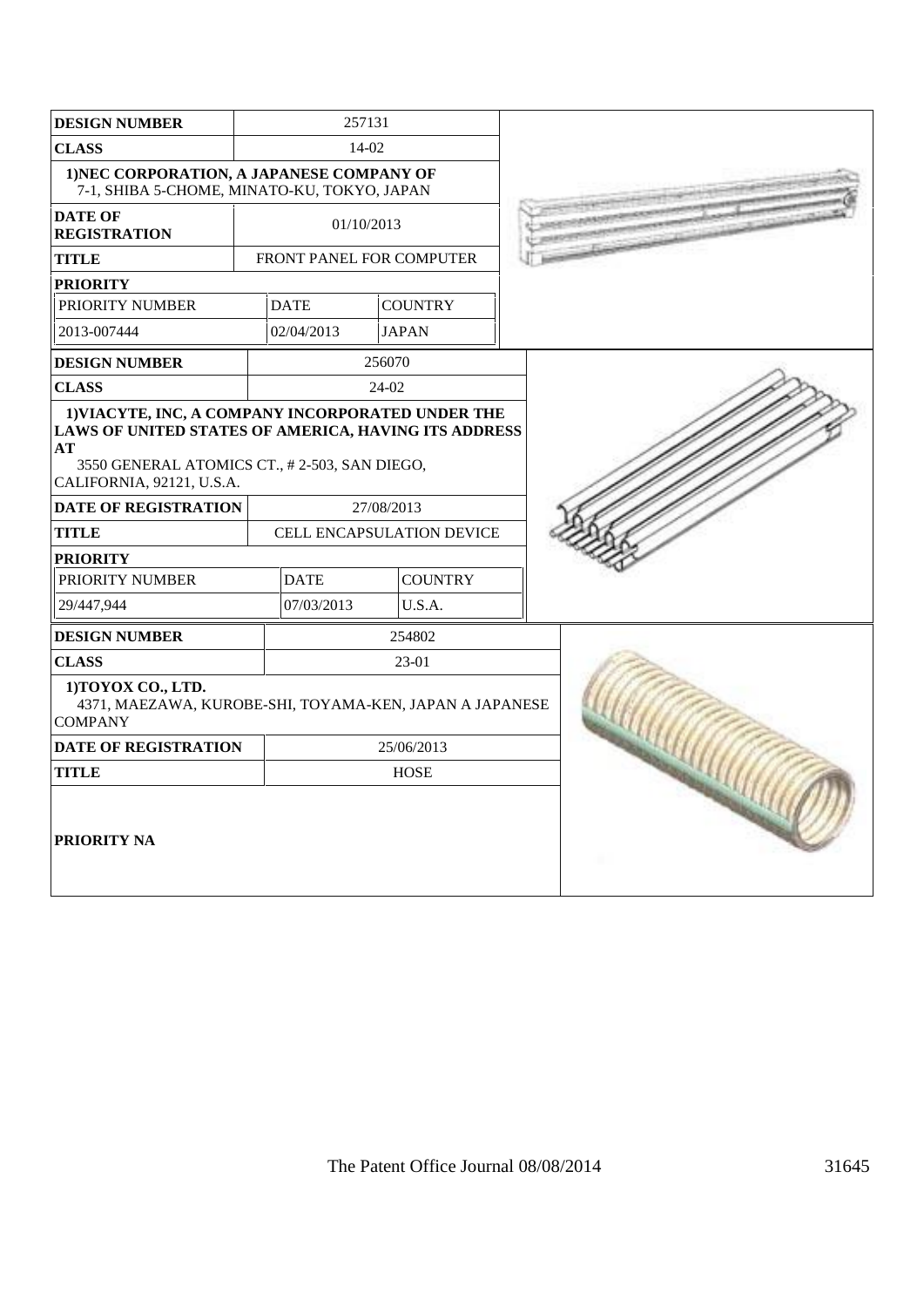| <b>DESIGN NUMBER</b>                                                                                                                                          |                                                       | 258043                                                    |  |
|---------------------------------------------------------------------------------------------------------------------------------------------------------------|-------------------------------------------------------|-----------------------------------------------------------|--|
| <b>CLASS</b>                                                                                                                                                  |                                                       | $13-03$                                                   |  |
| 1) ABB FRANCE, A COMPANY ORGANIZED UNDER THE LAWS OF FRANCE,<br><b>OF</b><br>3 AVENUE DU CANADA, IMMEUBLE ATHOS, LES ULIS, 91978 COURTABOEUF<br>CEDEX, FRANCE |                                                       |                                                           |  |
| <b>DATE OF REGISTRATION</b>                                                                                                                                   |                                                       | 08/11/2013                                                |  |
| <b>TITLE</b>                                                                                                                                                  |                                                       | <b>ELECTRIC CONTACTOR</b>                                 |  |
| <b>PRIORITY</b>                                                                                                                                               |                                                       |                                                           |  |
| PRIORITY NUMBER                                                                                                                                               | <b>DATE</b>                                           | <b>COUNTRY</b>                                            |  |
| 002 287 664                                                                                                                                                   | 06/08/2013                                            | <b>OHIM</b>                                               |  |
|                                                                                                                                                               |                                                       |                                                           |  |
| <b>DESIGN NUMBER</b>                                                                                                                                          |                                                       | 257865                                                    |  |
| <b>CLASS</b>                                                                                                                                                  |                                                       | $06-05$                                                   |  |
| 1) HAWORTH, INC.,<br>ONE HAWORTH CENTER, HOLLAND, MICHIGAN 49423, UNITED STATES OF<br>AMERICA, A MICHIGAN CORPORATION                                         |                                                       |                                                           |  |
| <b>DATE OF REGISTRATION</b>                                                                                                                                   |                                                       | 29/10/2013                                                |  |
| <b>TITLE</b>                                                                                                                                                  |                                                       | CHAIR ATTACHED WITH WORK SURFACE                          |  |
| <b>PRIORITY</b><br>PRIORITY NUMBER<br>29/453,397                                                                                                              | <b>COUNTRY</b><br><b>DATE</b><br>U.S.A.<br>29/04/2013 |                                                           |  |
| <b>DESIGN NUMBER</b>                                                                                                                                          |                                                       | 254847                                                    |  |
| <b>CLASS</b>                                                                                                                                                  |                                                       | 24-01                                                     |  |
| 1) INSULINE MEDICAL LTD.<br>70 PINKSKER STREET, P.O. BOX 10299, PETACH-TIKVA, POSTAL CODE-49002,<br>ISRAEL, A COMPANY OF ISRAEL                               |                                                       |                                                           |  |
| <b>DATE OF REGISTRATION</b>                                                                                                                                   |                                                       | 27/06/2013                                                |  |
| <b>TITLE</b>                                                                                                                                                  |                                                       | <b>INJECTION WINDOW IN DRUG DELIVERY</b><br><b>SYSTEM</b> |  |
| <b>PRIORITY</b>                                                                                                                                               |                                                       |                                                           |  |
| PRIORITY NUMBER                                                                                                                                               | <b>DATE</b>                                           | <b>COUNTRY</b>                                            |  |
| 29/440,941                                                                                                                                                    | 28/12/2012                                            | U.S.A.                                                    |  |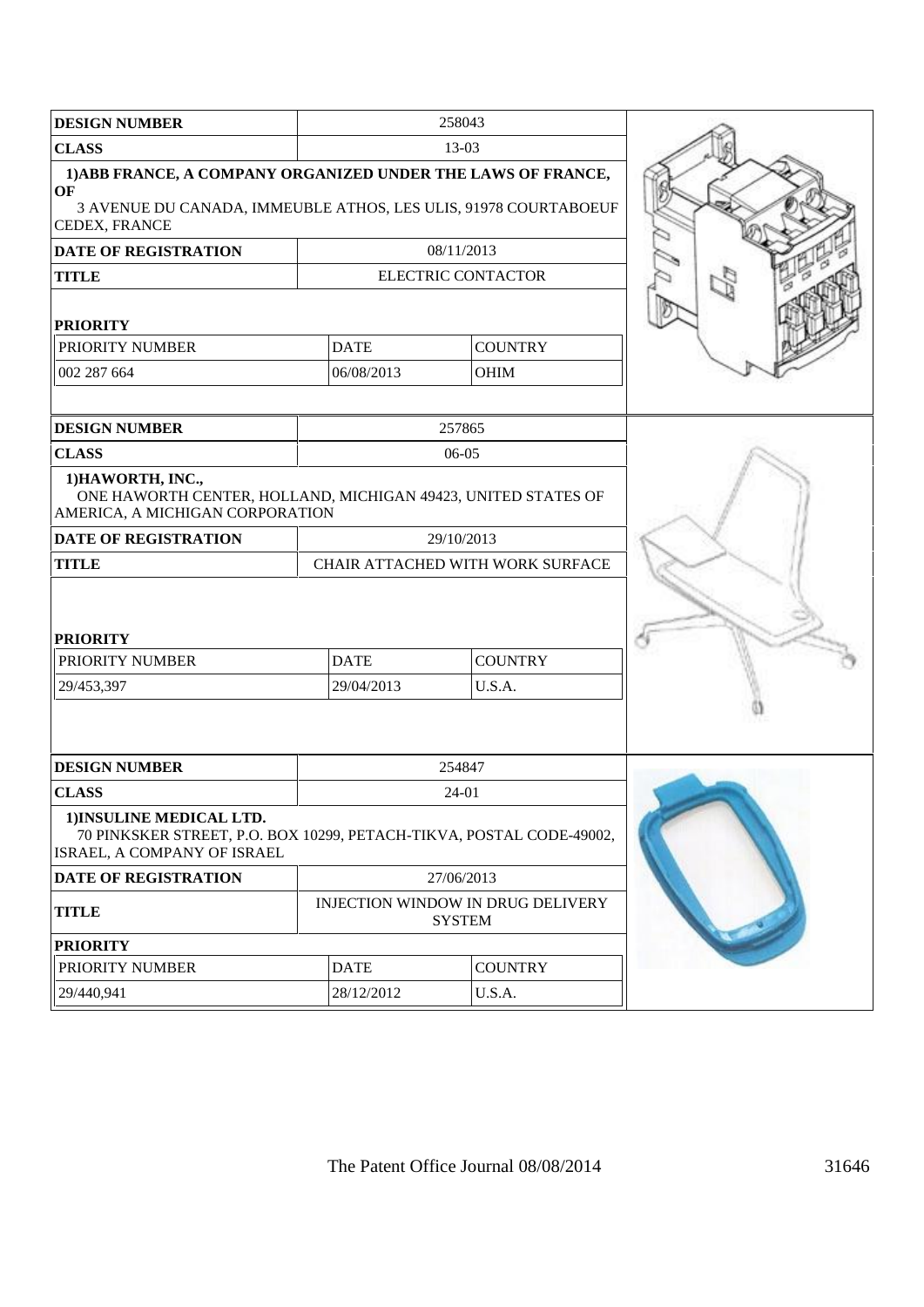| <b>DESIGN NUMBER</b>                                                                                                                                                                                                                   |                           | 258792                                              |  |
|----------------------------------------------------------------------------------------------------------------------------------------------------------------------------------------------------------------------------------------|---------------------------|-----------------------------------------------------|--|
| <b>CLASS</b>                                                                                                                                                                                                                           |                           | 09-01                                               |  |
| 1) BULGARI S.P.A. (A COMPANY ORGANIZED AND EXISTING UNDER THE<br><b>LAWS OF ITALY) OF THE ADDRESS</b><br>LUNGOTEVERE MARZIO, 11, I-00186 ROMA, ITALY                                                                                   |                           |                                                     |  |
| <b>DATE OF REGISTRATION</b>                                                                                                                                                                                                            |                           | 17/12/2013                                          |  |
| <b>TITLE</b>                                                                                                                                                                                                                           |                           | PERFUME BOTTLE                                      |  |
| <b>PRIORITY</b><br>PRIORITY NUMBER<br>760836001                                                                                                                                                                                        | <b>DATE</b><br>10/09/2013 | <b>COUNTRY</b><br><b>WIPO</b>                       |  |
| <b>DESIGN NUMBER</b>                                                                                                                                                                                                                   |                           | 258843                                              |  |
| <b>CLASS</b>                                                                                                                                                                                                                           |                           | $11-01$                                             |  |
| 1) BULGARI S.P.A. (A COMPANY ORGANIZED AND EXISTING UNDER THE<br><b>LAWS OF ITALY) OF THE ADDRESS</b><br>LUNGOTEVERE MARZIO, 11, I-00186 ROMA, ITALY                                                                                   |                           |                                                     |  |
| <b>DATE OF REGISTRATION</b>                                                                                                                                                                                                            |                           | 18/12/2013                                          |  |
| <b>TITLE</b>                                                                                                                                                                                                                           |                           | <b>JEWELLERY SET</b>                                |  |
| <b>PRIORITY</b>                                                                                                                                                                                                                        |                           |                                                     |  |
| PRIORITY NUMBER                                                                                                                                                                                                                        | <b>DATE</b>               | <b>COUNTRY</b>                                      |  |
| 745218901                                                                                                                                                                                                                              | 19/06/2013                | <b>WIPO</b>                                         |  |
| <b>DESIGN NUMBER</b>                                                                                                                                                                                                                   |                           | 258392                                              |  |
| <b>CLASS</b>                                                                                                                                                                                                                           |                           | 24-02                                               |  |
| 1) KONINKLIJKE PHILIPS N.V., A COMPANY ORGANIZED AND EXISTING<br>UNDER THE LAWS OF THE KINGDOM OF THE NETHERLANDS, RESIDING AT<br>EINDHOVEN,<br>WHOSE POST-OFFICE ADDRESS IS HIGH TECH CAMPUS 5, 5656 AE<br>EINDHOVEN, THE NETHERLANDS |                           |                                                     |  |
| <b>DATE OF REGISTRATION</b>                                                                                                                                                                                                            |                           | 26/11/2013                                          |  |
| <b>TITLE</b>                                                                                                                                                                                                                           |                           | CARRIER FOR DETECTOR FOR MEDICAL<br><b>PURPOSES</b> |  |
| <b>PRIORITY</b>                                                                                                                                                                                                                        |                           |                                                     |  |
| PRIORITY NUMBER                                                                                                                                                                                                                        | <b>DATE</b>               | <b>COUNTRY</b>                                      |  |
| 002262014-0001                                                                                                                                                                                                                         | 25/06/2013                | <b>OHIM</b>                                         |  |
|                                                                                                                                                                                                                                        |                           |                                                     |  |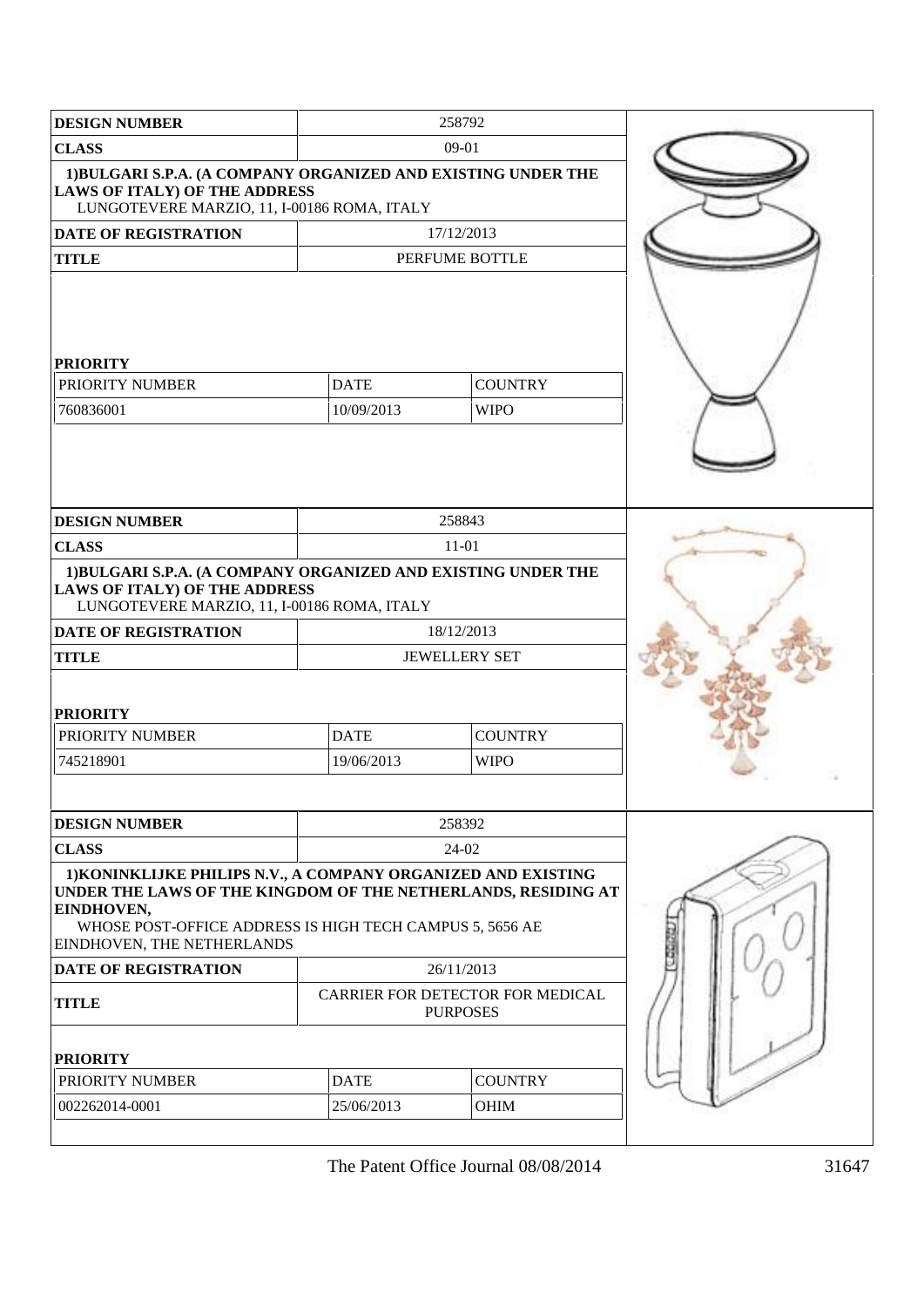| <b>DESIGN NUMBER</b>                                                                                                                                                                                                                                                                                                                           |             | 258490                      |  |  |
|------------------------------------------------------------------------------------------------------------------------------------------------------------------------------------------------------------------------------------------------------------------------------------------------------------------------------------------------|-------------|-----------------------------|--|--|
| <b>CLASS</b>                                                                                                                                                                                                                                                                                                                                   |             | 01-01                       |  |  |
| 1) MR. SUDHANSHU MAKKAR AN INDIAN NATIONAL, TRADING AS M/S.<br>ALISHA CHOCOLATE WORLD PACKAGING CO.,<br>C-6, SECTOR-4, BAWANA, DELHI-110039                                                                                                                                                                                                    |             |                             |  |  |
| <b>DATE OF REGISTRATION</b>                                                                                                                                                                                                                                                                                                                    |             | 29/11/2013                  |  |  |
| <b>TITLE</b>                                                                                                                                                                                                                                                                                                                                   |             | <b>CHOCOLATE</b>            |  |  |
| <b>PRIORITY NA</b>                                                                                                                                                                                                                                                                                                                             |             |                             |  |  |
| <b>DESIGN NUMBER</b>                                                                                                                                                                                                                                                                                                                           |             | 258850                      |  |  |
| <b>CLASS</b>                                                                                                                                                                                                                                                                                                                                   |             | 08-06                       |  |  |
| 1) RASIKLAL GHUSABHAI CHOVATIYA (ADULT & INDIAN<br>NATIONAL) SOLE PROPRIETOR OF M K TECHNOCAST (INDIAN<br>PROPRIETORSHIP CONCERN) HAVING PLACE OF BUSINESS AT-<br>2, PATEL NAGAR, SADBHAVNA, PLOT, NR: BHAGWATI ENTERPRISE,<br>50, FEET MAIN ROAD, RAJKOT-GUJARAT-(INDIA)<br><b>DATE OF REGISTRATION</b><br><b>TITLE</b><br><b>PRIORITY NA</b> |             | 19/12/2013<br><b>HANDLE</b> |  |  |
| <b>DESIGN NUMBER</b>                                                                                                                                                                                                                                                                                                                           |             | 255971                      |  |  |
| <b>CLASS</b>                                                                                                                                                                                                                                                                                                                                   |             | $14-03$                     |  |  |
| 1) SAMSUNG ELECTRONICS CO., LTD., A KOREAN COMPANY,<br>OF 129, SAMSUNG-RO, YEONGTONG-GU, SUWON-SI,<br>GYEONGGI-DO, 443-742, REPUBLIC OF KOREA                                                                                                                                                                                                  |             |                             |  |  |
| <b>DATE OF REGISTRATION</b>                                                                                                                                                                                                                                                                                                                    |             | 22/08/2013                  |  |  |
| <b>TITLE</b>                                                                                                                                                                                                                                                                                                                                   |             | PORTABLE MOBILE PHONE       |  |  |
| <b>PRIORITY</b><br>PRIORITY NUMBER                                                                                                                                                                                                                                                                                                             | <b>DATE</b> | <b>COUNTRY</b>              |  |  |
| 30-2013-0009585                                                                                                                                                                                                                                                                                                                                | 23/02/2013  | KOREA(SOUTH)                |  |  |
|                                                                                                                                                                                                                                                                                                                                                |             |                             |  |  |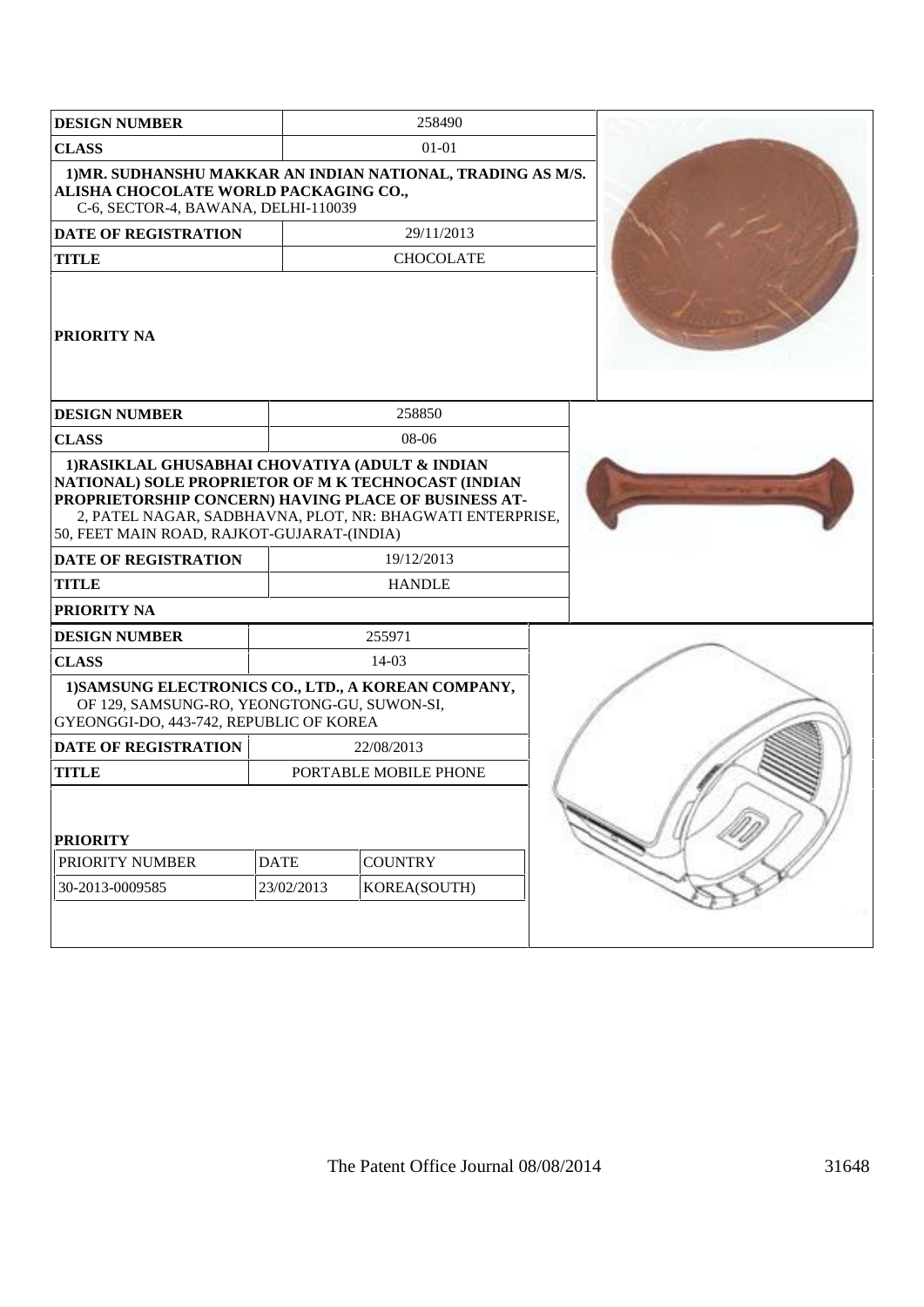| <b>DESIGN NUMBER</b>                                                                                                                                                                          | 257363      |                                                     |    |
|-----------------------------------------------------------------------------------------------------------------------------------------------------------------------------------------------|-------------|-----------------------------------------------------|----|
| <b>CLASS</b>                                                                                                                                                                                  | 07-01       |                                                     |    |
| 1) RAVISSANT PRIVATE LIMITED, AN INDIAN COMPANY, OF<br>50-51, COMMERCIAL COMPLEX, NEW FRIENDS COLONY, NEW<br>DELHI-110065, INDIA                                                              |             |                                                     |    |
| <b>DATE OF REGISTRATION</b>                                                                                                                                                                   | 09/10/2013  |                                                     |    |
| <b>TITLE</b>                                                                                                                                                                                  | POT         |                                                     |    |
| <b>PRIORITY NA</b>                                                                                                                                                                            |             |                                                     |    |
| <b>DESIGN NUMBER</b>                                                                                                                                                                          |             | 257530                                              |    |
| <b>CLASS</b>                                                                                                                                                                                  |             | 13-03                                               |    |
| 1) KABUSHIKI KAISHA YASKAWA DENKI A JAPANESE COMPANY OF<br>THE ADDRESS:<br>2-1, KUROSAKI-SHIROISHI, YAHATANISHI-KU, KITAKYUSHU-SHI,<br>FUKUOKA 806-0004, JAPAN                                |             |                                                     | O, |
| <b>DATE OF REGISTRATION</b>                                                                                                                                                                   |             | 15/10/2013                                          | ۰  |
| <b>TITLE</b>                                                                                                                                                                                  |             | <b>ROBOT CONTROLLER</b>                             |    |
| <b>PRIORITY</b>                                                                                                                                                                               |             |                                                     | ۰  |
| PRIORITY NUMBER                                                                                                                                                                               | <b>DATE</b> | <b>COUNTRY</b>                                      |    |
| 2013-17546                                                                                                                                                                                    | 31/07/2013  | <b>JAPAN</b>                                        |    |
| <b>DESIGN NUMBER</b>                                                                                                                                                                          |             | 256549                                              |    |
| <b>CLASS</b>                                                                                                                                                                                  |             | 06-05                                               |    |
| 1)GODREJ & BOYCE MFG. CO. LTD., AN INDIAN COMPANY<br><b>INCORPORATED UNDER THE COMPANIES ACT 1913,</b><br>OF GODREJ INTERIO, PLANT 4, PIROJSHANAGER, VIKHROLI (WEST),<br>MUMBAI-400079, INDIA |             |                                                     |    |
| DATE OF REGISTRATION                                                                                                                                                                          |             | 17/09/2013                                          |    |
| <b>TITLE</b>                                                                                                                                                                                  |             | <b>COMPOSITE FURNITURE FOR</b><br><b>LABORATORY</b> |    |
| PRIORITY NA                                                                                                                                                                                   |             |                                                     |    |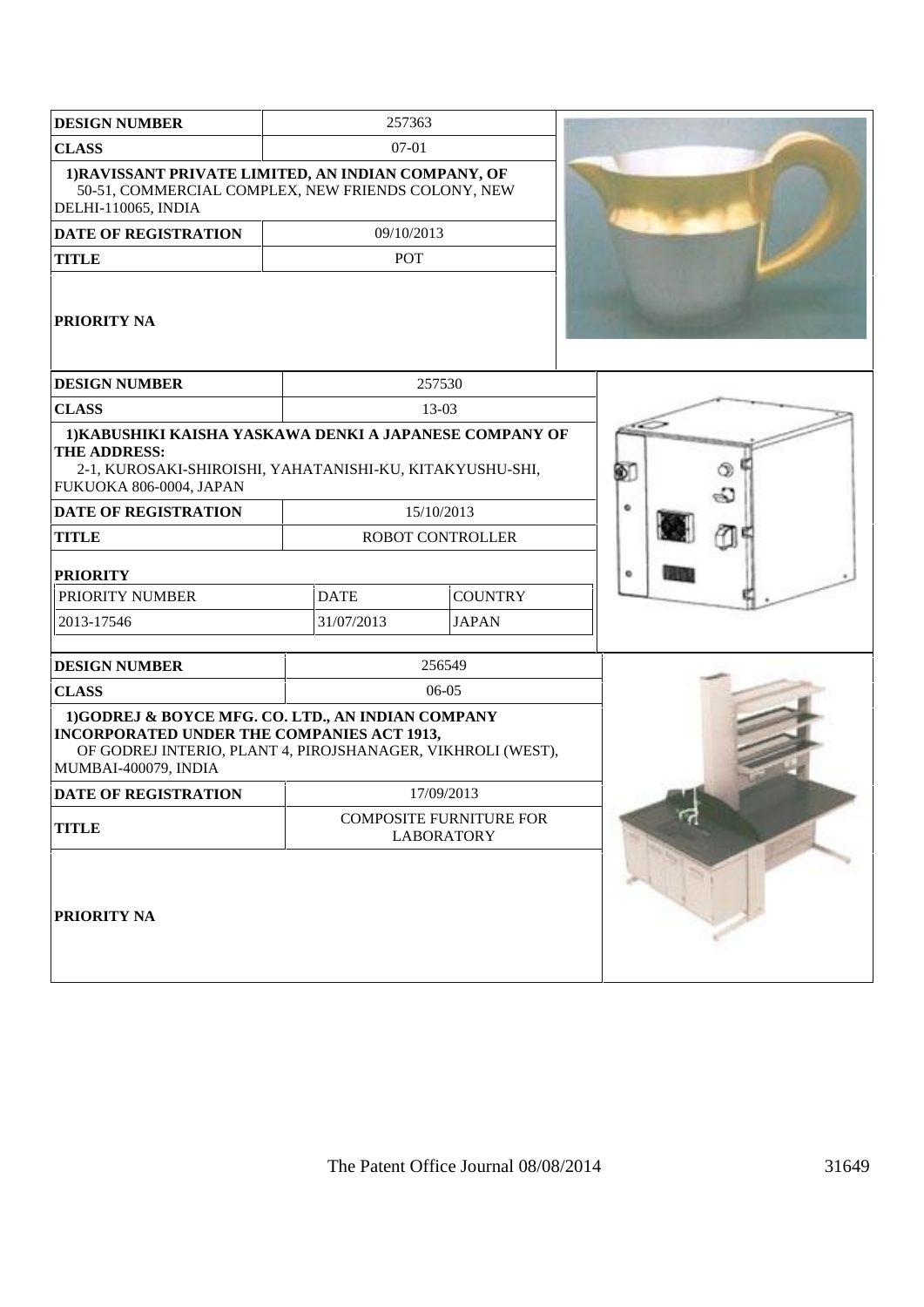| <b>DESIGN NUMBER</b>                                                                                                                                                                              |             | 258131                 |  |
|---------------------------------------------------------------------------------------------------------------------------------------------------------------------------------------------------|-------------|------------------------|--|
| <b>CLASS</b>                                                                                                                                                                                      |             | 10-02                  |  |
| 1) M/S FOLLI FOLLIE COMMERCIAL MANUFACTURING AND TECHNICAL<br>(SOCIETE ANONYME) [A COMPANY ORGANIZED UNDER THE LAWS OF<br>GREECE],<br>23RD KM ATHENS LAMIA HIGHWAY, 14565 AGIOS STEFANOS, GREECE  |             |                        |  |
| DATE OF REGISTRATION                                                                                                                                                                              |             | 13/11/2013             |  |
| <b>TITLE</b>                                                                                                                                                                                      |             | <b>WATCH</b>           |  |
| <b>PRIORITY</b><br>PRIORITY NUMBER                                                                                                                                                                | 531<br>用田   |                        |  |
| <b>DESIGN NUMBER</b>                                                                                                                                                                              |             | 257151                 |  |
| <b>CLASS</b>                                                                                                                                                                                      |             | $26-05$                |  |
| 1) FLOS S.P.A., AN ITALIAN COMPANY,<br>VIA A. FAINI, 2, I-25073 BOVEZZO, BRESCIA, ITALY                                                                                                           |             |                        |  |
| <b>DATE OF REGISTRATION</b>                                                                                                                                                                       |             | 01/10/2013             |  |
| <b>TITLE</b>                                                                                                                                                                                      |             | <b>SUSPENSION LAMP</b> |  |
| <b>PRIORITY</b>                                                                                                                                                                                   |             |                        |  |
| PRIORITY NUMBER                                                                                                                                                                                   | <b>DATE</b> | <b>COUNTRY</b>         |  |
| BS2013O000015                                                                                                                                                                                     | 08/04/2013  | <b>ITALY</b>           |  |
| <b>DESIGN NUMBER</b>                                                                                                                                                                              |             | 259421                 |  |
| <b>CLASS</b>                                                                                                                                                                                      |             | 23-02                  |  |
| 1) BOLD INTERNATIONAL FZCO, A COMPANY ORGANIZED AND EXISTING<br>UNDER THE LAWS OF UNITED ARAB EMIRATES, HAVING PLACE OF<br><b>BUSINESS AT</b><br>PO BOX 261691 JAFZA, DUBAI, UNITED ARAB EMIRATES | ۰           |                        |  |
| <b>DATE OF REGISTRATION</b>                                                                                                                                                                       |             | 15/01/2014             |  |
| <b>TITLE</b>                                                                                                                                                                                      |             | FOOT WASHER            |  |
| <b>PRIORITY</b>                                                                                                                                                                                   |             |                        |  |
| PRIORITY NUMBER                                                                                                                                                                                   | <b>DATE</b> | <b>COUNTRY</b>         |  |
| 001380877-0001                                                                                                                                                                                    | 13/08/2013  | <b>OHIM</b>            |  |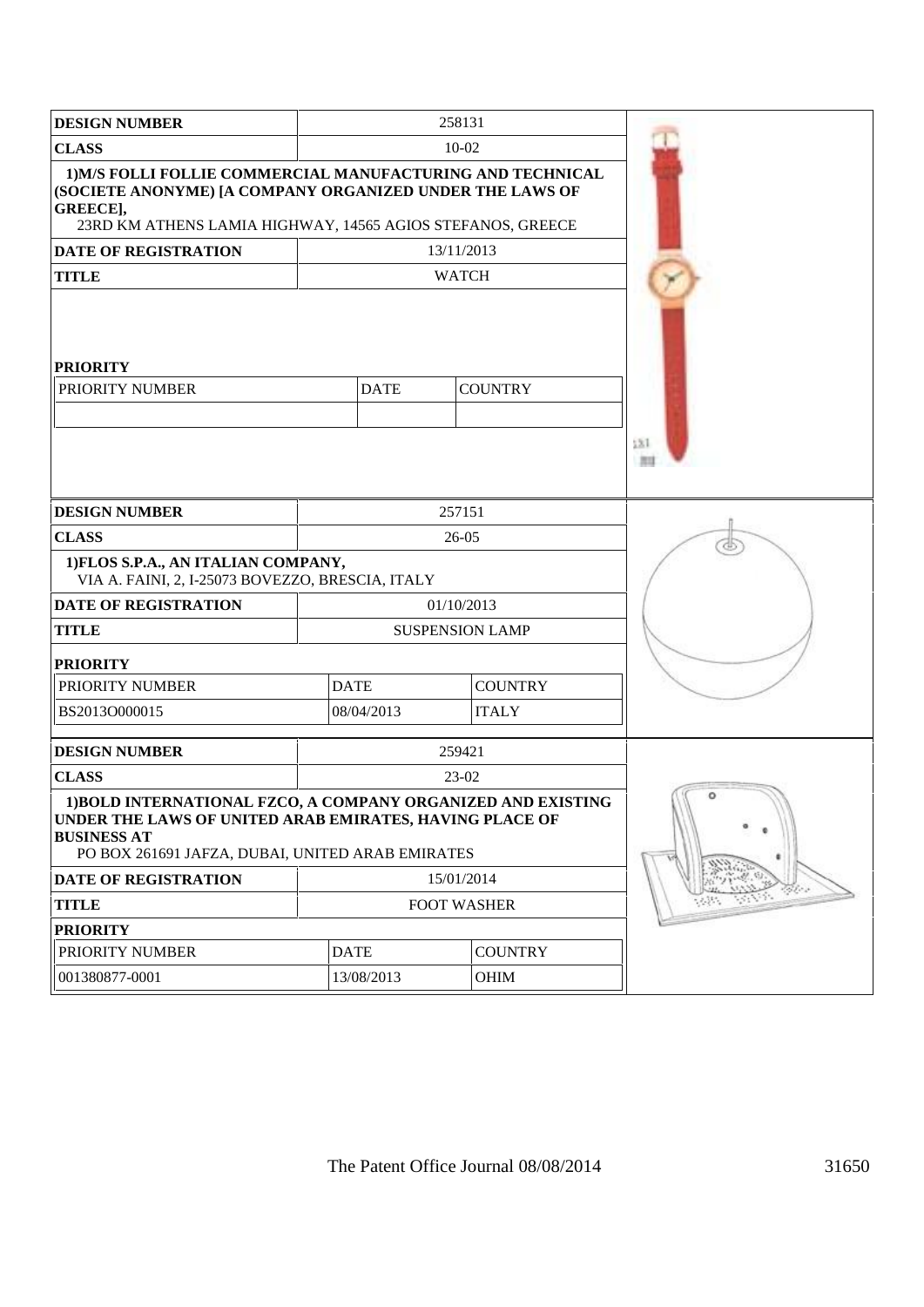| <b>DESIGN NUMBER</b>                                                                                                                                                                                                                                                                                                                                 |             | 257970               |  |
|------------------------------------------------------------------------------------------------------------------------------------------------------------------------------------------------------------------------------------------------------------------------------------------------------------------------------------------------------|-------------|----------------------|--|
| <b>CLASS</b>                                                                                                                                                                                                                                                                                                                                         |             | 09-01                |  |
| 1) BONJOUR INTERNATIONAL, A INDIAN PARTNERSHIP FIRM OF 15 UA<br>JAWAHAR NAGAR, DELHI-110007, INDIA, WHOSE PARTNERS ARE (1) RAMAN<br>GUPTA OF 385, DEEPALI, PITAMPURA, DELHI-110034 (2) RAJESH KUMAR<br>GUPTA OF 384, DEEPALI, PITAMPURA, DELHI-110034 AND<br>(3) REENA GUPTA OF 384, DEEPALI, PITAMPURA, DELHI-110034 ALL INDIAN<br><b>NATIONALS</b> |             |                      |  |
| DATE OF REGISTRATION                                                                                                                                                                                                                                                                                                                                 |             | 05/11/2013           |  |
| <b>TITLE</b>                                                                                                                                                                                                                                                                                                                                         |             | <b>BOTTLE</b>        |  |
| <b>PRIORITY NA</b>                                                                                                                                                                                                                                                                                                                                   |             |                      |  |
| <b>DESIGN NUMBER</b>                                                                                                                                                                                                                                                                                                                                 |             | 255005               |  |
| <b>CLASS</b>                                                                                                                                                                                                                                                                                                                                         |             |                      |  |
|                                                                                                                                                                                                                                                                                                                                                      |             |                      |  |
| 1) ODENWALD FASERPLATTENWERK GMBH,<br>OF DR.-F.-A.-FREUNDT-STRASSE 3, 63916 AMORBACH, GERMANY, A<br><b>GERMAN COMPANY</b>                                                                                                                                                                                                                            |             |                      |  |
| <b>DATE OF REGISTRATION</b>                                                                                                                                                                                                                                                                                                                          |             | 04/07/2013           |  |
| <b>TITLE</b>                                                                                                                                                                                                                                                                                                                                         |             | <b>CEILING PANEL</b> |  |
| <b>PRIORITY</b>                                                                                                                                                                                                                                                                                                                                      |             |                      |  |
| PRIORITY NUMBER                                                                                                                                                                                                                                                                                                                                      | <b>DATE</b> | <b>COUNTRY</b>       |  |
| 711987701                                                                                                                                                                                                                                                                                                                                            | 04/01/2013  | <b>WIPO</b>          |  |
| <b>DESIGN NUMBER</b>                                                                                                                                                                                                                                                                                                                                 |             | 257149               |  |
| <b>CLASS</b>                                                                                                                                                                                                                                                                                                                                         |             | 26-05                |  |
| 1) FLOS S.P.A., AN ITALIAN COMPANY,<br>VIA A. FAINI, 2, I-25073 BOVEZZO, BRESCIA, ITALY                                                                                                                                                                                                                                                              |             |                      |  |
| DATE OF REGISTRATION                                                                                                                                                                                                                                                                                                                                 |             | 01/10/2013           |  |
| <b>TITLE</b>                                                                                                                                                                                                                                                                                                                                         |             | <b>TABLE LAMP</b>    |  |
| <b>PRIORITY</b>                                                                                                                                                                                                                                                                                                                                      |             |                      |  |
| PRIORITY NUMBER                                                                                                                                                                                                                                                                                                                                      | <b>DATE</b> | <b>COUNTRY</b>       |  |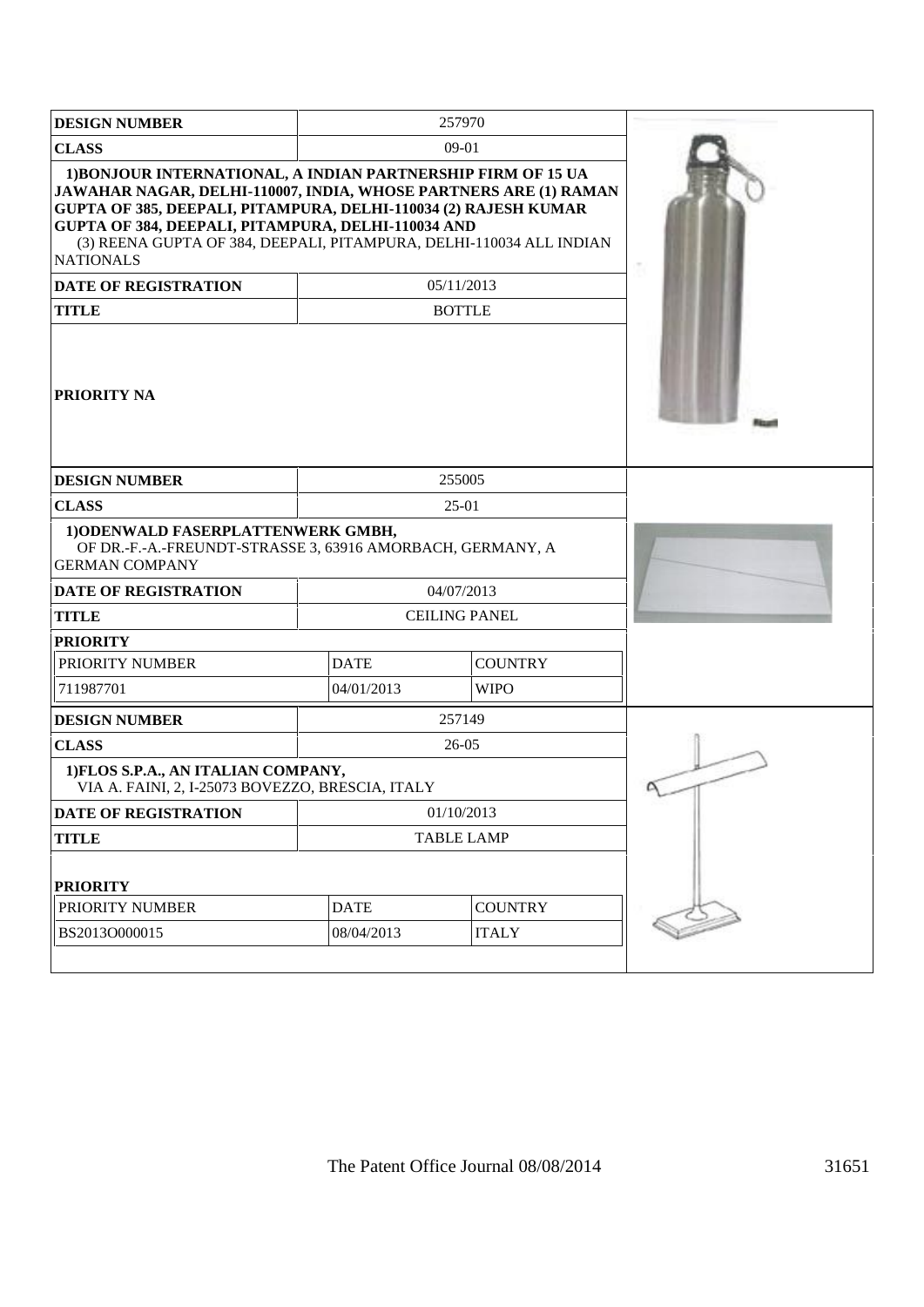| <b>DESIGN NUMBER</b>                                                      | 256253                                                                                                      |    |
|---------------------------------------------------------------------------|-------------------------------------------------------------------------------------------------------------|----|
| <b>CLASS</b>                                                              | 06-01                                                                                                       |    |
| NATIONAL, REGISTERED OFFICE-<br>C-34, NEETI BAGH, NEW DELHI-110049, INDIA | 1) MUKUL GOYAL OF DESIGNWISE INDIA PVT. LTD., AN INDIAN                                                     |    |
| <b>DATE OF REGISTRATION</b>                                               | 06/09/2013                                                                                                  |    |
| <b>TITLE</b>                                                              | <b>CHAIR</b>                                                                                                |    |
| <b>PRIORITY NA</b>                                                        |                                                                                                             |    |
| <b>DESIGN NUMBER</b>                                                      | 256496                                                                                                      |    |
| <b>CLASS</b>                                                              | 26-02                                                                                                       |    |
| 1) TATA POWER SOLAR SYSTEMS LIMITED,<br><b>INDIA</b>                      | 78, ELECTRONICS CITY, PHASE I, HOSUR ROAD, BANGALORE 560100,                                                |    |
| <b>DATE OF REGISTRATION</b>                                               | 16/09/2013                                                                                                  |    |
| <b>TITLE</b>                                                              | <b>SOLAR LANTERN</b>                                                                                        |    |
| <b>PRIORITY NA</b>                                                        |                                                                                                             |    |
| <b>DESIGN NUMBER</b>                                                      | 255692                                                                                                      |    |
| <b>CLASS</b>                                                              | $12 - 11$                                                                                                   | ED |
| 141003 (PUNJAB), INDIA,<br>PROVISIONS OF INDIAN COMPANIES ACT, 1956)      | 1) HERO CYCLES LIMITED, HERO NAGAR, G. T. ROAD, LUDHIANA-<br>(AN INDIAN COMPANY DULY INCORPORATED UNDER THE |    |
| DATE OF REGISTRATION                                                      | 06/08/2013                                                                                                  |    |
| <b>TITLE</b>                                                              | <b>BICYCLE</b>                                                                                              |    |
| <b>PRIORITY NA</b>                                                        |                                                                                                             |    |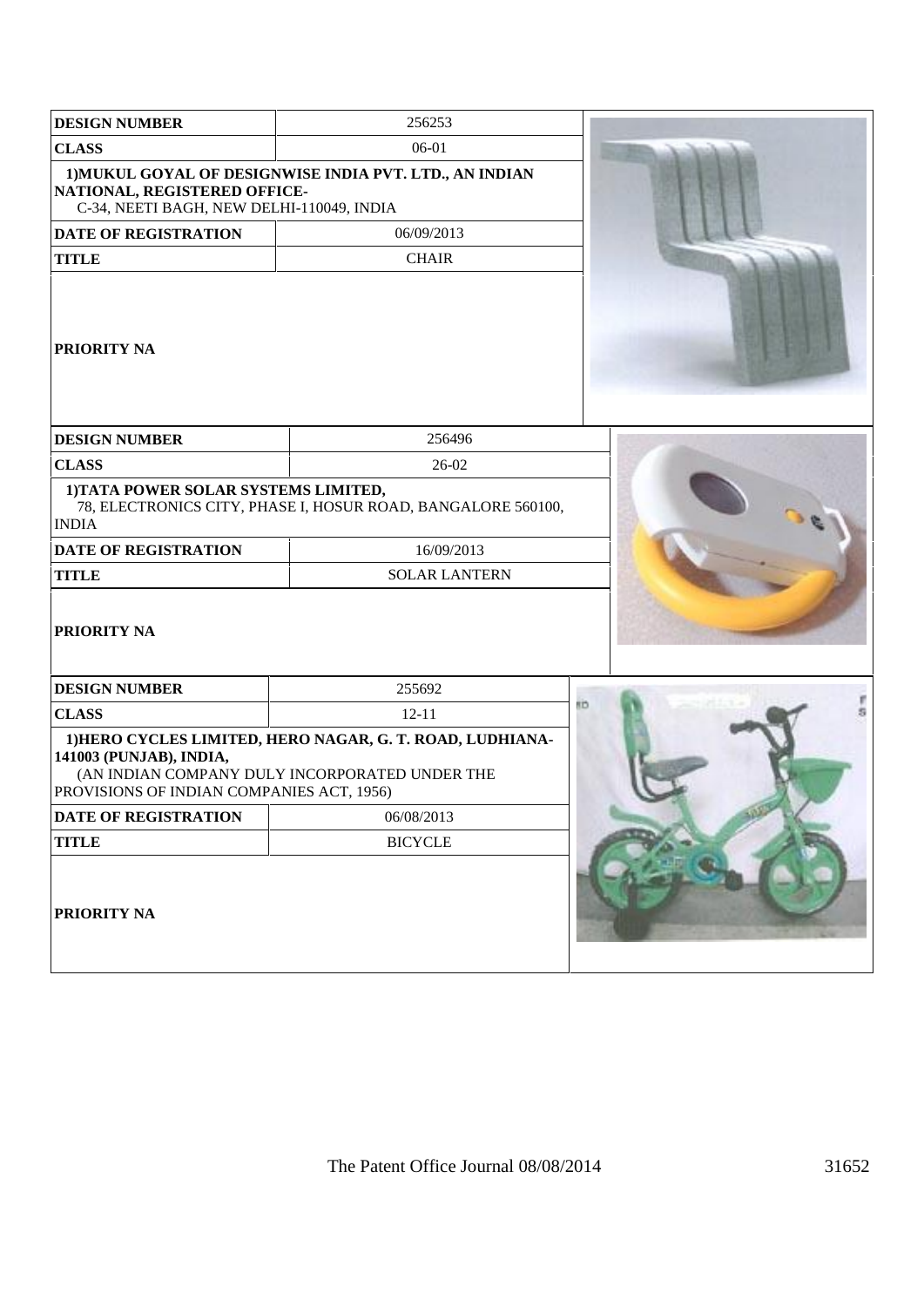| <b>DESIGN NUMBER</b>                                                                                                                                                                                                                                                                             |             | 257978                   |  |
|--------------------------------------------------------------------------------------------------------------------------------------------------------------------------------------------------------------------------------------------------------------------------------------------------|-------------|--------------------------|--|
| <b>CLASS</b>                                                                                                                                                                                                                                                                                     |             | 23-04                    |  |
| 1) DAYAL CHAND TRADING AS M/S. SIGMA REFRIGERATION WORKS,<br>3745, SHOP NO. 1 & 7, KUCHA PARMANAND, NETAJI SUBHASH MARG,<br>DARYA GANJ, NEW DELHI-110 002, INDIA (A SOLE PROPRIETORSHIP FIRM)                                                                                                    |             |                          |  |
| <b>DATE OF REGISTRATION</b>                                                                                                                                                                                                                                                                      |             | 06/11/2013               |  |
| <b>TITLE</b>                                                                                                                                                                                                                                                                                     |             | <b>FAN</b>               |  |
| <b> PRIORITY NA</b>                                                                                                                                                                                                                                                                              |             |                          |  |
| <b>DESIGN NUMBER</b>                                                                                                                                                                                                                                                                             |             | 258020                   |  |
| <b>CLASS</b>                                                                                                                                                                                                                                                                                     |             | 26-04                    |  |
| 1) OSRAM GMBH, A GERMAN COMPANY OF<br>MARCEL-BREUER-STRAßE 6, 80807 MÜNCHEN, GERMANY                                                                                                                                                                                                             |             |                          |  |
| <b>DATE OF REGISTRATION</b>                                                                                                                                                                                                                                                                      |             | 07/11/2013               |  |
| <b>TITLE</b>                                                                                                                                                                                                                                                                                     |             | <b>LED LIGHT FIXTURE</b> |  |
| <b>PRIORITY</b>                                                                                                                                                                                                                                                                                  |             |                          |  |
| PRIORITY NUMBER                                                                                                                                                                                                                                                                                  | <b>DATE</b> | <b>COUNTRY</b>           |  |
| 002236976                                                                                                                                                                                                                                                                                        | 14/05/2013  | OHIM                     |  |
| <b>DESIGN NUMBER</b>                                                                                                                                                                                                                                                                             |             | 258875                   |  |
| <b>CLASS</b>                                                                                                                                                                                                                                                                                     |             | 08-06                    |  |
| 1) PADMA TRADERS., (AN INDIAN SOLE PROPRIETORSHIP CONCERN),<br>HAVING OFFICE AT 404, VEER GURUKRUPA PREMISES CHS, 1ST CARTER<br>ROAD, NEAR ABHUDAYA BANK, BORIVALI (EAST), MUMBAI-400066,<br>MAHARASHTRA, INDIA.<br>WHOSE PROPRIETOR IS VIKAS JAIN. (INDIAN NATIONAL) OF ABOVE<br><b>ADDRESS</b> |             |                          |  |
| <b>DATE OF REGISTRATION</b>                                                                                                                                                                                                                                                                      |             | 19/12/2013               |  |
| <b>TITLE</b>                                                                                                                                                                                                                                                                                     |             | <b>HANDLE</b>            |  |
| <b>PRIORITY NA</b>                                                                                                                                                                                                                                                                               |             |                          |  |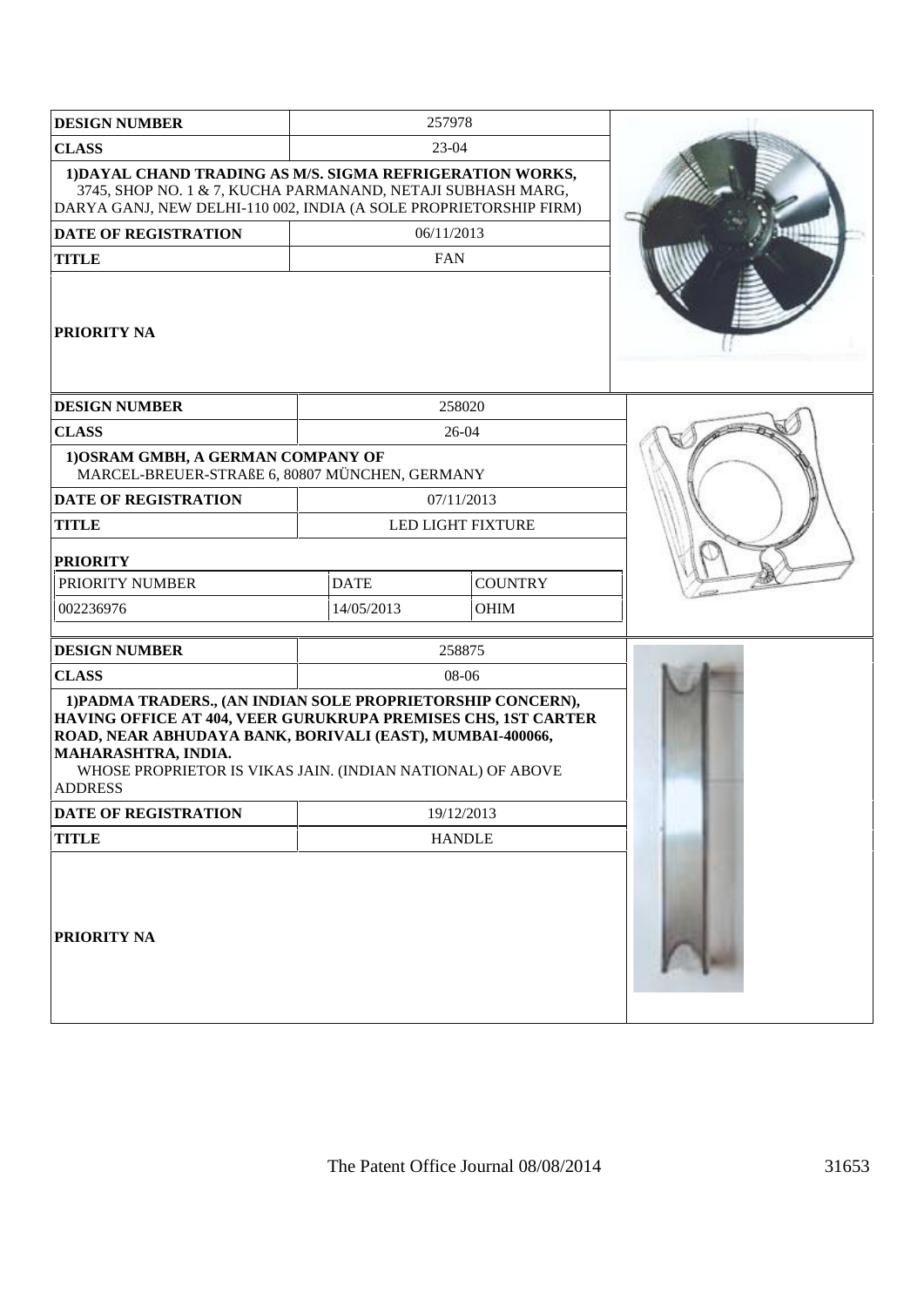| <b>DESIGN NUMBER</b>                                                                                                                                                                             |                | 257150                            |  |
|--------------------------------------------------------------------------------------------------------------------------------------------------------------------------------------------------|----------------|-----------------------------------|--|
| <b>CLASS</b>                                                                                                                                                                                     |                | 26-05                             |  |
| 1) FLOS S.P.A., AN ITALIAN COMPANY,<br>VIA A. FAINI, 2, I-25073 BOVEZZO, BRESCIA, ITALY                                                                                                          |                |                                   |  |
| <b>DATE OF REGISTRATION</b>                                                                                                                                                                      |                | 01/10/2013                        |  |
| <b>TITLE</b>                                                                                                                                                                                     |                | <b>SUSPENSION LAMP</b>            |  |
|                                                                                                                                                                                                  |                |                                   |  |
| <b>PRIORITY</b>                                                                                                                                                                                  |                |                                   |  |
| <b>PRIORITY NUMBER</b>                                                                                                                                                                           | <b>DATE</b>    | <b>COUNTRY</b>                    |  |
| BS2013O000015                                                                                                                                                                                    | 08/04/2013     | <b>ITALY</b>                      |  |
|                                                                                                                                                                                                  |                |                                   |  |
| <b>DESIGN NUMBER</b>                                                                                                                                                                             |                | 257470                            |  |
| <b>CLASS</b>                                                                                                                                                                                     |                | $31 - 00$                         |  |
| 1) NINGBO SHUANGLIN INDUSTRIAL PRODUCTS MANUFACTURING CO.,<br>LTD, NATIONALITY: CHINA, ADDRESS AT<br>NO. 17 SHIFANG INDUSTRIAL PARK, XIDIAN TOWN, NINGHAI CITY,<br>ZHEJIANG PROVINCE, P.R. CHINA |                |                                   |  |
| <b>DATE OF REGISTRATION</b>                                                                                                                                                                      |                | 14/10/2013                        |  |
| <b>TITLE</b>                                                                                                                                                                                     |                | TAP NOZZLE FOR BEVERAGE DISPENSER |  |
| <b>PRIORITY</b><br>PRIORITY NUMBER                                                                                                                                                               | <b>DATE</b>    | <b>COUNTRY</b>                    |  |
| CN201330338033.3                                                                                                                                                                                 | 18/07/2013     | <b>CHINA</b>                      |  |
|                                                                                                                                                                                                  |                |                                   |  |
| <b>DESIGN NUMBER</b>                                                                                                                                                                             | 255693         |                                   |  |
| <b>CLASS</b>                                                                                                                                                                                     | $12 - 11$      |                                   |  |
| 1) HERO CYCLES LIMITED, HERO NAGAR, G. T. ROAD, LUDHIANA-<br>141003 (PUNJAB), INDIA,<br>(AN INDIAN COMPANY DULY INCORPORATED UNDER THE<br>PROVISIONS OF INDIAN COMPANIES ACT, 1956)              |                |                                   |  |
| <b>DATE OF REGISTRATION</b>                                                                                                                                                                      | 06/08/2013     |                                   |  |
| <b>TITLE</b>                                                                                                                                                                                     | <b>BICYCLE</b> |                                   |  |
| <b>PRIORITY NA</b>                                                                                                                                                                               |                |                                   |  |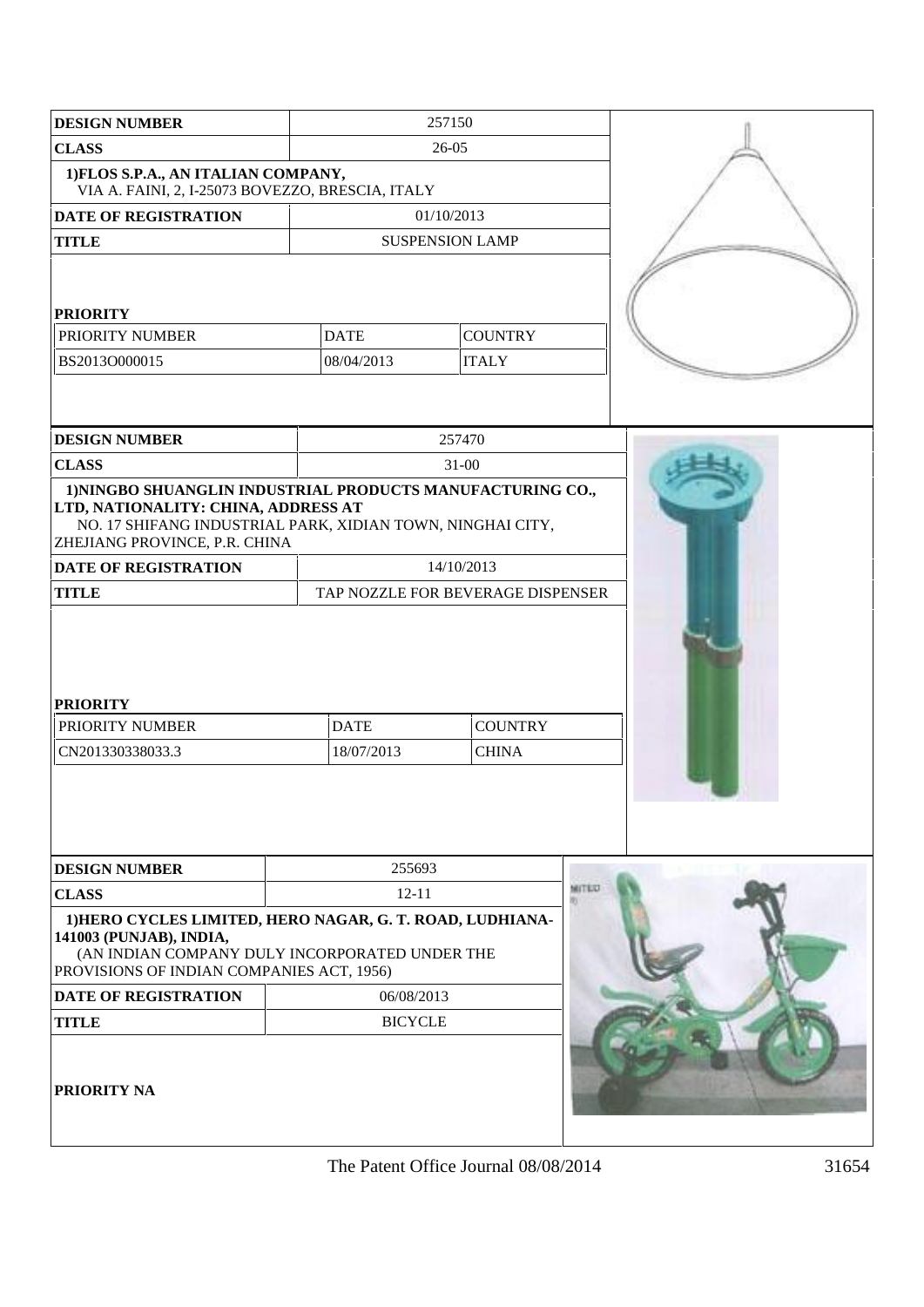| <b>DESIGN NUMBER</b>                                                                                                                                                                                                                   |             |                     | 258793                        |  |
|----------------------------------------------------------------------------------------------------------------------------------------------------------------------------------------------------------------------------------------|-------------|---------------------|-------------------------------|--|
| <b>CLASS</b>                                                                                                                                                                                                                           |             | 09-01               |                               |  |
| 1)BULGARI S.P.A. (A COMPANY ORGANIZED AND EXISTING UNDER THE<br><b>LAWS OF ITALY) OF THE ADDRESS</b><br>LUNGOTEVERE MARZIO, 11, I-00186 ROMA, ITALY                                                                                    |             |                     |                               |  |
| <b>DATE OF REGISTRATION</b>                                                                                                                                                                                                            |             |                     | 17/12/2013                    |  |
| <b>TITLE</b>                                                                                                                                                                                                                           |             |                     | PERFUME BOTTLE                |  |
| <b>PRIORITY</b><br>PRIORITY NUMBER<br>760836001                                                                                                                                                                                        | <b>DATE</b> | 10/09/2013          | <b>COUNTRY</b><br><b>WIPO</b> |  |
| <b>DESIGN NUMBER</b>                                                                                                                                                                                                                   |             | 256694              |                               |  |
| <b>CLASS</b>                                                                                                                                                                                                                           |             | $07-01$             |                               |  |
| TRADING AS TULIP INDUSTRIES (THIS IS A<br>PROPRIETORSHIP FIRM) WHOES ADDRESS IS<br>C-130, SECTOR-3, BAWANA INDUSTRIAL AREA, DELHI-<br>110039 (INDIA)<br><b>DATE OF</b><br><b>REGISTRATION</b>                                          |             | 24/09/2013          |                               |  |
| <b>TITLE</b>                                                                                                                                                                                                                           |             | <b>PLATE</b>        |                               |  |
| PRIORITY NA                                                                                                                                                                                                                            |             |                     |                               |  |
| <b>DESIGN NUMBER</b>                                                                                                                                                                                                                   |             | 256212              |                               |  |
| <b>CLASS</b>                                                                                                                                                                                                                           |             | 26-05               |                               |  |
| 1) KONINKLIJKE PHILIPS N.V., A COMPANY ORGANIZED<br>AND EXISTING UNDER THE LAWS OF THE KINGDOM OF THE<br>NETHERLANDS, RESIDING AT EINDHOVEN,<br>WHOSE POST-OFFICE ADDRESS IS HIGH TECH CAMPUS 5,<br>5656 AE EINDHOVEN, THE NETHERLANDS |             |                     |                               |  |
| <b>DATE OF</b><br><b>REGISTRATION</b>                                                                                                                                                                                                  |             | 04/09/2013          |                               |  |
| <b>TITLE</b>                                                                                                                                                                                                                           |             | <b>CEILING LAMP</b> |                               |  |
| <b>PRIORITY</b>                                                                                                                                                                                                                        |             |                     |                               |  |
| PRIORITY NUMBER                                                                                                                                                                                                                        | <b>DATE</b> | <b>COUNTRY</b>      |                               |  |
| 002200154-0001                                                                                                                                                                                                                         | 11/03/2013  | <b>OHIM</b>         |                               |  |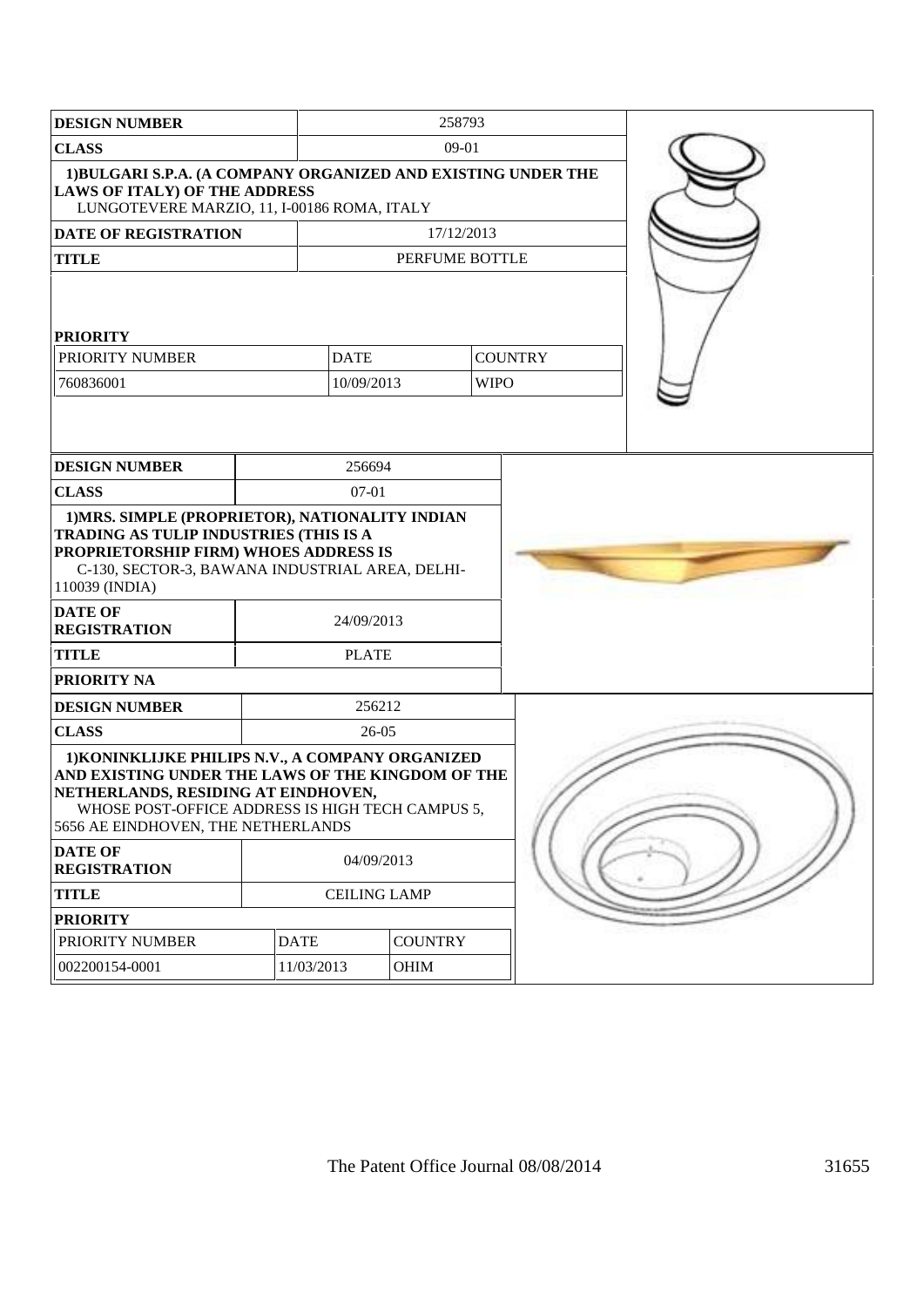| <b>DESIGN NUMBER</b>                                                                                                                                                                                             | 249462      |                         |  |
|------------------------------------------------------------------------------------------------------------------------------------------------------------------------------------------------------------------|-------------|-------------------------|--|
| <b>CLASS</b>                                                                                                                                                                                                     | 14-02       |                         |  |
| 1) APPLE INC.,<br>1 INFINITE LOOP, CUPERTINO, CA 95014, U.S.A., A CORPORATION<br>INCORPORATED IN THE STATE OF CALIFORNIA                                                                                         |             |                         |  |
| <b>DATE OF REGISTRATION</b>                                                                                                                                                                                      | 14/11/2012  |                         |  |
| <b>TITLE</b>                                                                                                                                                                                                     |             | PORTABLE COMPUTER       |  |
| <b>PRIORITY</b>                                                                                                                                                                                                  |             |                         |  |
| PRIORITY NUMBER                                                                                                                                                                                                  | <b>DATE</b> | <b>COUNTRY</b>          |  |
| 29/420,873                                                                                                                                                                                                       | 14/05/2012  | U.S.A.                  |  |
|                                                                                                                                                                                                                  |             |                         |  |
| <b>DESIGN NUMBER</b>                                                                                                                                                                                             | 257361      |                         |  |
| <b>CLASS</b>                                                                                                                                                                                                     | $07-01$     |                         |  |
| 1) RAVISSANT PRIVATE LIMITED, AN INDIAN COMPANY, OF<br>50-51, COMMERCIAL COMPLEX, NEW FRIENDS COLONY, NEW DELHI-<br>110065, INDIA                                                                                |             |                         |  |
| <b>DATE OF REGISTRATION</b>                                                                                                                                                                                      | 09/10/2013  |                         |  |
| <b>TITLE</b>                                                                                                                                                                                                     |             | <b>TEA POT</b>          |  |
| <b>PRIORITY NA</b>                                                                                                                                                                                               |             |                         |  |
| <b>DESIGN NUMBER</b>                                                                                                                                                                                             |             | 258354                  |  |
| <b>CLASS</b>                                                                                                                                                                                                     |             | $09-03$                 |  |
| 1) SHRI MAA DISTRIBUTIONS INDIA PVT. LTD., AN INDIAN COMPANY<br>INCORPORATED UNDER THE INDIAN COMPANIES ACT, 1956, HAVING<br><b>ITS ADDRESS AT</b><br>1107, HEMKUNT HOUSE, 6 RAJENDRA PLACE, DELHI-110008, INDIA |             |                         |  |
| DATE OF REGISTRATION                                                                                                                                                                                             | 25/11/2013  |                         |  |
| <b>TITLE</b>                                                                                                                                                                                                     |             | CHOCOLATE PACKAGING BOX |  |
| PRIORITY NA                                                                                                                                                                                                      |             |                         |  |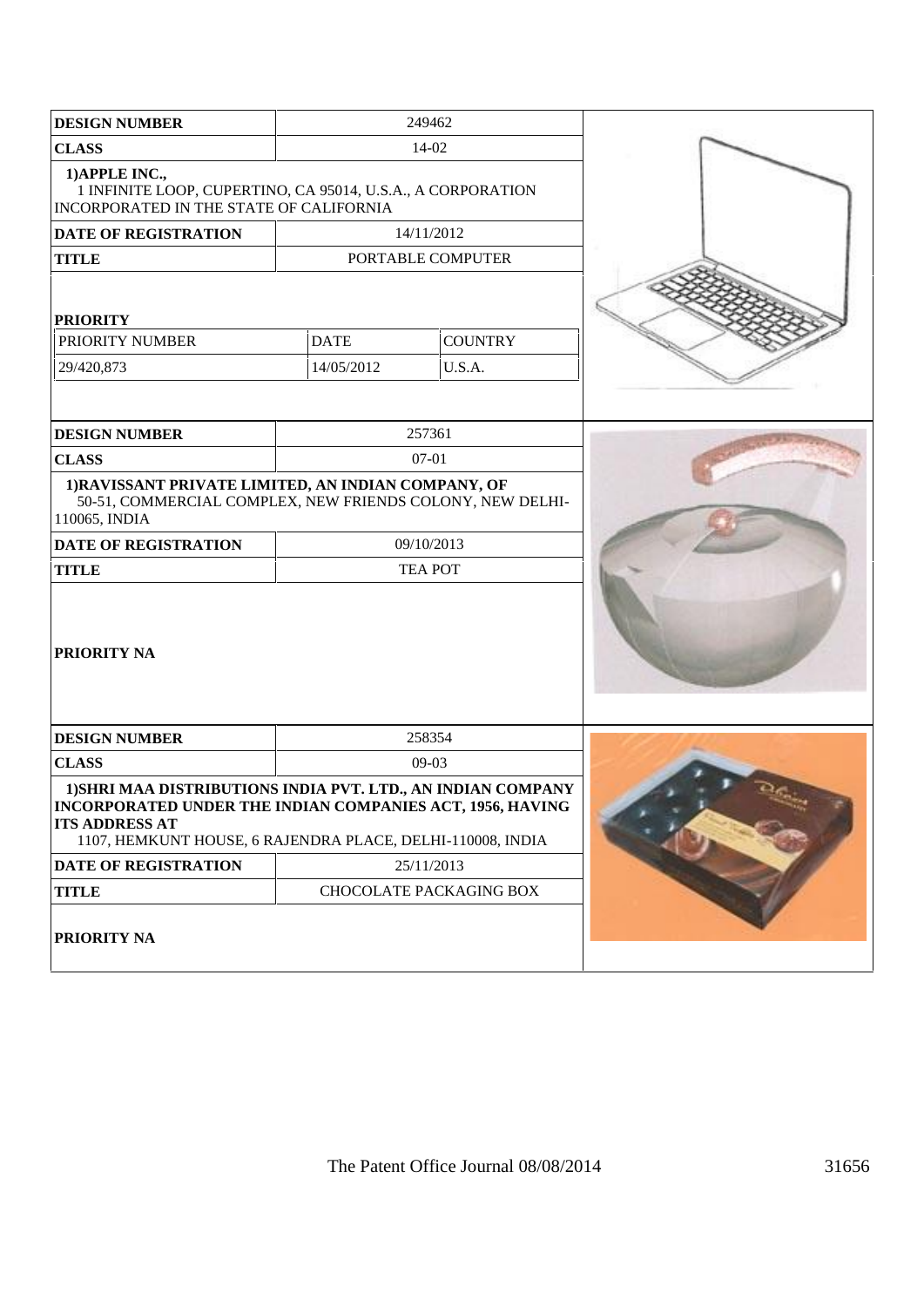| <b>DESIGN NUMBER</b>                                                                                                                                                                           |                           | 256548                                              |                                |   |
|------------------------------------------------------------------------------------------------------------------------------------------------------------------------------------------------|---------------------------|-----------------------------------------------------|--------------------------------|---|
| <b>CLASS</b>                                                                                                                                                                                   |                           | 06-05                                               |                                |   |
| 1) GODREJ & BOYCE MFG. CO. LTD., AN INDIAN COMPANY<br><b>INCORPORATED UNDER THE COMPANIES ACT 1913,</b><br>OF GODREJ INTERIO, PLANT 4, PIROJSHANAGER, VIKHROLI (WEST),<br>MUMBAI-400079, INDIA |                           |                                                     |                                |   |
| <b>DATE OF REGISTRATION</b>                                                                                                                                                                    |                           | 17/09/2013                                          |                                |   |
| <b>TITLE</b>                                                                                                                                                                                   |                           | <b>COMPOSITE FURNITURE FOR</b><br><b>LABORATORY</b> |                                |   |
| <b>PRIORITY NA</b>                                                                                                                                                                             |                           |                                                     |                                |   |
| <b>DESIGN NUMBER</b>                                                                                                                                                                           |                           | 257529                                              |                                |   |
| <b>CLASS</b>                                                                                                                                                                                   |                           | 13-03                                               |                                |   |
| 1) KABUSHIKI KAISHA YASKAWA DENKI A JAPANESE COMPANY OF<br>THE ADDRESS:<br>2-1, KUROSAKI-SHIROISHI, YAHATANISHI-KU, KITAKYUSHU-SHI,<br>FUKUOKA 806-0004, JAPAN                                 | 酊<br>ග<br>බ<br>۰          |                                                     |                                |   |
| <b>DATE OF REGISTRATION</b>                                                                                                                                                                    |                           | 15/10/2013                                          |                                |   |
| <b>TITLE</b>                                                                                                                                                                                   |                           | ROBOT CONTROLLER                                    |                                | ۰ |
| <b>PRIORITY</b><br>PRIORITY NUMBER<br>2013-17545                                                                                                                                               | <b>DATE</b><br>31/07/2013 | <b>COUNTRY</b><br><b>JAPAN</b>                      |                                |   |
| <b>DESIGN NUMBER</b>                                                                                                                                                                           |                           | 257323                                              |                                |   |
| <b>CLASS</b>                                                                                                                                                                                   |                           | 15-09                                               |                                |   |
| 1) SMC KABUSHIKI KAISHA, A JAPANESE CORPORATION OF<br>4-14-1, SOTOKANDA, CHIYODA-KU, TOKYO 101-0021, JAPAN                                                                                     |                           |                                                     |                                |   |
| <b>DATE OF REGISTRATION</b>                                                                                                                                                                    | 09/10/2013                |                                                     |                                |   |
| <b>TITLE</b>                                                                                                                                                                                   |                           | <b>WORKPIECE</b>                                    | CLAMPING DEVICE FOR SECURING A |   |
| <b>PRIORITY</b>                                                                                                                                                                                |                           |                                                     |                                |   |
| PRIORITY NUMBER                                                                                                                                                                                | <b>DATE</b>               | <b>COUNTRY</b>                                      |                                |   |
| 2013-008755                                                                                                                                                                                    | 18/04/2013                | <b>JAPAN</b>                                        |                                |   |
|                                                                                                                                                                                                |                           |                                                     |                                |   |